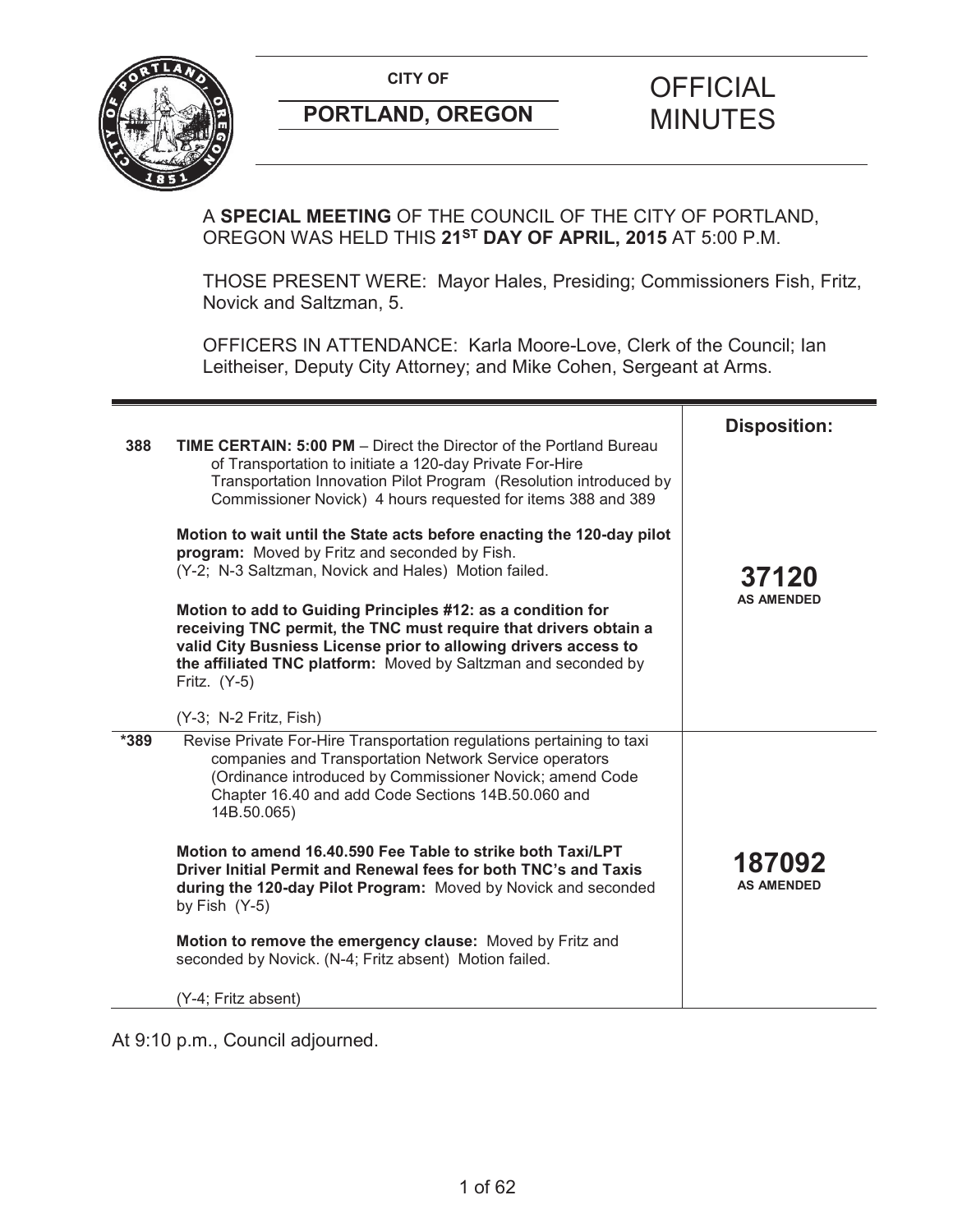# **MARY HULL CABALLERO**

Auditor of the City of Portland

Tall

By Karla Moore-Love Clerk of the Council

For a discussion of agenda items, please consult the following Closed Caption File.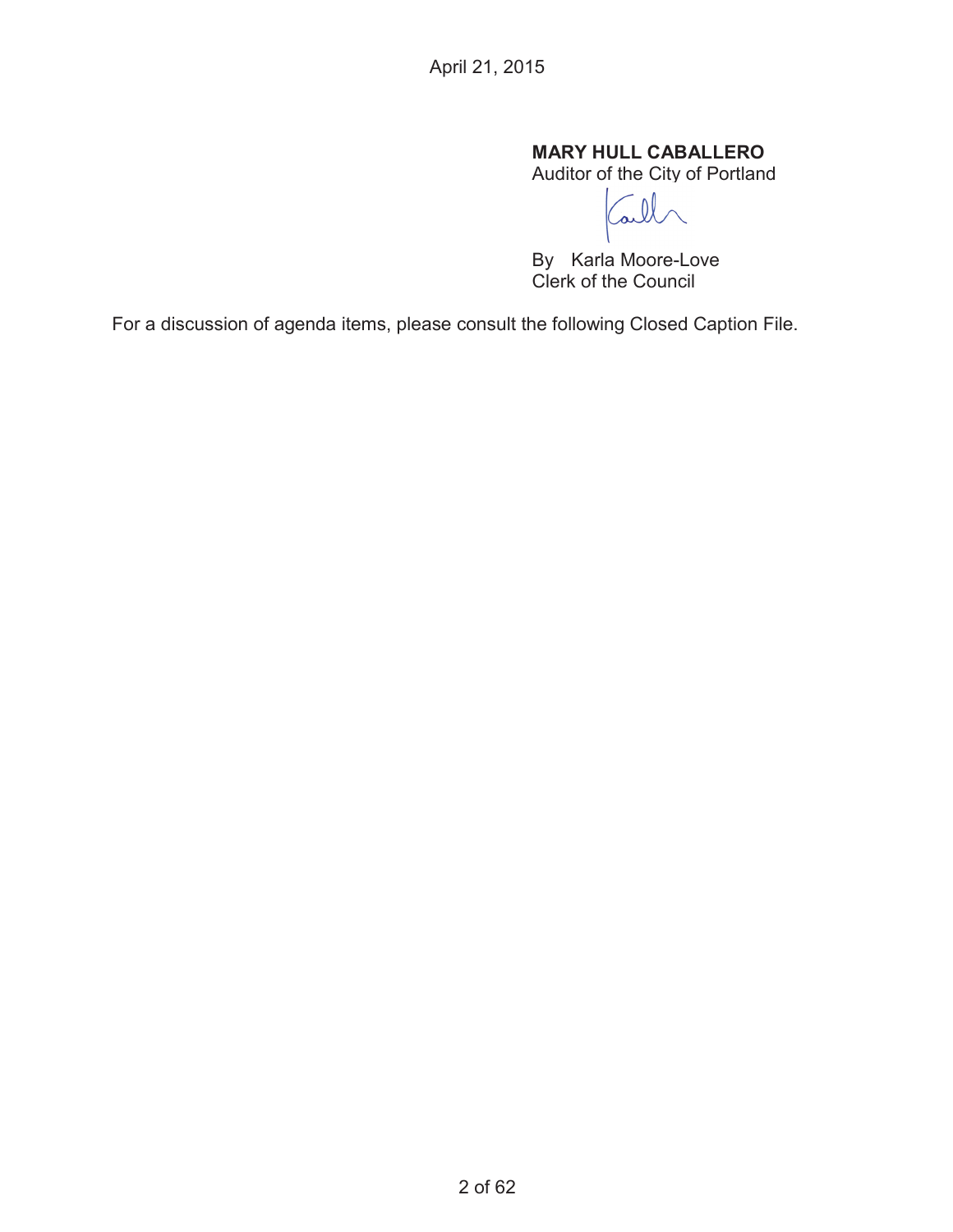#### April 21, 2015 **Closed Caption File of Portland City Council Meeting**

This file was produced through the closed captioning process for the televised City Council broadcast and should not be considered a verbatim transcript. Key: **\*\*\*\*\*** means unidentified speaker.

## **APRIL 21, 2015 5:00 PM SPECIAL MEETING**

**Hales:** Good afternoon, everyone, and welcome to the April 21st meeting of the City Council meeting. Please call the roll.

**Fish:** Here. **Novick:** Here. **Fritz:** Here. **Hales:** Here.

**Hales:** Would you please read the two items? And then I'll talk about how the Council will proceed tonight.

#### **Item 388.**

#### **Item 389.**

**Hales:** Thank you. Let me set the context for deliberations tonight and for folks that want to speak. First of all, the City of Portland has been grappling with the question of "how do we deal with this new phenomenon of transportation network companies?" for about six months. Back in December, we were confronted with one or more of those companies beginning operations here with essentially no regulation. We obtained an agreement with Uber Technologies to wait some months before attempting that and to begin negotiating with us and other parties to this discussion, including other transportation network companies, about whether we could regulate that new industry in some way that would make sense. And that's what's before us now -- a proposal to do that.

Again, let me set some context. There are hundreds of cities around the country and around the world where this new technology has arrived and simply gone unregulated. There are a few places in the world that have said, "no, we don't want this new technology at all" and have managed at least for a short time in some cases to keep it at bay. Our approach has been to see if there's a thoughtful, responsible way we could actually regulate this new thing in a new way as opposed to the old phenomenon of taxi companies that we've been regulating for a really long time.

In fact, Portland is unique in the world to be in the position that we're in right now of getting to a regulatory proposal that the new industry is willing to go along with that not everyone likes and that tries to manage change in a really old industry -- that is, the regulated taxicab industry. This is not an issue any of us frankly saw coming very long ago, but that we've tried to grapple with in a thoughtful way.

We're in a region of 2.2 million people -- actually, 2,226,009 people. 610,000 of those people live in the city of Portland -- less than a third. There are 25 cities that surround us in which Uber and Lyft and other companies operate with no regulation whatsoever. Let me say that again: we are one of 26 cities in the Portland metropolitan area, and we are going to try to do this through regulation. The other cities have simply surrendered, and I think that was the wrong approach.

We're trying again to do this in a thoughtful way. And I appreciate the work of Commissioner Novick and his staff of the Transportation Bureau and of the task force that they convened to bring this issue to us. Before I turn it over to Commissioner Novick for some other opening comments, let me talk a little bit about our process here tonight.

In addition to thinking about this issue and having a task force working on it for some months, the Portland City Council has had so far nine hours of deliberation on this subject. There are not very many subjects we spend that much time on, but this is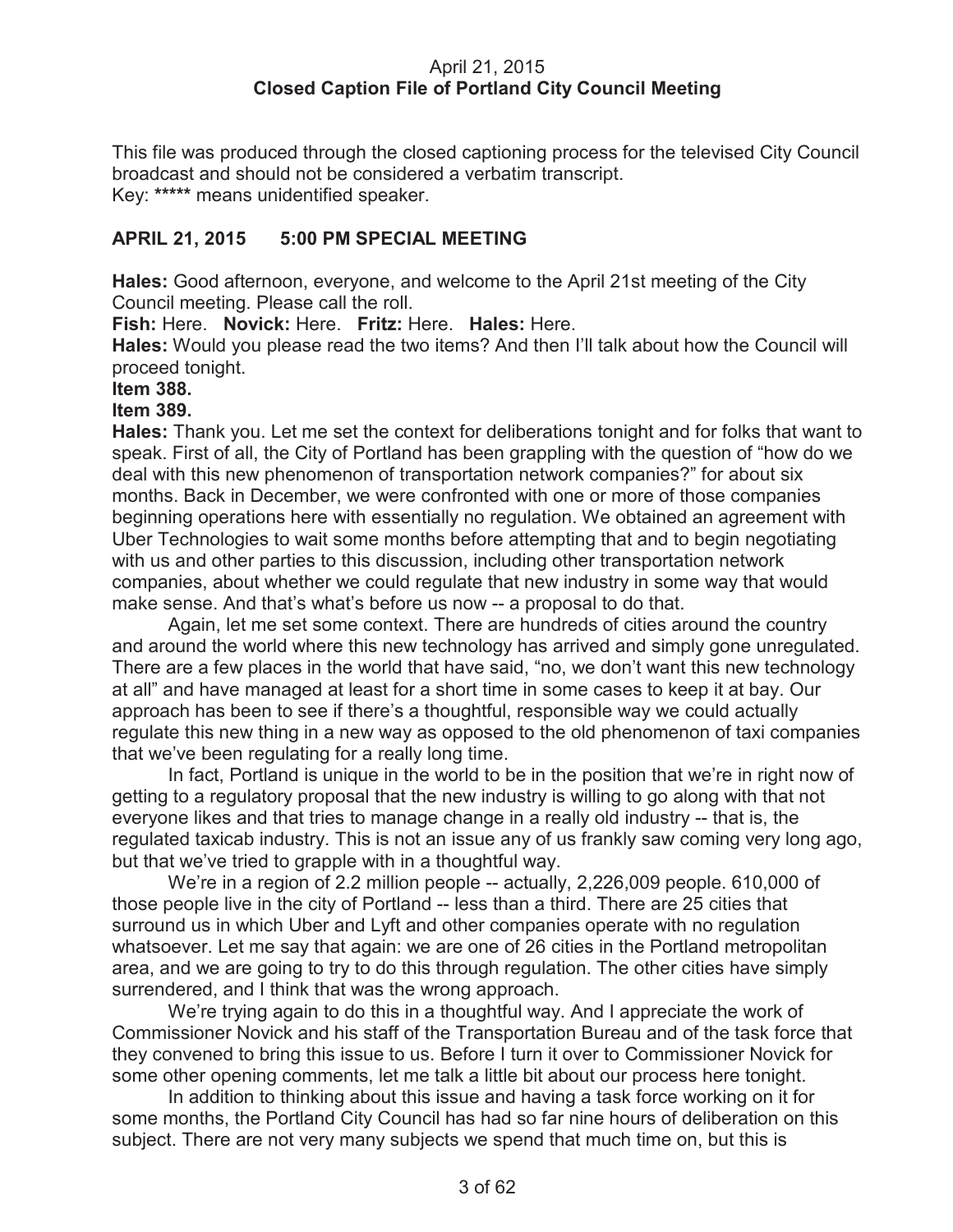important, so we have. We've heard from a lot of people, and so tonight we're going to get to a point where the Council can act on the resolution in front of us and on the ordinance in front of us because we have been working on the issue for a while and we have heard from a lot of people.

We want to hear from you, as well, and so we're going to set some time limits to try to ensure by the time we get to the point of taking action at 8:00 p.m., we've heard from most of you. I'm going to ask that organizations who have a spokesperson be allowed to take three minutes to testify and individuals take one minute. That's so your fellow citizens will have a chance to speak.

There are some other rules of decorum in this chamber that we please ask you to observe. One is if you agree with your fellow citizen who's testifying, feel free to give him a thumbs-up or a wave of the hand or otherwise make some friendly gesture of support. If you feel like you have to do the opposite, give them a thumbs down, but we ask you not to make vocal demonstrations in this chamber in favor or against your fellow citizens' thoughts so they have a chance to express them. I think we all appreciate that chance to have our say, and that's what we're trying to make sure we're about here. If you're a lobbyist representing an organization under our City Code -- you know this -- you're required to disclose that. Please do.

So, those are some very basic and I hope understandable rules for how we'll proceed tonight. With that, I want to ask Commissioner Novick to otherwise set the stage and call up some staff to present what's in front of us.

**Novick:** Thank you, Mayor. I've been asked about this issue of taxis and TNCs numerous times over the past year, and what I've said from the beginning is that although I'm committed to the rule of law and nobody's going to be allowed to come in and just start making up their own laws, I thought that it was past time to take another look at the regulations -- the rather unusual regulations -- governing this industry.

We do not normally limit the number of participants in any given market. We don't limit the number of restaurants, we don't limit the number of gas stations. We limit the number of taxis. We don't normally regulate prices. We don't normally regulate the price of groceries or of restaurant meals.

So, what we are proposing to do in this pilot is for 120 days let the normal free market principles that apply in the rest of the economy apply to this industry and not limit the number of participants and not regulate prices. We've dealt with the regulated system for a number of years. We think that it is worth seeing what an unregulated system in those two areas looks like for the next four months.

Now, those aren't the only issues, however, and we're willing to have more competition, but it needs to be fair competition. That's why in this pilot proposal, we're requiring that everybody get background checks, all vehicles are subject to inspection, that all the companies -- including the TNCs -- have to provide 24/7 service, that none of them can reject a ride on the basis that it's too long or too short.

Now, there were a couple of issues that we were particularly concerned about a few months ago. One was that some of the TNCs were resisting the idea that anything other than a driver's personal insurance should have to cover what's been referred to as "period one," when the app is on but before a request for a ride has been accepted. And we insisted that period one is different from somebody just normally driving around with no commercial intent. So, this proposal says that during that period one, there will have to be insurance significantly greater than is normally required of a typical personal driver. Instead of an insurance mandate of \$25,000 per person for bodily injury and property damage and \$50,000 per crash, for period one, it's \$50,000 per person and \$100,000 per crash.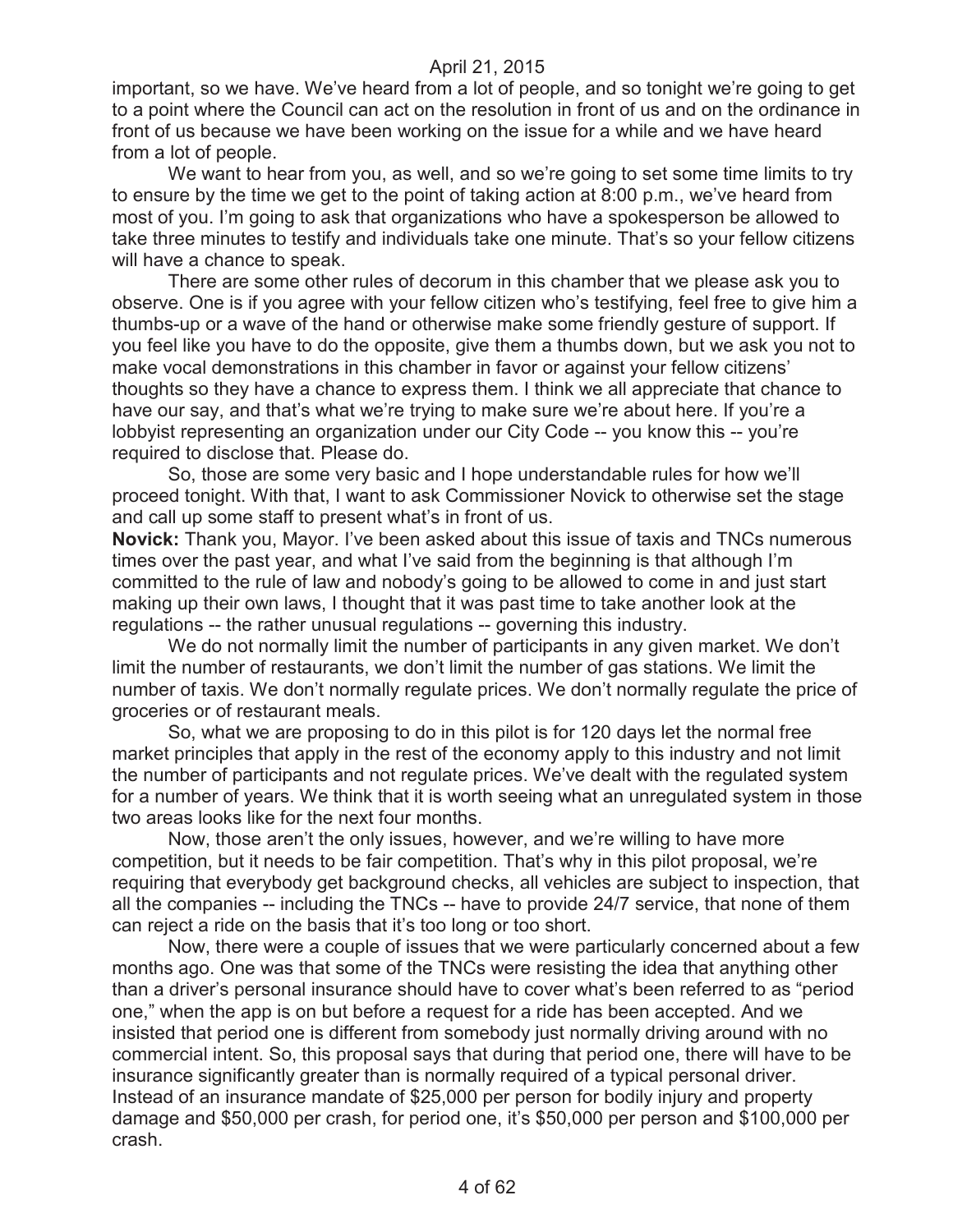Another thing we were deeply concerned about is service for people with disabilities. And for the taxicabs, we've had this rule that 20% of the fleet has to be wheelchair accessible. These transportation network companies don't really have fleets in the same sense, so that requirement didn't really seem to work. What we ultimately decided is why not have a service standard and simply say that if you are making people who need wheelchair accessible service wait for an hour and everybody else waits for 10 minutes, you're not giving sufficient service and you are in violation. So, that's what we're proposing today.

Those were I thought the points we were most worried about a few months ago which we've now addressed. At this point, I'd like to call up Bryan Hockaday of my staff and Michael Jacobs of PBOT and Ken Mcgair from City Attorney's Office to talk about this specific proposal we're addressing today.

**Bryan Hockaday, Office of Commissioner Novick:** Good evening, Mayor and City Council. My name is Bryan Hockaday, policy advisor for Commissioner Novick. I'm joined by Ken Mcgair from the City Attorney's Office and Michael Jacobs from PBOT. What we would like to do for you this evening is walk you through the higher level tenets of the private for-hire innovation pilot program, which is based largely on the task force's recommendations which were presented to Council a couple weeks ago, and certainly incorporates a great deal of public input we've received as well as Council direction.

Without any further ado, I will go ahead and start going over the details of the actual pilot program. We will start with the safety and service principles. TNC will be required to certify as in compliance with City requirements for each vehicle and driver certified as permitted to operate for a transportation network company. These are all subject to City auditing and regular enforcement actions performed by PBOT staff. The taxi companies will also be able to utilize the same process of certifying that their drivers in their own vehicles do meet all City requirements.

As Commissioner Novick stated, all companies will be required to provide citywide 24-hour service, and they must provide reasonably prompt service to everyone, including people with disabilities. TNC operators will be prohibited from accepting street hails and from waiting in designated taxi zones.

For the operator requirements and prohibitions, no vehicles over 10 years old will be allowed to operate as either a TNC or a taxi vehicle. All vehicles must pass standardized vehicle safety tests performed by either a master mechanic certified by the National Institute for Automotive Safety Excellence or by an ASE blue seal recognized shop. All vehicles must be equipped with hands-free accessories for mobile devices, first aid kits, and fire extinguishers. Additionally, TNC vehicles must display what is called trade dress - or a company logo -- and all taxis must be painted and keeping with company aesthetics, and be equipped with a top light and taxi meter. Proof of insurance and a copy of a driver's business license must be carried in vehicles.

Secure digital records with contact information from drivers and riders must be maintained by transportation network companies. These records will provide a verifiable way to identify both drivers and riders. Taxi companies must also maintain secure digital records of drivers and riders or equip vehicles with digital security cameras. In addition, both transportation network companies and taxi companies must provide these records to police upon request within 24 hours of that request.

For background checks and driver requirements, each TNC will be required to conduct a national criminal and driving background check, and may do so through a third party provider accredited by the National Association of Professional Background Screeners. Taxi companies may also perform background check screenings.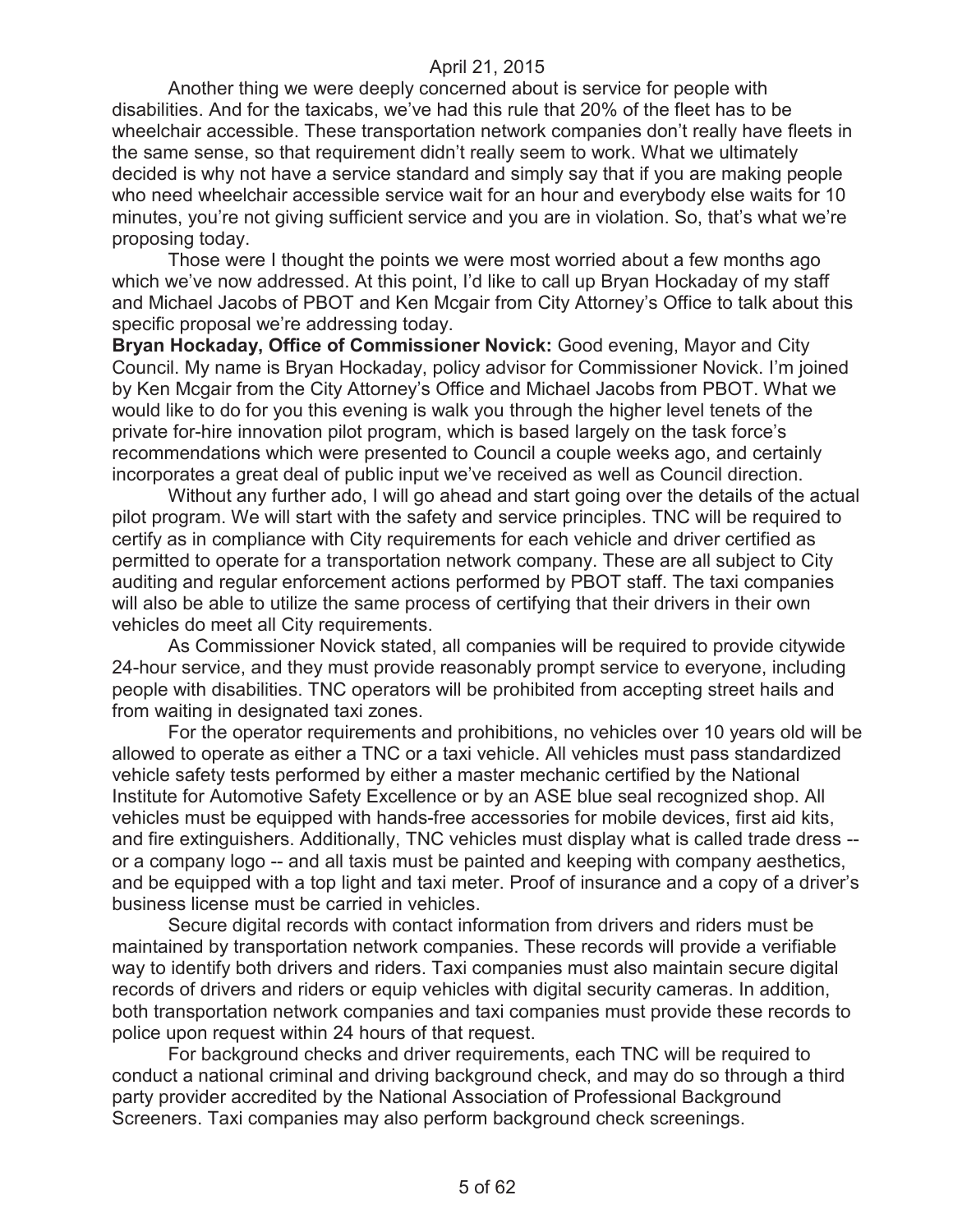Drivers will not be certified as a permanent driver if some of the following exist: the applicant has a felony conviction of any kind in the 10 years preceding the submission of the application, or if the applicant has ever been convicted of any felony involving physical harm or attempted physical harm to a person regardless of when the conviction occurred. DMV records will also be checked to ensure that drivers have a safe driving record in the past 10 years.

All drivers working as independent contractors must comply with the provisions of the business license law, including they must register for a business license number. And no driver -- whether they are a TNC or a taxi driver -- is allowed to drive after engaging in more than 14 hours of any commercial activity in any given 24-hour period.

Driver requirements including the following. A TNC driver can only accept rides booked through a TNC digital program and cannot solicit or accept street hails or stop in a City-approved taxi zone. Drivers will carry proof of insurance and a copy of the business license as required. All permitted companies must employ at all times a zero tolerance policy for intoxicant use for all drivers. Drivers must utilize hands-free accessories for mobile devices. I'd like to have Michael Jacobs from PBOT explain the driver testing and training.

**Michael Jacobs, Portland Bureau of Transportation:** Training and testing is required for all drivers --

**Novick:** Michael, please state your name for the record.

**Jacobs:** I'm sorry, Michael Jacobs with the Bureau of Transportation. Again, training and testing is required for all drivers. Permitted companies will be allowed to administer the training and the testing, and their programs must be approved by the City and will include the following. Testing will include relevant City Code and administrative rules, Portland area tractions and map reading, and there will also be driver safety training and customer service training requirements.

**Fritz:** Will that be required before they get their permit?

**Jacobs:** The training and testing will be required within four months of receiving their permit or certification.

**Fritz:** But not during the pilot period?

**Jacobs:** The pilot period is four months long -- 120 days -- so it would be required during the pilot period.

**Fritz:** I don't understand those two statements. You said they wouldn't be required until four months.

**Jacobs:** They have to be completed within four months of the driver receiving their permit or certification.

**Fritz:** And is there a penalty -- are we going to check at the end of the four months to make sure all of the drivers that have been driving have in fact completed that training? **Jacobs:** Yes, that will be part of our auditing procedures.

**Ken Mcgair, City Attorney's Office:** I'm Ken Mcgair from the City Attorney's Office and I've been tasked with going over the insurance principles. First, both TNCs and taxi company permit holders must secure and maintain commercial general liability insurance reflecting limits of not less than \$1 million per occurrence and \$2 million in the aggregate for covered claims arising out of the course of the permit holder's work. In addition, the permitted TNCs and taxi companies will be required to provide insurance policies naming the City of Portland as an additional insured and to provide the City with at least 30 days' notice prior to a policy being canceled, a reduction in coverage, or an expiration of the policy.

The insurance coverage that we will be named an additional insured on is all commercial insurance provided by the companies, including commercial auto liability,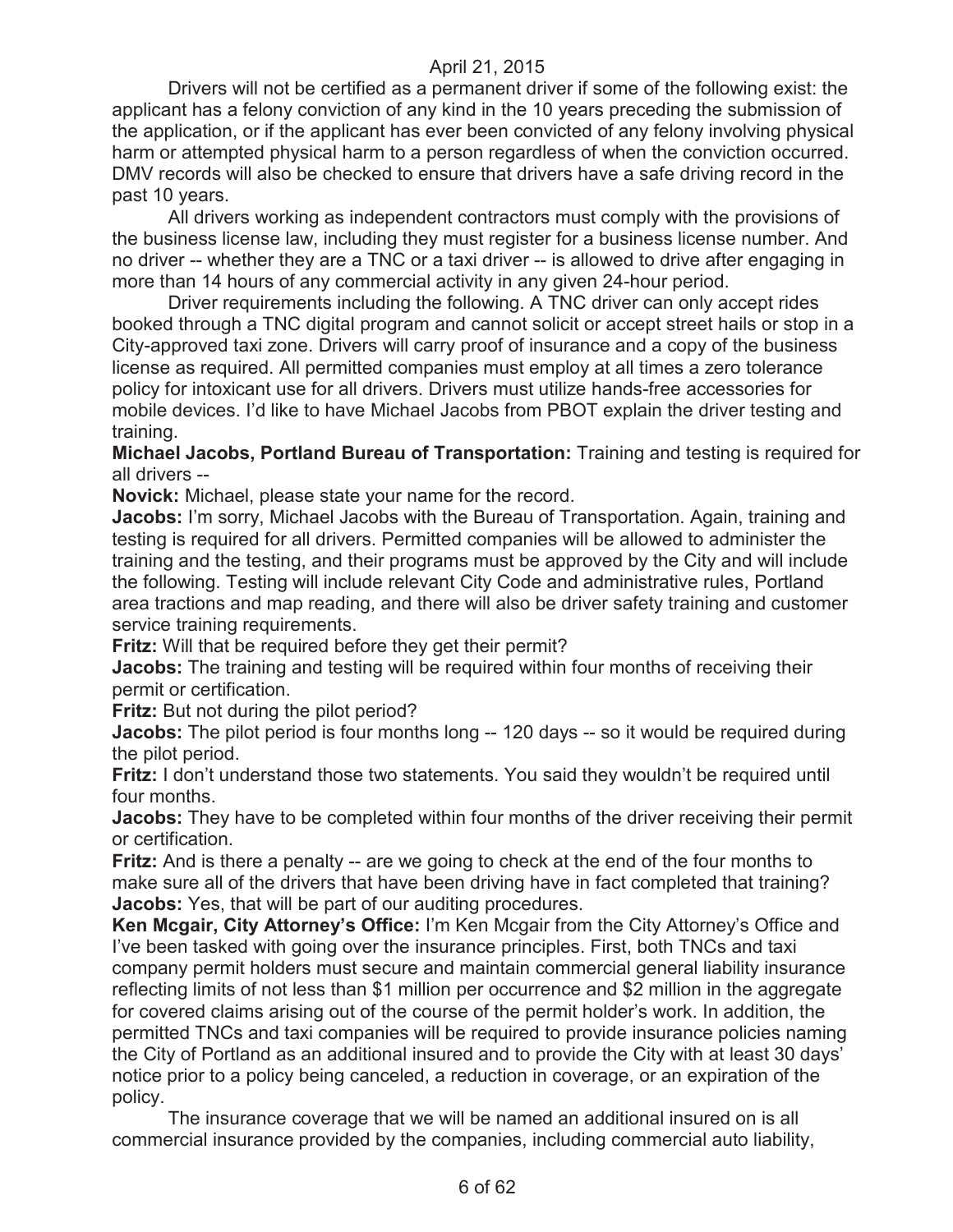commercial general liability, workers compensation, and employers liability insurance to the extent the state requires that.

Now, moving on to the commercial auto policies. The taxicab companies at the moment have a commercial auto policy with limits of not less than \$500,000 per occurrence or claims arising out of but not limited to bodily injury and property damage incurred from their commercial activity as a taxi. Permitted TNCs will provide primary coverage throughout the entire three phases that we've talked about over the last few weeks.

In period one, which as Commissioner Novick noted is the period when the app is on but no match has been made, the minimum liability limits will be \$50,000 per person for death and injury, \$100,000 per incident for death and injury, and \$25,000 for property damage. For periods two and three, those minimum liability limits. That is, for period two, the match is made and the driver is in route to pick up the passenger. Period three again is the passenger is in the vehicle until the passenger safely exits the vehicle. Primary insurance with minimum liability limits of \$1 million in combined single limit coverage for death, personal injury, and property damage; and \$1 million combined single limit underinsured and uninsured motorist coverage.

**Fish:** Can I ask a question on that? If the legislature in the next few months changes the minimums that would apply to a TNC, will the language in our code say "this is our minimum subject to whatever the Oregon law provides"?

**Mcgair:** Certainly, Commissioner. Oregon law would set the requirements for a transportation network company and if the legislature chooses to go that direction, we would simply adopt that as our rule. As of now, they haven't done anything, and the proposal that we have put in the guiding principles is essentially a national model bill that is going throughout the country for TNC coverage.

**Fish:** What's the minimum again that California adopted for period one?

**Mcgair:** It's \$50,000, \$100,000, and \$30,000 in property damage with a \$200,000 excess liability policy as well, but that doesn't go into effect until July 1st of 2015.

**Fish:** And just a technical question -- when you come in to get your permit, do you have to have proof of insurance at that point?

**Mcgair:** Yes.

**Fish:** You have to have the policy and you have to show that you've got this coverage on the vehicle at the time the permit issues?

**Mcgair:** Correct. The company will be certifying that with regards to their drivers.

**Fish:** So the company will certify it?

**Mcgair:** Yes, that the driver is insured under the company TNC policy covering all three periods as primary.

**Fish:** And the way the code is written, if there's a violation of the minimum standards, you have the option of going against the TNC and the driver?

**Mcgair:** Correct.

**Fish:** Both.

**Mcgair:** Yes. The company is certifying that they are an insured driver and the vehicle is insured under the company policy.

**Fish:** So, you can hold the company accountable if it turns out they're in fact not requisite insurance, and you also can go after the driver.

**Mcgair:** Correct. What we would do is immediately -- if that were the case -- and I'm just theorizing -- revoke the certification for that particular driver and notify the company that he is no longer authorized to operate in the city of Portland.

**Fish:** Just so you're on that point -- because this is very helpful for me -- Bryan, the civil penalty table attached to the ordinance, the 16.40.540 -- I guess that's the old language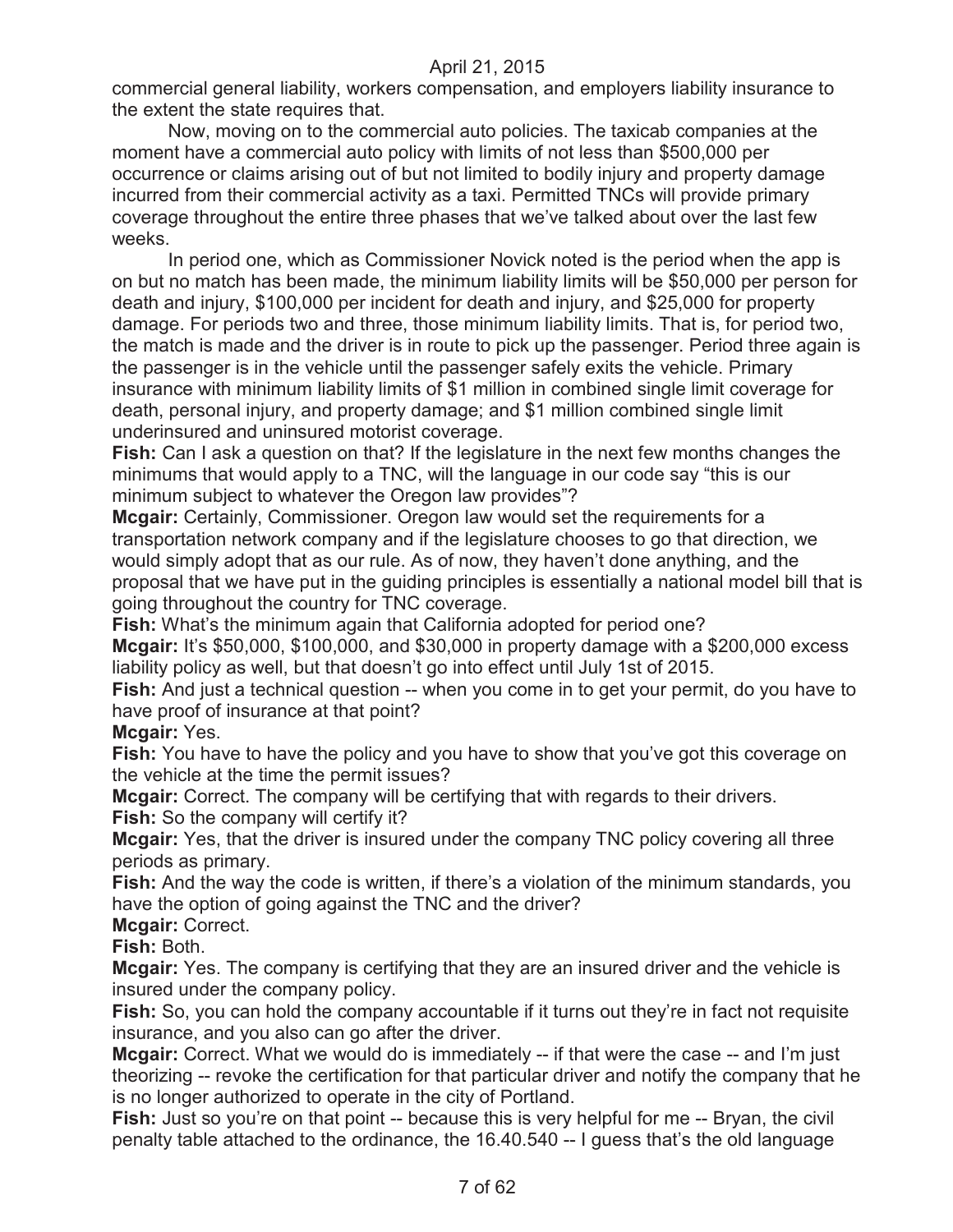applicable to taxis -- says that in addition to civil penalty and the suspension of revocation provisions, blah, blah, blah, any second offense is grounds for suspension of a permit and a third or subsequent offense is down for revocation of permit. Is there any reason we don't recycle that language in the language around TNCs and the separate penalty we've created so it has the parallel language? Or is that your intent?

**Hockaday:** We intend to explain all of our enforcement options to you a bit later, but we can actually jump ahead to that now if that'd be helpful.

**Fish:** I guess the only question I would have for now is since you have that explicit language currently in the code that says the options you have, including a second offense, it will be your intent to have the same language applied to the TNC civil penalty table? **Hockaday:** Yes.

**Mcgair:** Moving on, I think I've covered periods two and three, and so that wraps up the insurance piece. I would like to say that the TNCs provide insurance through what's called a surplus lines insurer. Because this is a new market in the state, there are no insurers that are currently offering such products and have underwritten products in the state of Oregon, but a surplus lines insurer has been allowed to offer the TNC insurance in the state and there are brokers in the state who have provided it or who are providing it. So, there is insurance available at primary levels for all three periods during which a TNC would be operating.

**Hockaday:** Great. Equity and inclusion. TNCs and taxi companies will implement service performance measures to provide timely and equitable citywide service to all persons, including persons with disabilities. This is a point that Commissioner Novick mentioned in his opening remarks -- we would like to transition the industry from a fleet requirement to a service performance measure to really ensure that everyone is receiving equitable, prompt service for all requests. All companies will be required to provide an option for riders to request wheelchair accessible vehicle service, service animals must be reasonably accommodated, and both TNCs and taxi companies will be prohibited from applying additional fare charges for wheelchair accessible vehicles.

As we transition the industry from a fleet requirement, the taxi companies must maintain at least 10% of their fleet as wheelchair accessible, and the taxi companies must implement equitable service performance measures. The TNCs will implement service performance measures, tracking the differential between the wait times for wheelchair accessible vehicles and non wheelchair accessible vehicles.

For the TNCs, for the first 30 days, they must provide reasonably prompt service and they will be required to collect and submit data to the City. The following 30 days will be collected, reasonably prompt service is required with no more than a 30-minute differential in the wait times. The following 30 days, again, that differential goes to 20 minutes or what the previous 30 days' worth of data supports.

**Novick:** So, Bryan, just to hold on that for a second -- when it says "no more than" and lists the number of minutes, the intent is if based on the data gather to date it seems reasonable to provide a higher standard, we would apply a higher standard. **Hockaday:** Certainly. Thank you for clarifying.

**Fish:** So, Bryan -- and this question of not being able to charge a disabled passenger a different rate than an able-bodied passenger at that particular time, that would mean no additional charge -- it can't be a separate charge for a separate app it can't be an add-on, it can't be any charge. They have to demonstrate that if someone in a wheelchair seeks a cab service and an able-bodied person -- same time, same location -- it's the identical pricing. Is that correct?

**Hockaday:** Exactly.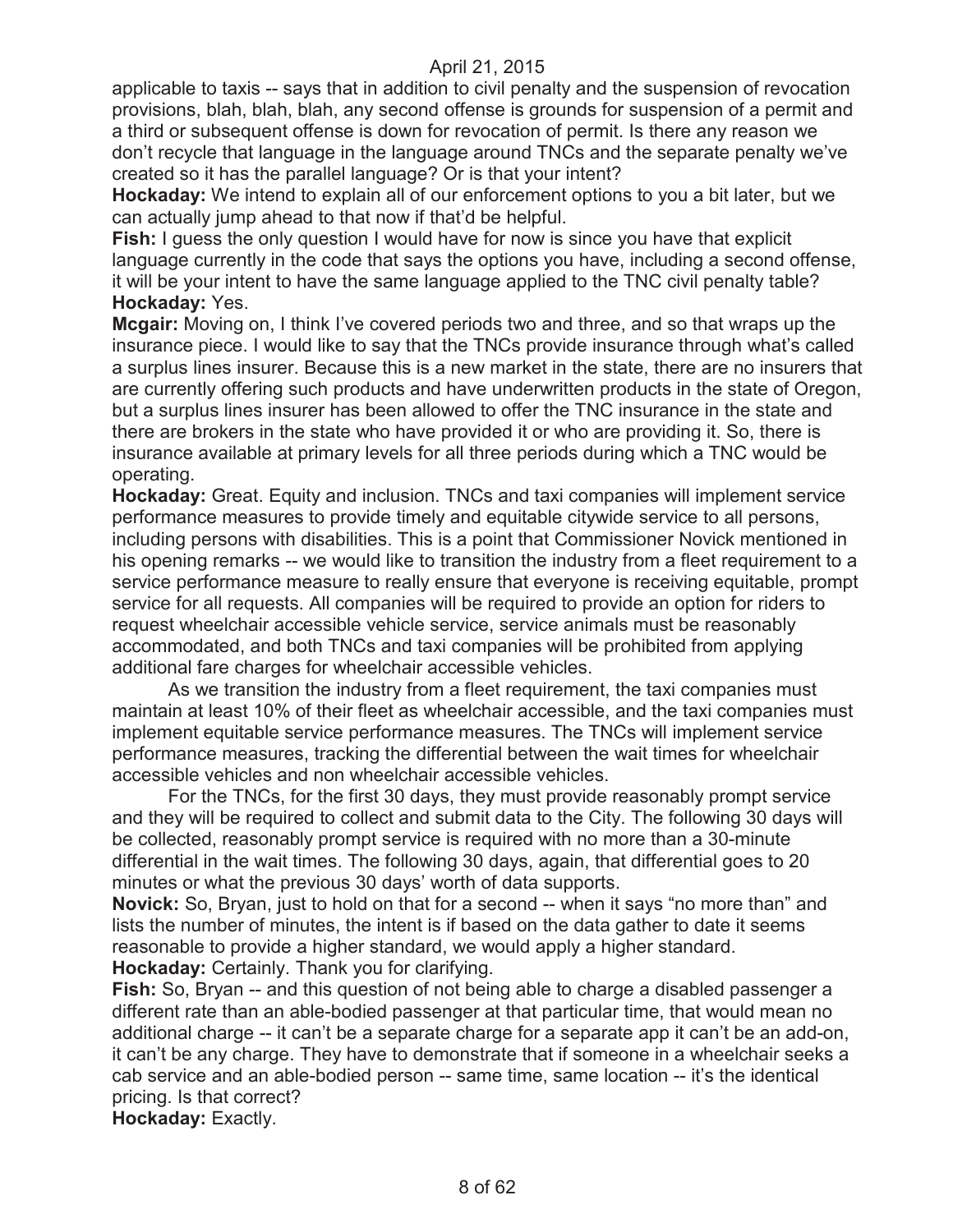**Fish:** And no indirect or backdoor fees to compensate, no annual fee to be a part of this service, no tag-on, nothing.

**Hockaday:** No additional surcharge for wheelchair accessible vehicle service. **Fish:** And so, is the one complication we may have here that if we're not going to regulate price with either party, it's going to be a little harder to figure out the comparator is? **Hockaday:** We fully intend to regularly audit and perform enforcement actions. The City staff will be looking at this very closely. But an unregulated fare really has to do with lifting the cap, the ceiling on the fare rates so that anytime -- if companies would like to use dynamic pricing when there's high demand and low supply, fare rates increase but they increase evenly for all service requests, both wheelchair and non-wheelchair requests. **Novick:** For example, if you found out that one of the TNCs was between the hours of 4:00 and 6:00 charging \$5 a mile for non-wheelchair vehicles and \$10 a mile for wheelchair vehicles, that would be a violation.

**Hockaday:** Right. One of the very exciting opportunities about this pilot is the opportunity for the City to collect data in practically real time from TNCs and taxis. We will be asking for data to be provided to the City on a routine monthly basis. We intend to regularly update Council during the pilot program. Both TNCs and taxis will be required to enter into a data sharing agreement with the City to providing aggregate and anonymized data, which includes the following: wait times; types of rides requested -- specially, we're looking at wheelchair requests and non-wheelchair requests; trip origin zip code; trip destination zip code; and identification of requests that go unfilled.

**Fish:** Bryan, the text you gave us in the supporting documents said each TNC will enter in to an agreement. Is it your intention to ensure compliance with this by making this a condition of receiving the initial permit?

**Hockaday:** Yes, exactly. They have to enter into a data sharing agreement for us in order for their permits to be approved.

**Fish:** At the front end?

**Hockaday:** Correct. In addition to the data reporting, both taxis and TNCs will be required to report the following: number of collisions, including the type of collision; report on the number and type of crimes against drivers; and report the total number of passenger complaints.

Fare rates. As we just mentioned, fare rates charged to passengers must be transparent and will not be capped except for times of emergency. All fare rates must be made clear and transparent to passengers before a passenger accepts a ride, and the PBOT Director will prohibit or limit surge pricing during states of emergency as declared by the Mayor.

**Jacobs:** With regard to company permit compliance -- first of all, permits are required and they are nontransferable. Once a company is permitted, there will be no cap on the number of vehicles. TNCs will be required to provide a certification to the bureau that each vehicle and driver has met all conditions consistent with City requirements. Vehicles and drivers not meeting all such conditions will not be allowed to operate.

Private for-hire transportation operators are not allowed to operate at the Portland International Airport without specific permission or approval from the Port of Portland.

Private for-hire transportation permit holders will comply with insurance requirements and must file a certificate of liability with the administrator that evidences insurance coverage and terms that are in compliance with requirements.

**Fritz:** Excuse me, I think there's updated information that the Port has given permission for TNCs to operate at the airport.

**Hockaday:** But they must also have a City of Portland permit.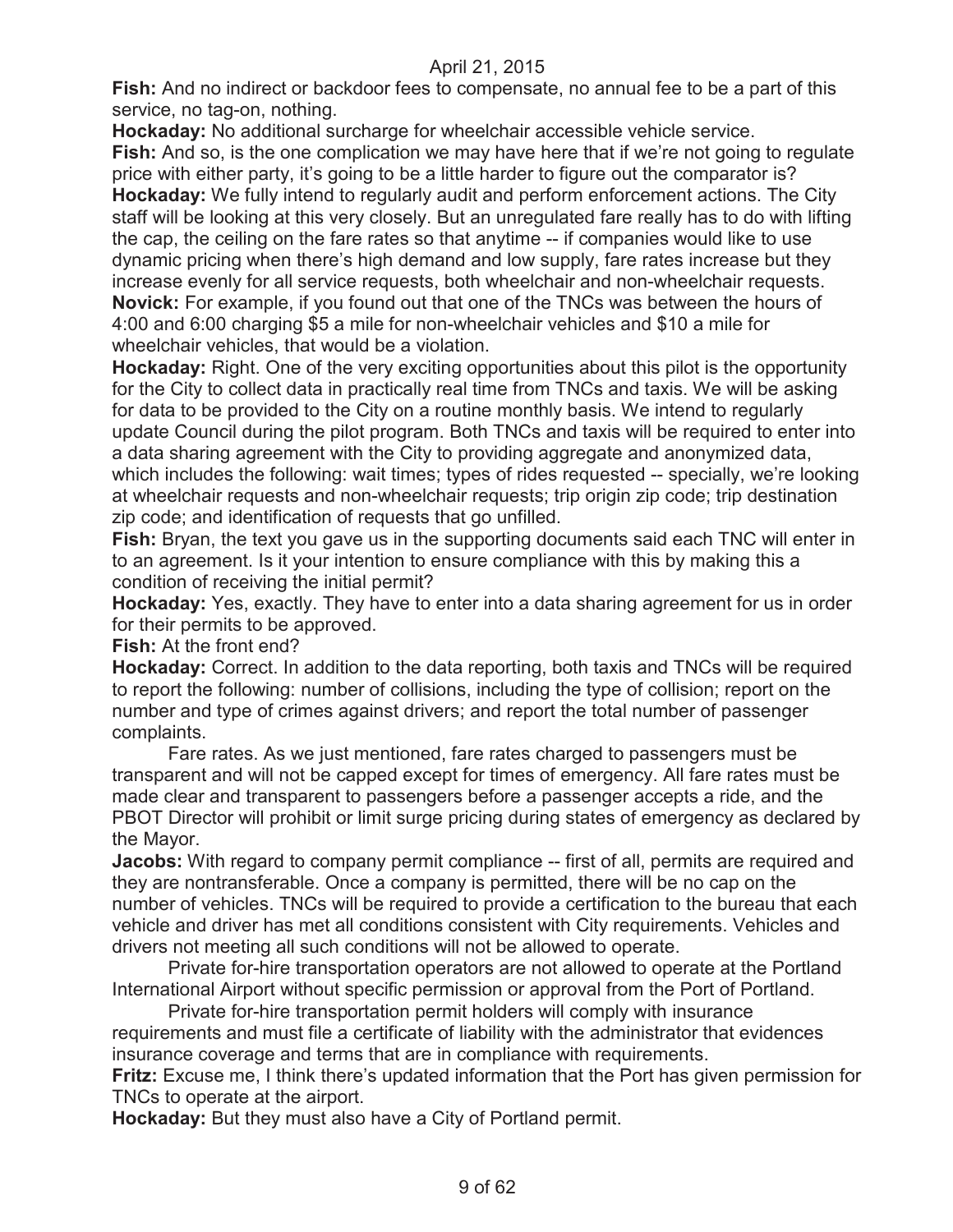**Fritz:** Right, but I wanted to be clear for everybody that with a City of Portland permit, the Port has given permission to TNCs to operate at the airport.

**Jacobs:** Thank you. All companies will be required to keep documentation of all certification requirements on file during the term of their permit and for two years after the expiration of their permit.

And finally, with regard to compliance, no disclaimer of liability for negligence or other tortious conduct contained in any TNC user terms of service will have any force or effect in the city of Portland. Any tort claim against a TNC shall be governed by tort law in effect at the time of the claim.

**Fish:** Commissioner Novick, may I pose a question on that? In addition to this issue of disclaimer of liability, we talked last time about some of the restrictions placed on people's rights to pursue claims of mandatory arbitration clause and some other one-sided terms. My understanding from the City Attorney is there are some potential legal barriers to us regulating that, and I want to do that in a thoughtful way. Is it your intent to take up that issue in phase two for the purposes of an analysis of what we can regulate in that area? **Novick:** I'd be happy to.

**Fish:** The other question I had for you is it's one thing to say that a disclaimer of liability had any force or effect in the city of Portland. I'd be a lot cleaner if our partner in this enterprise deleted that term from the user agreement. Has there -- have any of the TNCs that you've communicated with been willing to consider deleting provisions we think are either illegal or unenforceable?

**Novick:** Well, their position is that these are terms they put in all of their user agreements worldwide, it's a standard thing, so they're not willing to do that. They understand that it'll have no force or effect in the city of Portland.

**Mcgair:** And I can just add to that. Their user agreements also state that applicable law in the locality or the state applies. So, our statement is duplicative of what they have in their own user agreements.

**Fish:** Just for the record, I think the thing that a number of us expressed concern about last time isn't so much that at the end of the day this could get sorted out in a court proceeding, it's the effect of having anti-consumer language in a user agreement that a member of the public may read and may view as precluding exercising a basic right. And that may prevent someone from even testing that clause. If it's in the user agreement, someone may very well think it's governing and may not have time to check our code and see that we have a disagreement. That's the broader problem with language that potentially discourages people from pursuing rights they may have.

**Mcgair:** I totally agree, Commissioner.

**Novick:** I understand, Commissioner. I think that it's on us to obtain the broadest possible education of the public on this issue, and we will aggressively seek to do that.

**Fritz:** Going back to the data issue -- how are we going to verify that the data we're given is the real data and nothing but the data?

**Hockaday:** As part of our enforcement actions, we will be also tracking wait times and different trip data also so we can compare the information that the City is collecting itself with the information that is being provided by the taxis and the TNCs.

**Fritz:** How are we going to be collecting that data?

**Hockaday:** We will be requesting service from both taxis and TNCs and comparing that to the data that they report to us in aggregate.

**Fritz:** But we won't be able to know which drivers they have, we have to take their word for it that the list they provide to us as their drivers is the only list of drivers that they have.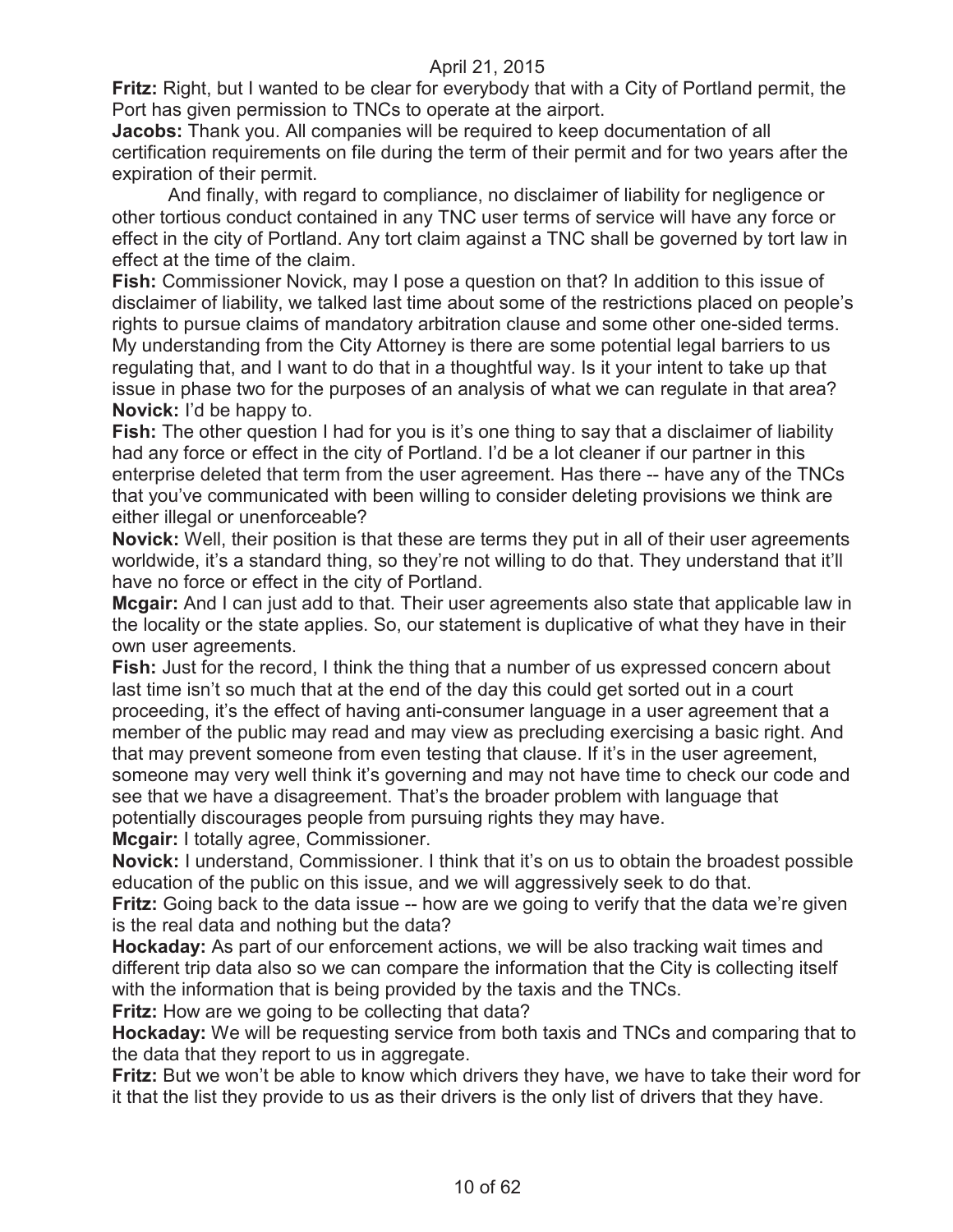**Hockaday:** So for the driver list, we will receive on a regular basis updates of all the drivers on the platform so that we can audit and certify that the drivers in the vehicles meet our requirements to operate here in Portland.

**Fritz:** How will we know that we received the list of all of the drivers on the platform? **Hockaday:** For one thing, all drivers have to register -- get a business license. So, we can very quickly determine if the list from the TNCs is matching the business license data base.

**Fritz:** But if they give us the list of only the drivers who bother to get the business license, how do we know there aren't other drivers who haven't done that?

**Hockaday:** We can certainly determine if a drive is operating on a platform without any sort of certification or without and permits as we conduct enforcement actions, which we intend to do in full force throughout the pilot program.

**Fritz:** How would we find out that?

**Mcgair:** Commissioner, the drivers that they're certifying are on their platform are being signed by an authorized officer of the corporation under penalty of perjury and subject to the penalties in the code. So if we have any knowledge that they're misstating or omitting drivers who are on their platform who they haven't sent to us for certification to operate in the city of Portland, we have the option of revoking the permit from the company. **Fritz:** But how would we find out?

**Mcgair:** We would audit and do the same enforcement actions we use now. How do we know whether a taxicab operator driving around is permitted? We have to rely on the compliance officers in the field and audit capabilities.

**Fritz:** We issue the permits now.

**Mcgair:** We do, but we don't every day police who's driving the vehicles I guess is what I'm saying.

**Hockaday:** And actually, this would be a great time to provide Council an overview of our enforcement options.

**Mcgair:** Well, we intend to enforce all the private for-hire transportation rules and regulations. Similarly, there will be driver and company penalties, permit suspension and revocation pursuant to the terms in the code. The code has criminal charges, certain violations of driving without a permit or driving without a certification, as well as we are adding civil forfeiture to strengthen our legal position with regard to towing vehicles that are driving without certifications or permits, and that's part of the code changes that are part of the ordinance.

# **Fish:** Is that it?

**Mcgair:** Yes.

**Fish:** So, Bryan -- and you may have addressed this last time, but we've had a lot of hearings so I think it's best to make sure we got it right. So, we're going to do a 120-day - the proposal is to do a 120-day pilot. And during that period, we may learn that it's not going very well and there may come a point where we think it's actually a calamity. At what point does it come back to Council for further action?

**Hockaday:** We plan to submit about every 30 days a report to Council -- and of course, we'll make that report publicly available, which will include the data that we're collecting from the taxis and TNCs. And then we will also plan to schedule time on the Council agenda at the midpoint of the pilot program to come and present the midpoint findings. If at any point throughout the pilot program we determine that things are not working well at all, we have an opportunity to adjust the pilot problem.

**Fish:** Does the 120-day period require any Council action to be renewed? **Hockaday:** No, it does not.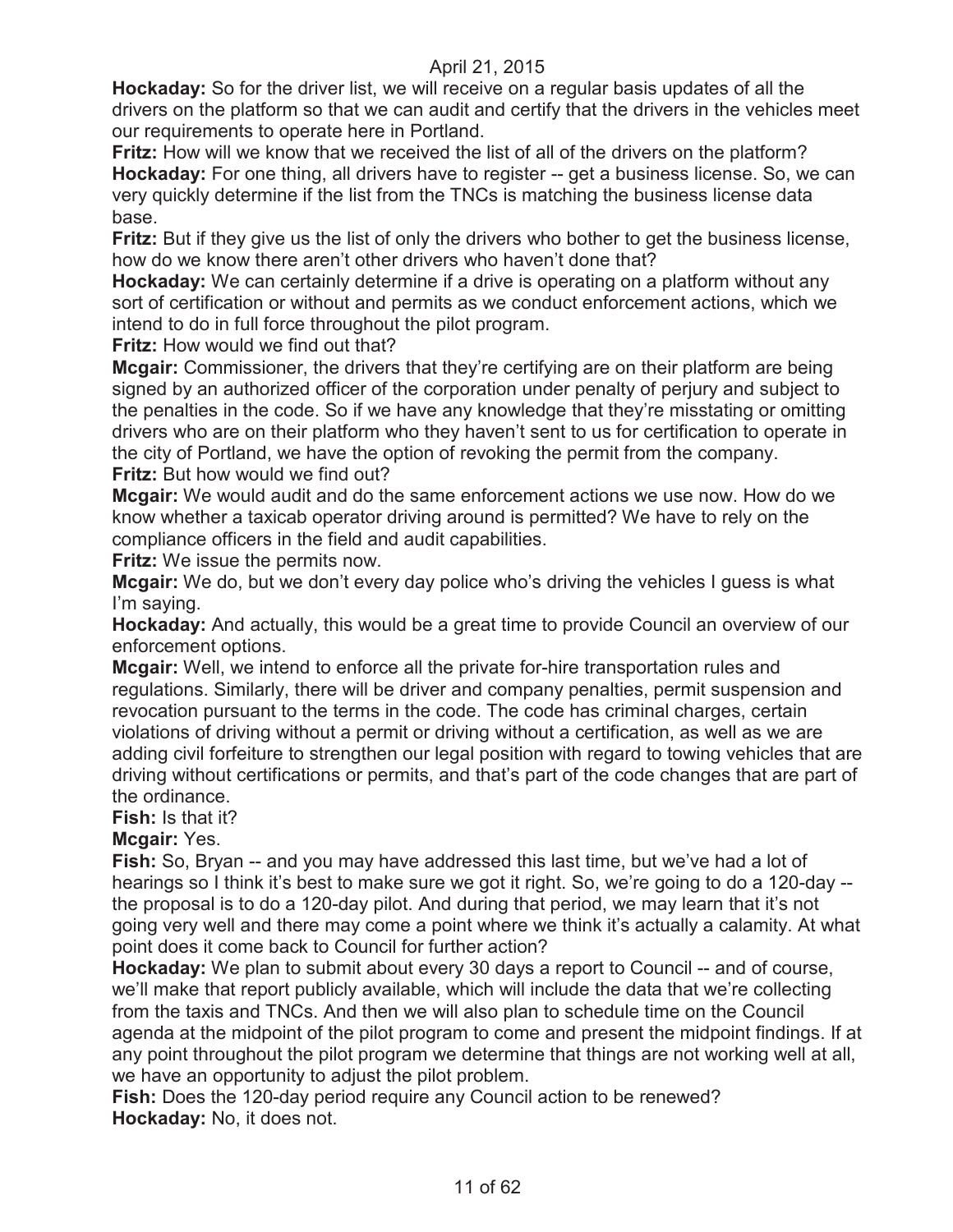**Mcgair:** No, we were only contemplating a 120-day period. If you're asking whether the City or Director Treat extends is beyond the 120 days, we would come back to you with another resolution directing her to do that. But I believe -- and Bryan can correct me if I'm wrong -- it's the goal to have the task force continue working on a complete overhaul of Chapter 16.40 to add whatever necessary changes are to the code to necessary to address all private for-hire regulations.

**Fish:** Could you play out for me the different scenarios that could occur after 120 days elapses? Because we're calling this a pilot project, so it doesn't have indefinite duration. Something happens at the end of 120 days. Would you just walk us through what those options might be?

**Hockaday:** Yeah. So throughout the course of the pilot's program, the task force will continue to meet. They will be reviewing all of the data that is being collected from the taxis and the TNC companies. They will continue to seek public input on regulations for all modes of private for-hire transportation. They will continue to draft recommendations, which will ultimately be submitted to Council for consideration, and Council will have the opportunity to get regular updates from the task force and from the private for-hire market here in Portland.

And then in about July -- so while they're about 30 days on the clock for the pilot program -- we intend to ask the task force to present their final recommendations to Council -- again, while there's about 30 days on the clock -- so that Council can evaluate the task force's recommendations and then ultimately be prepared to implement final regulations in City Code at the end of the 120-day pilot program.

**Fish:** That's enormously helpful, the way you just said that. And the Council will have a full menu of options at that point: discontinue the program, continue a pilot, create a modified or new set of rules governing the industry going forward, or something else. But that would be -- it would require some Council action prior to the 120 days for this to continue. **Hockaday:** Correct.

**Saltzman:** First of all, I guess we'll start with the basics. What does it mean to certify? That TNCs will certify -- what does that mean?

**Hockaday:** So, the transportation network company -- all drivers and vehicles associated with a transportation network company must apply to operate for that company directly through the company's platform. The company, contingent upon a permit from the City of Portland, is certifying that all of their affiliated vehicles and drivers meet the requirements that the City establishes. The City will routinely audit the drivers and the vehicles and conduct enforcement actions both on the drivers' vehicles and the companies to ensure that all three entities are in complete compliance.

**Saltzman:** Walk me though -- tomorrow, me and my car want to go to work for Uber or Lyft -- assuming we're in this trial period. What is it that I have to do as that potential driver? **Hockaday:** Before you as a driver actually get onto a TNC platform, the TNC will actually need to apply for a City of Portland permit. So, contingent upon Council's approval of the pilot program, the PBOT Director would be directed to enter into the administrative rules the tenants of the actual pilot, permit applications would be made available shortly thereafter. As the companies apply for the permits, City staff would review those permits, make a recommendation to Commissioner Novick who will approve or deny the permits contingent upon the meeting of the City requirements. Within a matter of days, you as a driver are able to operate as a certified driver.

**Novick:** The driver would have to acquire a City business license.

**Hockaday:** Absolutely. Meet all requirements.

**Saltzman:** And what about the vehicle safety inspection?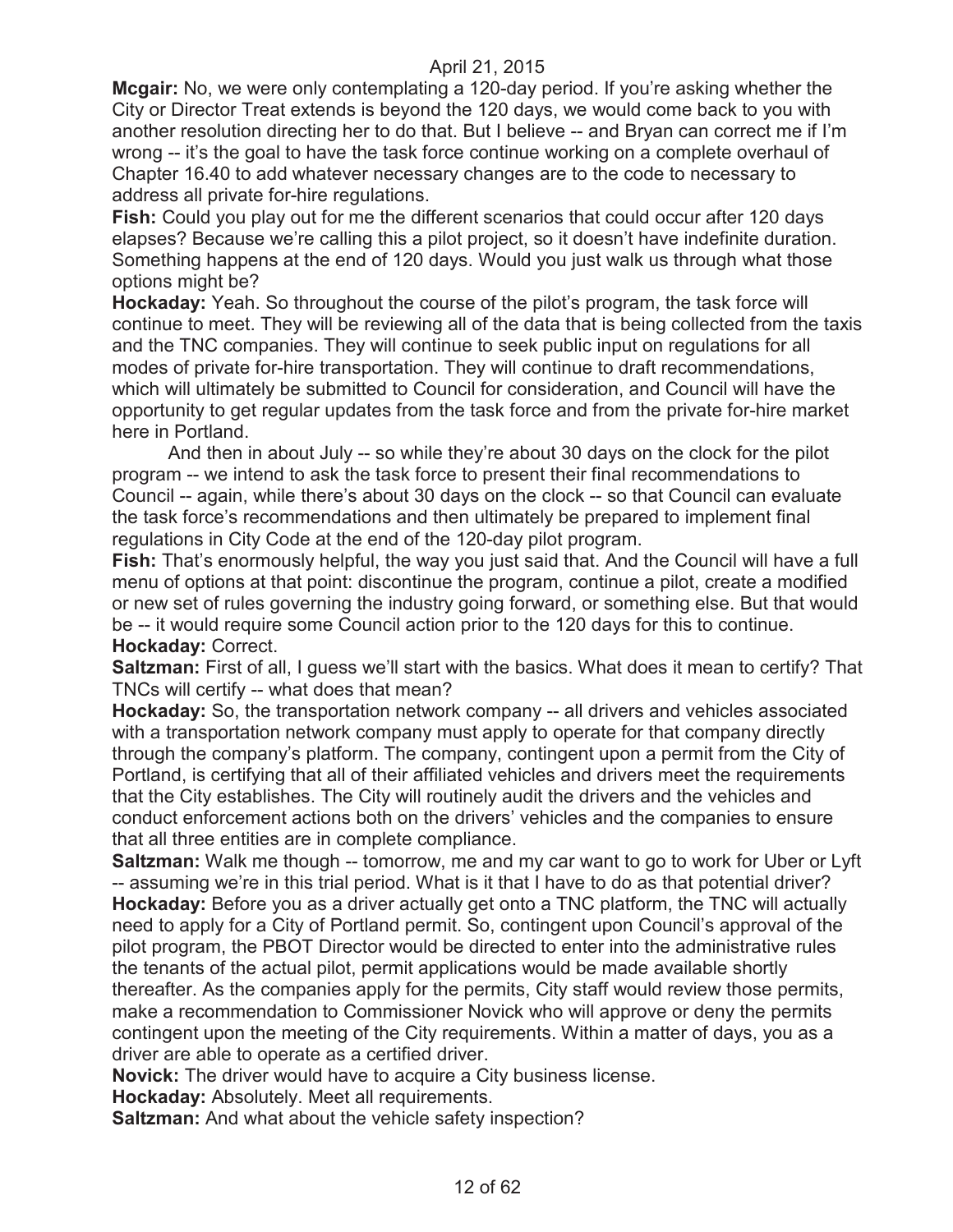**Hockaday:** All the vehicles have to be inspected, all the drivers have to go through and pass background checks. They have to meet all the requirements before operating in the City of Portland with a permit.

**Saltzman:** And is there a frequency to background checks? Is it done every year? **Hockaday:** Background checks are required to be conducted annually.

**Mcgair:** Right now, the pilot program is only for 120 days, so we haven't specified that they have to be done annually, but that is the goal.

**Saltzman:** OK. So on the issue of background checks -- I mean, right now I guess Portland Police does background checks for potential taxicab drivers. So, we're moving away from that for taxicabs as well as for TNCs, we're moving to third party certified background checks --

**Hockaday:** So this isn't actually a change in City Code. Current code allows for background checks to be performed by a City-approved third party vendor or run through the state law enforcement database system, LED system. We are encouraging taxi and TNC companies to utilize third party vendors. They can perform more timely and ensure national checks are being performed. The LED system is only checking for criminal histories in Oregon. We do get notification if there is an out-of-state conviction, at which point drivers are called back in to get fingerprinted and FBI checks are run. So, one of the benefits of third party vendors are they can upon consent of the applicant do that national search, looking for all of the disqualifying factors that are laid forth in City Code. **Saltzman:** We're leveling the field, though --

**Hockaday:** All taxis and TNCs will be able to utilize third party vendors that are approved by the City.

**Saltzman:** And at what point is it verified that there is a hands-free device installed in taxi or TNC vehicle?

**Hockaday:** That's certainly something that the TNCs and taxis must certify, and as we conduct audit and enforcement actions, it's certainly one of the things that we will be looking for specifically.

**Saltzman:** As part of the vehicle inspection, part of the TNC or taxicab certifying a vehicle is eligible for service, they must have a hands-free device mounted.

**Hockaday:** That's not actually a vehicle requirement per se, that's a requirement that the driver -- whenever a driver is utilizing a mobile device, they must have a hands-free device. So, transportation network companies are certifying that every driver is actually utilizing a hands-free accessory for their mobile device. We will be auditing and checking that during enforcement actions.

**Saltzman:** So maybe it's just my own ignorance of what a hands-free device actually is. I guess I'm picturing something mounted on a dashboard, not something drivers are holding in one hand with earphones on the other.

**Hockaday:** Right, they're typically mounted to the windshield or to the dashboard. **Saltzman:** So, that's what we're talking about.

**Hockaday:** Correct.

**Saltzman:** Then why can't that be verified at the vehicle inspection point?

**Hockaday:** we're looking for key vehicle components, so we didn't include that on the vehicle inspection checklist. We put that on the responsibility of the individual driver and the companies themselves to ensure that all drivers who are utilizing the mobile devices have that hands-free accessory.

**Saltzman:** But doesn't that leave us in the position of "we have to catch you," whereas if we require it upfront as part of the vehicle inspection, you've got to have it. Am I characterizing that correctly?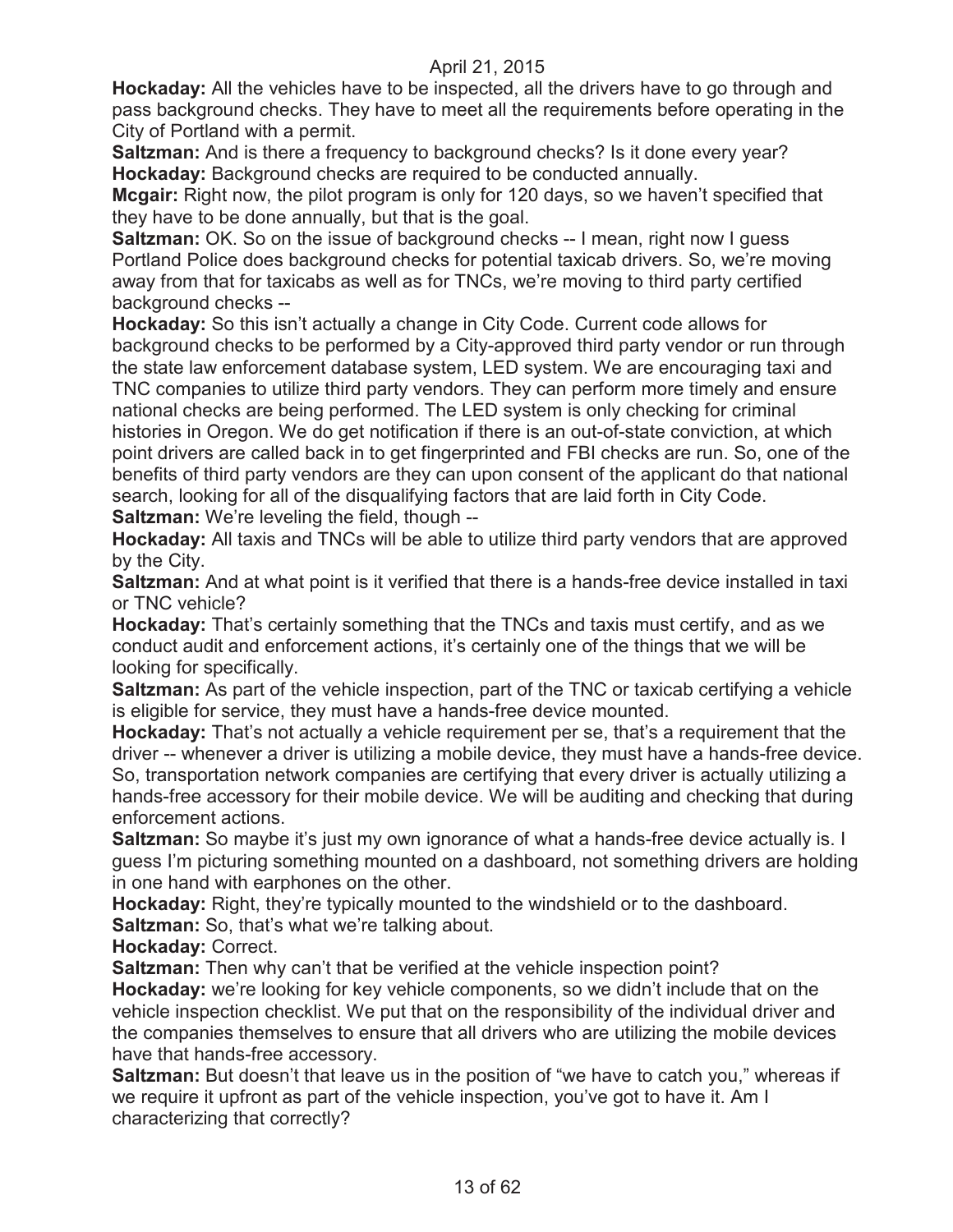**Hockaday:** Well, there are several conduct standards required for drivers. We included that as one of the standards of conduct for all drivers.

**Saltzman:** But it's still incumbent upon us catching you. And I guess I have the same question for proof of business license. It's the same thing. As opposed to saying, "TNC driver, show your business license to the company before they grant you permission to drive for them," I'm also saying that as part of the vehicle inspection that you have proof of hands-free device.

**Hockaday:** Certainly for the business license -- as independent contractors, those drivers must register for a business license. And we wanted to retain that as an enforcement action for the City of Portland so that we are ensuring that those independent contractors maintain that status in terms of their relationship with the company and that the City is performing those sorts of enforcement actions for drivers for the vehicles and against the companies.

**Saltzman:** And does the driver have to provide that business license to either the TNC or the taxicab?

**Hockaday:** No, they need to provide that to the City of Portland again as independent contractors. That relationship is really between the driver and the City of Portland. **Saltzman:** So again, that's kind of a post-factor. That's "if you catch us without our business license then you can" --

**Mcgair:** Well, Commissioner, we're going to be getting a list of the drivers, and if there's no business license number attached to the list that the TNCs certified to us, then we will have the contact information of the individual drivers and be able to enforce against them directly. We know who they are, we have contact information for them.

**Fritz:** You're only going to be getting a list of the ones with the licenses, you won't be getting the list of the ones that don't have the business license unless they require it.

**Mcgair:** We're going to get a list of everybody that is certified by the company as available to operate on their platform. If they don't have a business license next to their name, they're not allowed to operate in the city of Portland. We'll have contact information to track them down to make them get the business license. It takes -- from what I understand -- five minutes online.

**Fish:** Now you're confusing me --

**Mcgair:** I hope not.

**Fish:** Maybe it's just me. Are we allowing a TNC to give access to the platform by a driver that doesn't have a business license fee?

**Mcgair:** No.

**Fish: Business license number?** 

**Mcgair:** No.

**Fish:** So why would a TNC give us a list of drivers that don't have business licenses? **Mcgair:** They want to make sure -- and they are trying to ensure that all of their drivers get the business licenses up front. Presumably, they won't.

**Fish:** But assuming they did, the first thing you would do is say to the TNC, "don't allow them to have access to the platform. And if you do, we're going to fine you for that because that person doesn't meet the certification" --

**Mcgair:** All the requirements, correct.

**Fish:** This, by the way, is not an idle thing because 95% of the folks who are on the platforms of companies that are in in short-term rentals are not licensed with the City of Portland and out of compliance with our rules. We don't have a particularly effective way of enforcing against the operator and saying "you shall not give them access if they're not inspected or licensed." So, this is something the Council cares deeply about. And you're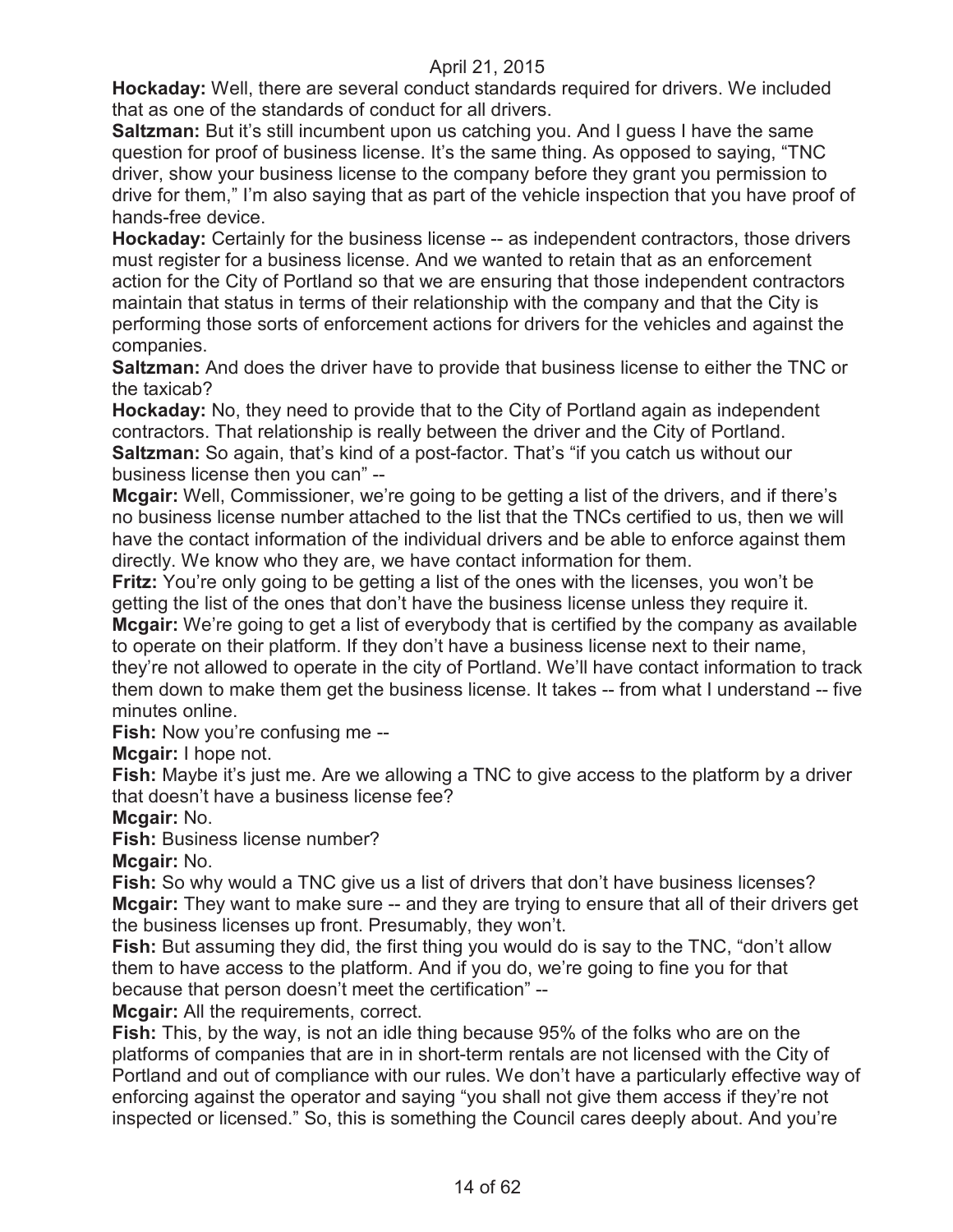saying under this agreement, the TNCs have agreed not to allow access to any driver that doesn't have a business license?

**Mcgair:** Commissioner, the drivers will not be allowed to operate in the city of Portland. If that means we have to fine the company to get them off the platform, then that's what we'll do. But the different here between the air -- I don't want to say the name of the company -- **Fish:** Short-term rentals.

**Mcgair:** Short-term rental issue and this is we have the names of the drivers in their contact information to get them to come into compliance directly.

**Fish:** But assuming we become aware that a driver doesn't have a business license number, have the TNCs agreed to prevent that driver from having access to their platform until they have fixed that problem?

**Mcgair:** I don't know that they have agreed to do that, but that is our intent -- is to have that person not be on the platform or subject the company to civil penalty as well as the driver. Again, I want to reiterate that we will know who the driver is and we will have the contact information so we can get the business license from the driver pretty quickly and enforce against the driver.

**Saltzman:** So there can be against the company if for whatever reason the company chooses to ignore the fact this person doesn't have a business License. **Mcgair:** Yes.

**Fish:** And what constitutes each offense under those circumstances? We determine they don't have a license, and every day, we wake up and see they are operating -- they get access to the platform. What constitutes a discrete offense?

**Mcgair:** Each time that they have access to the platform. I guess we would request from the company whether they've been logged on to the platform or whether they're allowed to log on to the platform. But again, it's our goal -- and I think the TNCs' goal -- to do this all up front. Presumably, we won't have all this issue. And if we do, we'll be able to contact the driver immediately and get this taken care of.

**Hales:** The other distinction of course is that for short-term rentals, we can't tow away their house but we can tow away their car.

**Fish:** Let me see if I'm missing something here. But someone decides to operate within the system but they begin by thinking they're just going operate in Beaverton. But they start to go into Portland. So, once they cross the boundary and they're doing business in Portland, they have to get a business license. When are we going find out they have or have not complied? And isn't the TNC in the best position to know whether that's occurred? Because they're assigning and ride within our boundaries and therefore they know an event has occurred which is of concern to us. Aren't they in the best position at that point to say, do you have a license or not?

**Hockaday:** If a driver is already on a TNC platform and they're picking up passengers in Beaverton and they wanted to start picking up passengers in the city of Portland, they will not be able to get onto that platform until a TNC certifies the driver is in complete compliance with all the requirements that we establish. And as we are cross-checking the names of the drivers who are on the platform -- as we look for the business license and as we're cross-checking that through the Revenue Bureau's business license database, we will be able to notify the driver and notify the TNC if a driver does not have a business license, and that driver must get the business license and will be removed from the platform if that driver is not in compliance.

**Fritz:** We had heard last time from drivers currently driving in Beaverton and would like to be able to drive in Portland. But colleagues, I know we have a lot of people who are going to testify, so I was wondering if we could get any amendments on the table. Commissioner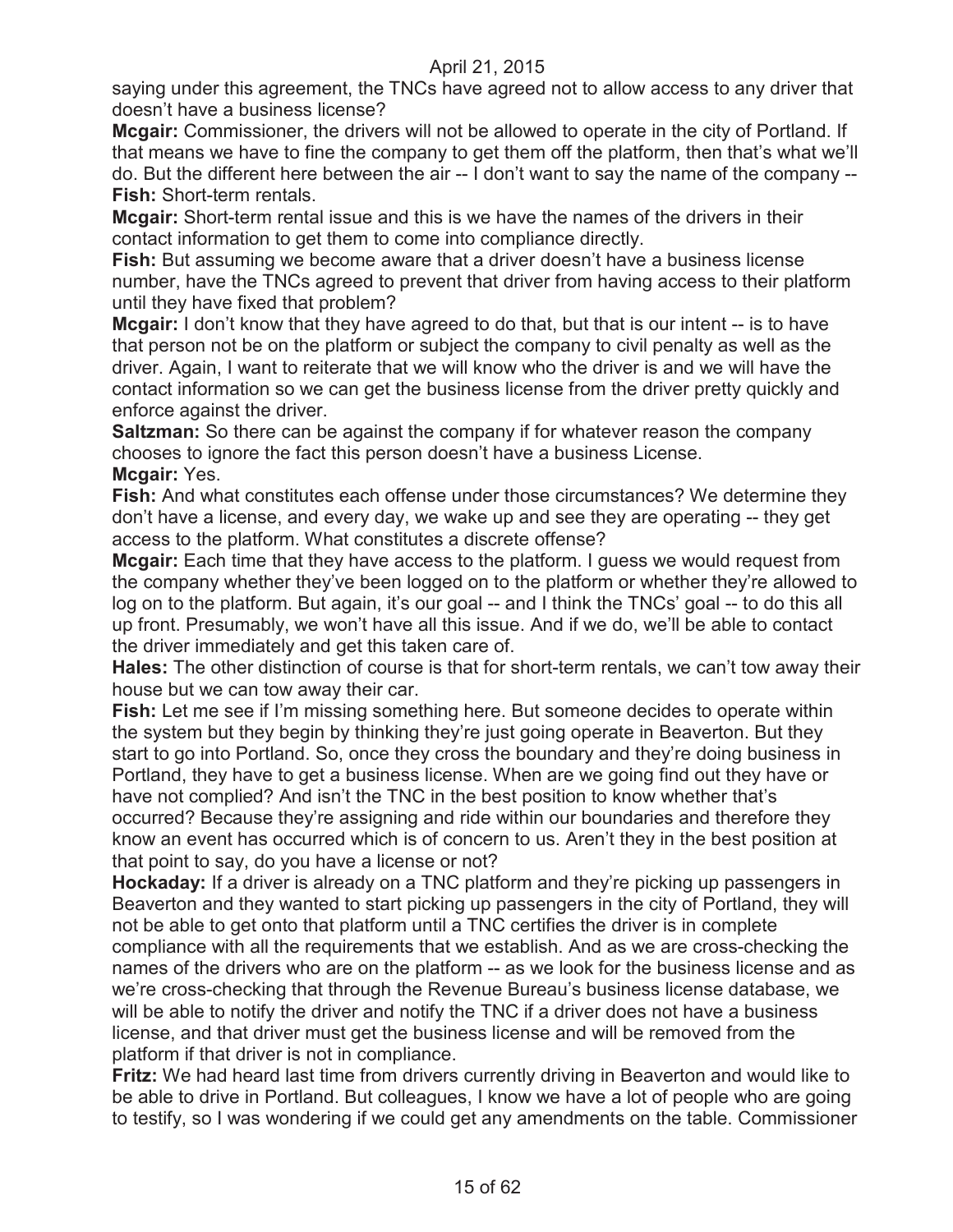Saltzman, it sounded like you were moving towards requiring a hands-free device as part of the vehicle inspection, as well as the fire extinguishers and the first aid kid and such. **Saltzman:** I wasn't actually moving towards an amendment. I think I'm -- it's an issue I want to track closely during this 120-day period if we go ahead with that.

**Fritz:** I would certainly support that, because it seems to me if we're checking if they have a fire extinguisher, we should be able to check if they have a hands-free device on their front.

**Hales:** We can consider amendments after we take testimony. Either way. **Fritz:** Well, then we'd have to take testimony on the amendments. So, I have an amendment I'd like to put on the table. We don't necessarily have to vote on it now, but I'd like to put it on the table for discussion so that people can testify and then we wouldn't have to take additional testimony.

I'm very concerned about the insurance for the transportation network company. There are two bills that are currently being considered by the house -- I spoke with House Representative Susan McLain at about 4:30 today -- and that's House Bill 2237 and House Bill 2995, both of which cover issues of private insurance.

There's two pieces I'm concerned about. One is adequate insurance when the app is on but there's no customer. For taxis, the minimum insurance now is \$500,000. The proposal on the table is \$50,000. What the state is considering is \$75,000. That's one piece of it. The second piece is if currently your private insurance company finds out that you're driving for Uber, they'll cancel your private policy, which I think is putting Portlanders potentially at risk. And again, the house bills would say, "fix that problem."

So, my amendment is that we would not move forward with the pilot program until the State of Oregon has commenced -- here's my amendment. Be it further resolved that the pilot program will not commence before the State of Oregon has completed rulemaking ensuring appropriate insurance coverage to all Oregon transportation network companies during all periods of vehicle operation. [applause]

**Fish:** Mayor, do we need a second to put it on the table?

**Hales:** We do need a second -- hey, folks, please.

Fish: I'll second it so it's on the table.

**Hales:** OK, it's on the table and we can take testimony on that, too.

**Fritz:** Thank you.

**Saltzman:** Two more quick questions. Who does the DMV record checks? **Hockaday:** A third party vendor can do that.

**Saltzman:** OK. And then I'm having trouble wrapping my arms around lifting the fares for the taxicabs. I'm just confused. Like right now, they're all placarded. It's 2.50 initially and 2.50 a mile or something like that. So, if I'm hailing a cab going to SE 122nd, how do I determine what the fare is? How does that work? How will that work?

**Hockaday:** A taxi company or a driver would need to inform a passenger before the passenger gets into that vehicle of what the fare rate is -- again, before the passenger is actually in that vehicle.

**Saltzman:** What the rate is or what the fare for the trip would be?

**Hockaday:** Both the fare and the fare rate. They need to inform passengers before the passenger is in that vehicle.

**Hales:** We don't require cab companies to display that now?

**Hockaday:** We do have a cap on the maximum amount of fares.

**Hales:** I mean, do we require them to display it in the vehicle, which is the case in some cities?

**Hockaday** Yes.

**Saltzman:** So if there's new rates, new charges, that has to be --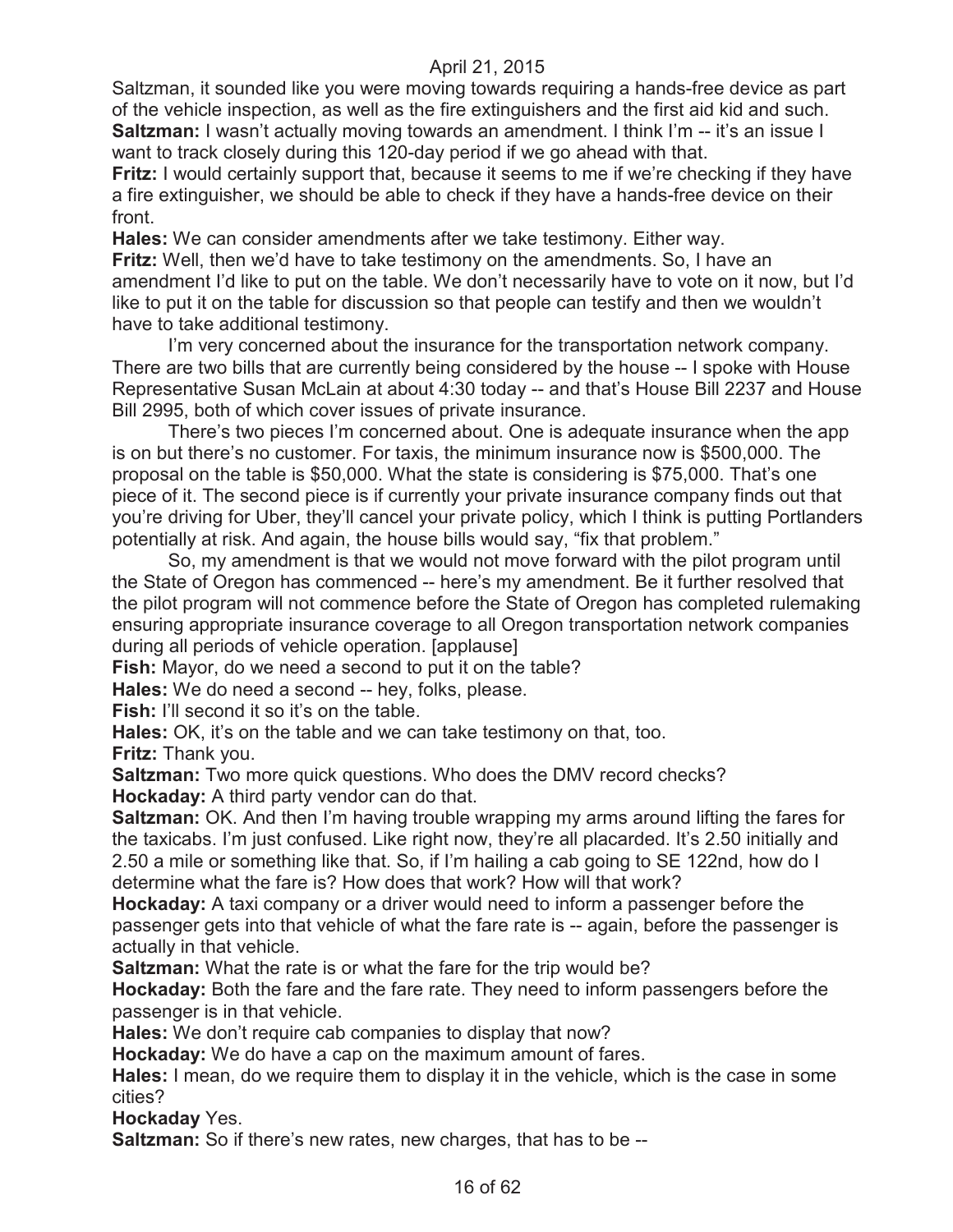**Hockaday:** Posted.

**Saltzman:** -- displayed.

**Hockaday:** Right.

**Saltzman:** And it's not really a driver-customer negotiation, it's really the company determining what its fare structure would be in this interim period.

**Hales:** So, does that display requirement for the cabs continue even if the regulation per se is lifted during the pilot project?

**Hockaday:** Yeah, and in fact, that requirement to display fares is in this pilot applied for taxis and TNCs. Both companies have to display that information to passengers before they're in the vehicle.

**Fish:** And so that deals with the question of getting into a car and having to have a separate negotiation. But if we deregulate it completely, those fares could change daily, hourly, whatever. And all we're requiring is that it somehow be posted so that when you get in the car you see them, but we're not requiring that they remain consistent. **Hockaday:** Correct.

**Fish:** Alright.

**Hales:** Other questions? I know we want to move to testimony. We also -- whoops, maybe he's not still in the room -- we also have the chairman of the task force here, so we may need to ask him questions later, but we might have additional questions for staff when we move to deliberation later.

**Fritz:** I do just have a question about what we just discussed with taxis. How is somebody who's approaching a taxicab line supposed to know how much each cab is going to be charging them?

**Hockaday:** The taxis would need to notify the passenger before that passenger is in the vehicle.

**Fritz:** So the customer is supposed to go to each of the cabs in the line to ask how much the ride would be? [laughter] [applause]

**Hockaday:** Sure.

**Novick:** Well, I would submit that currently if you're going to buy gas, you have to go to each gas station in turn to find out what the price of gas is at that station. [groaning] [applause]

**Hales:** Folks, folks, please -- we ask you just give her a thumbs-up or down if you agree with her, and same to me and same to anybody else in the room. Let's keep it civil and quiet enough to hear each other. Any further questions? Thank you all very much.

Obviously, stand by. Now, I believe we had both a sign-up sheet for organizations and for individuals, is that right?

**Moore-Love:** Correct.

**Hales:** How many do you have in each category?

**Moore-Love:** I have nine people representing organizations and I have 82 individuals signed up.

**Hales:** My suggestion -- if the Council likes this -- is we take the organizations first, because it'll only take a little more than half an hour, and then move to individuals, just so we hear from those representing groups of people. So unless there's some objection to that, let's take the organizations first in order.

**Moore-Love:** The first three from the organization list, please come on up.

**Hales:** Come on up. Good evening. Go ahead, Raye.

**Raye Miles:** My name is Raye Miles and I'm the president of both Broadway and Sassy's. When it comes to this topic and process, I feel like I'm in an episode of the Twilight Zone. But despite all evidence and testimony to the contrary, despite an abysmal track record in other cities, we're about to enter into a trust-based relationship with Uber.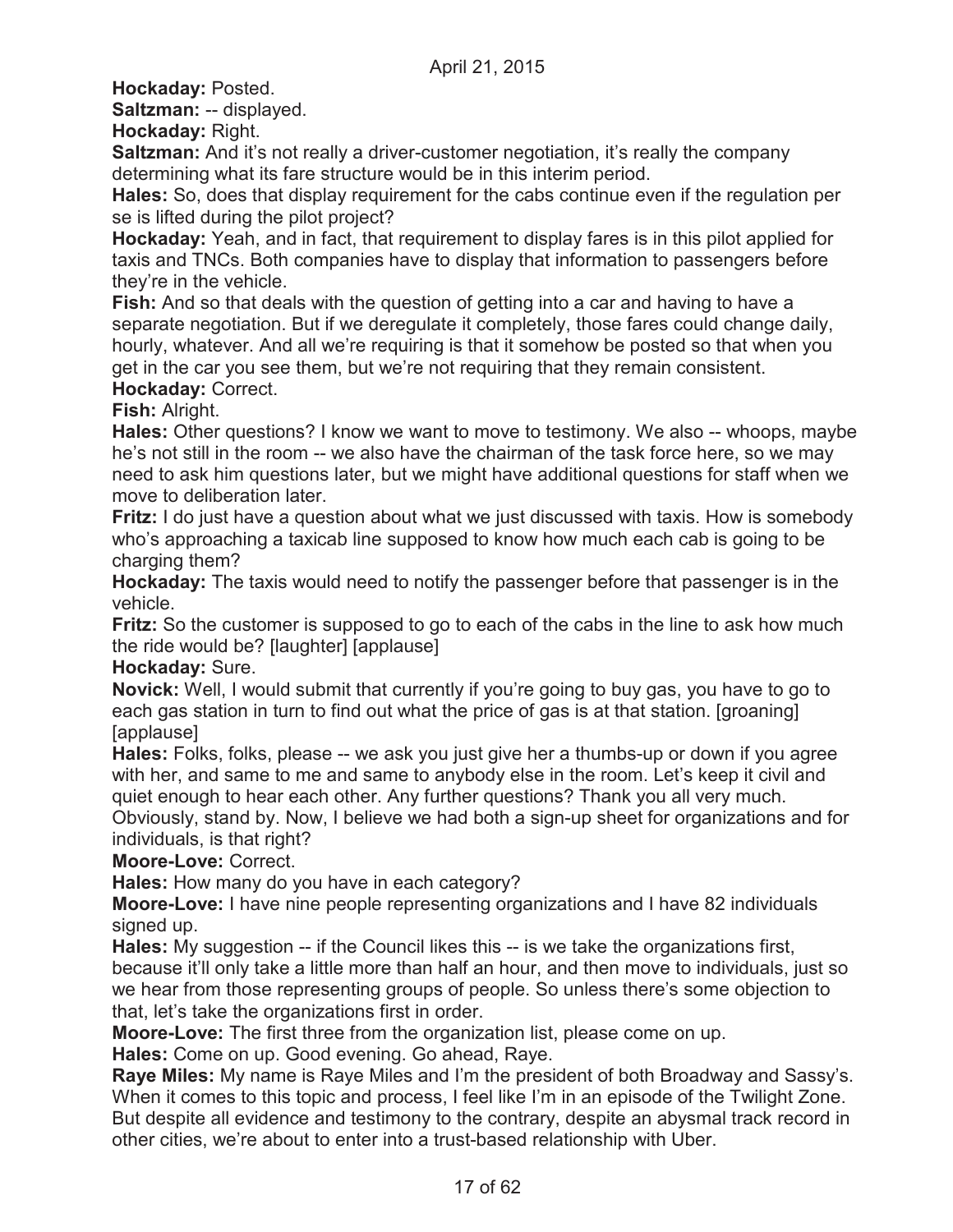The most astonishing aspects of this relationship are that the City is going trust Uber to do their own background checks. In Houston, an Uber driver was a convicted felon and was arrested for raping a female passenger. Houston's criminal record background checks detected numerous crimes by prospective Uber drivers, ranging from aggravated robbery to driving on a suspended license. Uber argues the city process takes too long, but if taking a little extra time on vetting drivers prevents even one sexual assault, isn't it worth it? And Houston isn't the only market with issues. The state of California is suing Uber for misleading passengers about their background checks, which gives passenger a false sense of safety.

This City is also going to trust Uber to provide promised data so that transportation issues can be studied. This is despite ongoing battles in New York and Boston, where Uber has refused to provide data or has been accused of providing incomplete or inaccurate data.

Uber is also going to be allowed to provide less insurance than the City has required for decades of the private for-hire transportation business. It seems patently unfair and not in the best interest of citizens.

On the topic, the City maintains it does not have enough data to properly analyze the situation. None of the truly alarming issues -- which I consider to be insurance and background checks -- are affected by the pending data requests. These are public policy issues that have not been adequately addressed.

On the topic of accessible service, I would note the City has not asked the cab companies for data. If you had, I could have told you that in March 2015, Broadway Cab's average response time in the city of Portland was 14.3 minutes. During that same period, the average response for a wheelchair accessible trip was request was 23.4 minutes. Not perfect, but also nowhere near the catastrophic numbers that have been tossed around.

And you're probably wondering why I haven't provided this information earlier, and I would say to you that I've tried. I've emailed information to both Commissioner Novick's Office and the task force, but it's never clear whether or not that information gets through. I think in both instances it gets lost in a stack of paperwork.

You see, there is a big difference between throwing information into the stacks of information and being given a seat at the table. It has been abundantly clear while there were no seats at the task force table, Uber has had a direct line into City Hall.

I am not resisting change to the industry. As I've said before, I do believe the time has come for Portland to embrace unbranded taxis, but we need to do it right without undue harm to the taxi drivers. Portland has one chance to get it right, and this is it. When you start to negotiating with \$40 billion out-of-state corporations at night, it stops being about good public policy and starts to be about corporate greed. Thank you.

**Kedir Wako:** Good evening. My name is Kedir Wako from Union Cab. I've been a cab driver since 1998, and I'm still driving part-time. There is just a few things I want to say that aren't fair. I've been present a few times.

One is about the camera. The camera is not only for the safety of the drivers, it's the safety of the public and the safety of your children. If one of your children, your daughter or son, get a ride into Uber and then a stranger like in Denver, Colorado, who gave a ride to a lady to the airport and dropped her at airport and went back and robbed her home. Nobody is [indistinguishable] that person. So, that's not only for the safety of the driver.

Also, it's not fair when cab drivers going to cab companies going to paying \$920 per camera, and the \$40 billion capital company doesn't require a camera. It's about the driver permit. Driver permits are for cab drivers. Cab drivers pay \$100 a year per driver. That's also displayed where the public can see so they can identify who's the driver. If the life of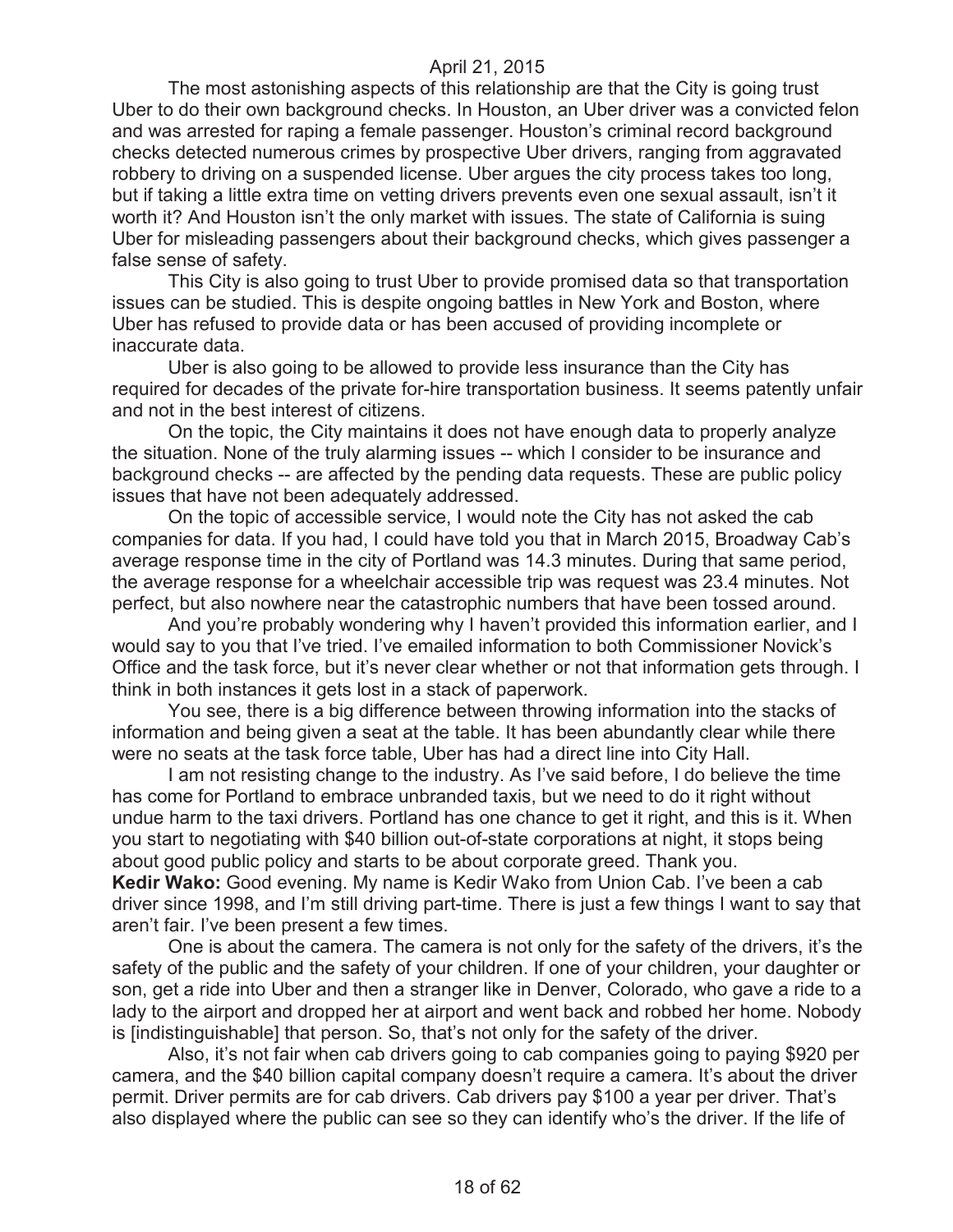that customer is at risk, they know the identity. In addition to the cab companies, they do have the number displayed on the vehicle and also the color of the cab company.

In addition to that, you identify the driver -- who's the driver including his first and last name and actually another CD numbers.

This is going to make the city in jeopardy. There is not any way as a cab driver for 17 years am -- [indistinguishable] -- the reason I'm saying this is the cab drivers if you give them green light today, all who try to get a ride from Fred Meyer to home for \$5 is going to be ripped off. What they call the price gauge, like Uber -- cab drivers are going to do that. Drivers are going to charge old ladies \$5 maybe charged by a cab drivers \$100. That is going to be another question on the public, not only of cab driver or cab companies only, it's the public issue also.

I'm still asking – my [indistinguishable] are proud to get a four years to get a 50/50 permit, thanks to some item. Please don't take it away from me. I want to feed my kid. I have outstanding kids who's going to graduate this year and going Lewis and Clark next year. One day, she will be one of you guys.

Please be fair. Let's do fair. We want to compete. We don't have an issue of Uber not to enter in the city, we just want to be fair. Let them play by the same rules, the same rules should apply. Let them get \$500,000 insurance. We want to do it. Please, let's be fair. That's how it has to work. Thank you very much.

**Hales:** Thank you.

**Fritz:** Can you tell me -- what's the take-home pay average of your drivers?

**Wako:** Our drivers -- it depends on the cab company -- what do you pay. The rate is also -it's not only what you work, it's also what you pay to the company. It depends on the kitty. But according to this plan, the driver is going to go home for nothing. They're not going to take home because a cab business is not like Fred Meyer or Safeway. The cab business is the driver has to make money, pay for the gas, and then pay for the car payment and then pay to the company. And what they take home is after that --

**Fritz:** Let me just interrupt you, though. When you were forming Union Cab, it was because of that challenge. For Union Cab, about how much are they taking home? **Wako:** They're taking home a least maybe \$60 to \$85 after all expense.

**Fritz:** Per day or per week?

**Wako:** Yeah.

**Fritz:** \$85, OK.

**Fish:** And are they classified as employees or independent contractors?

**Wako:** They are the owner of the company and they're independent contractors, too. **Fritz:** Thank you.

**Hales:** Thank you. Good evening.

**Steve Entler:** Hi, my name is Steve Entler, I'm the general manager the Radio Cab, Oregon's finest driver-owned company since 1946. [applause] The innovation task force has made numerous recommendations to City Council in an effort to allow TNCs entry into the city of Portland market and also recommend changes to the existing vehicle for-hire code so that TNCs are not allowed an unfair advantage over the existing taxi companies. After reviewing the proposed regulatory changes that will be in place for the 120-day test period, I feel that the fairness goal is falling well short of its intended mark. The number of inequities are almost too many to list here, but I will point out a few that I have quickly noticed.

The permit fees for taxi companies, vehicles and drivers, is disproportionately higher than what is charged to TNC companies. Each TNC will be charged a flat fee of \$20,000 for the 120-day period. This fee will be in inclusive of an unlimited number of vehicles and driver permits that may or may not be reported by the company. Radio Cab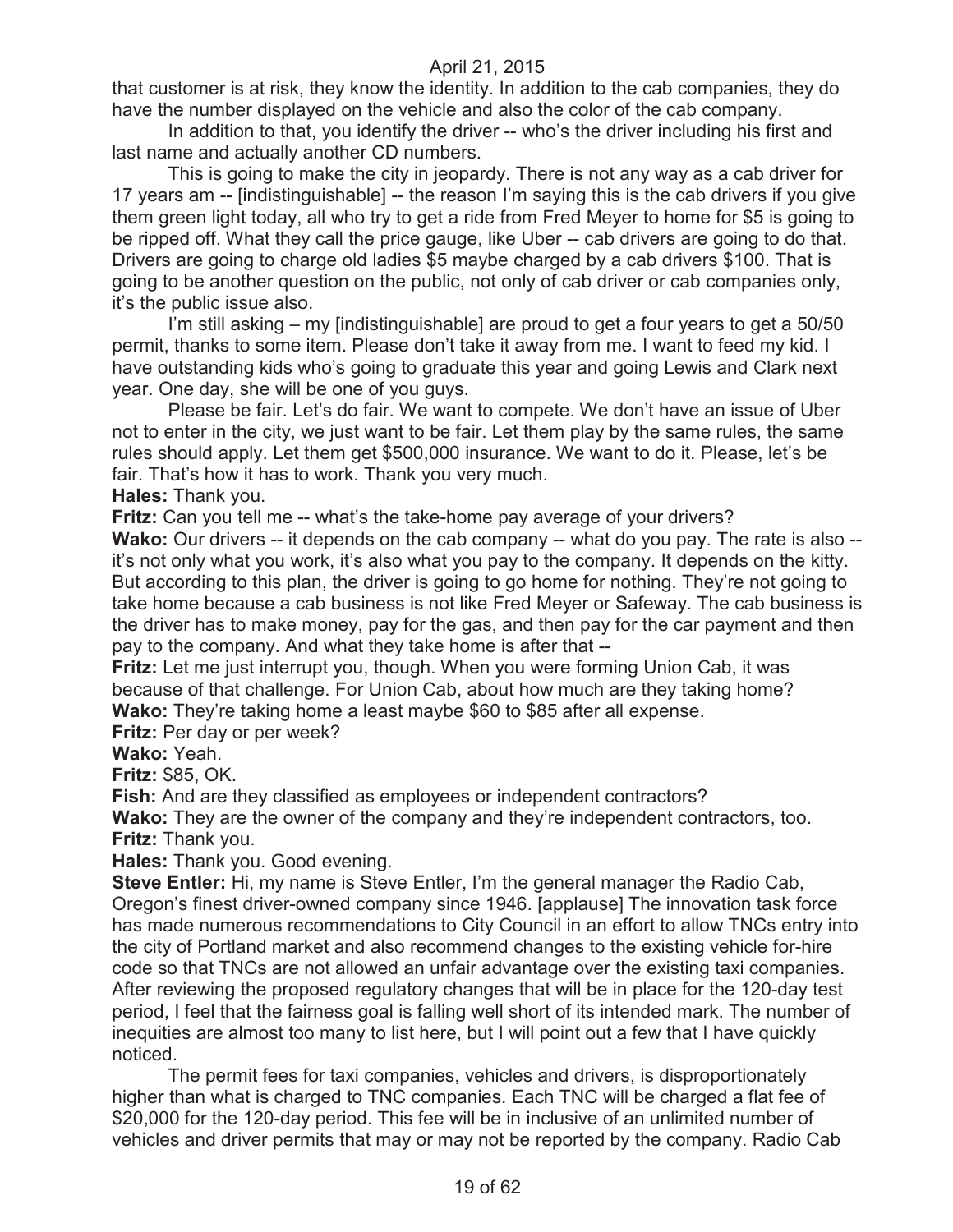and its drivers will pay roughly three times that amount during that same period of time by a combination of a company fee, vehicle fees, driver permit fees, and vehicle change fees.

The driver permitting process for TNCs will be much easier and quicker than the process for obtaining a taxi driver permit. TNC drivers apply directly with their company and then the company simply reports to the City that the driver is qualified and has fulfilled the City requirements. Taxi drivers are required to apply for a permit directly with the City, exactly as they were doing before, eventually getting the permit issued by the City and they pay the fees directly and individually to the City, same as before.

The only revisions made to the ordinance involve the process for driver skills training, everything else remains essentially unchanged -- at least as far as I can discern from the proposed code.

I believe firmly that the process for permitting taxi drivers is proper and should be the proper process for permitting TNC drivers as well. Driver permitting should be handled by the City of Portland, period, not by a TNC company. If a TNC driver that has been approved by his company assaults a passenger, will a corporate executive from San Francisco serve prison time as a substitute for the driver that he vouched for? I kind of doubt it.

TNCs will be required to submit aggregate and anonymized data to the City, focused on transportation accessibility and service to help the City improve access to the for-hire transportation. Examples of relevant data may include the following: type of ride requested -- whether its wheelchair or not -- trip origin zip code; trip destination zip code; identification of every request that is unfulfilled. Taxi companies are required to enter into an agreement with the City to provide the same thing. This puts taxi companies at a disadvantage because of numerous types of dispatching and trip initiations. Taxi companies don't usually track those items in that manner, whereas it is easy for a TNC to extract those items in that form from their app. Since all data is anonymized, there will be no way to verify accuracy of the contact nor will there be any reward to be gained by any company for accurate data reporting.

The civil penalty schedule lists fines for 16.40.450 B through E log entries -- I assume this means data entry. 16.40.450 F log availability -- I assume this means data availability. And there is no penalty for inaccuracies or omissions.

I believe that the code revisions have also inadvertently affected another part of the for-hire industry. 16.40.450 B actually deals with limousine and executive sedan requirements. It requires information on every trip, not aggregate and not anonymous. **Hales:** OK, we'll get the staff to review this.

**Entler:** It requires customer name, passenger name, date and time of initial reservation, date and start times of trips, initial and destination addresses, and the fare amount paid. There are penalties involved with accurate detail submission by these companies, but not TNCs or taxi companies. That seems very unfair. Maybe the code revisions need a little more work. Maybe they have been rushed a little too much. Thank you very much. **Hales:** Thank you. Make sure you get those to Ken while you're here, if you could, so he could review those code sections.

**Miles:** Can I say one quick thing? I did hear late this afternoon that what may have occurred in Houston was a result of the code language saying "no conviction within 10 years" and that language should be changed. There are legal terms for it but "no conviction in 10 years or whenever they were recently incarcerated" -- so it needs to be 10 years beyond any incarceration time. And if you wanted to entertain changes, that should be cleaned up. Does that make sense?

**Hales:** It does -- we'll check that. Thank you. Next three?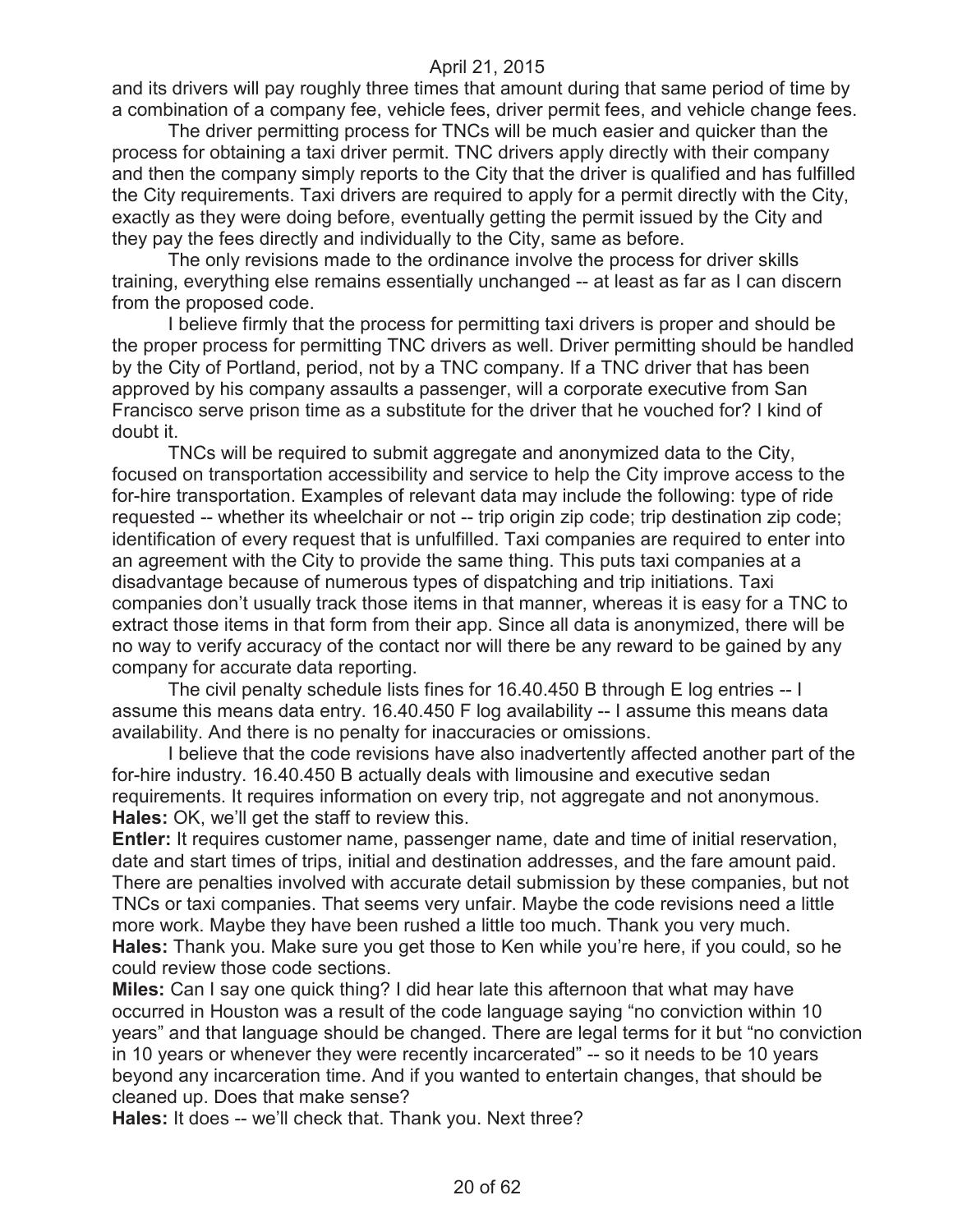**Brooke Steger:** My name is Brooke Steger, I'm the general manager for this region at Uber. First of all, thank you, Mayor Hales, and thank you to the commission for looking into this issue. I know it is very complex and that there have been lots of questions, so we thank you deeply for the time and energy that you've spent on this. We also thank the task force for the amazing amount of time that a citizen-driven task force has put into uncovering and digging into issues such as TNCs and the for-hire industry here in Portland.

At Uber, we support reasonable regulations that are focused on safety: background checks, vehicle inspection, and insurance. And I believe the core of these recommendations put forth in front of you today encompass that. We are a huge supporter of safety and we are very deeply committed to following the regulations that are put forth. And so, I want you to know that this is very important to us and we will work very closely with the City of Portland to make sure that we are following this and addressing any concerns that are out there.

We are strongly opposed to the amendment that was proposed today on insurance. This is something that both the task force looked into deeply, that City staff has also looked into, and the insurance proposed has actually been passed by numerous states across the country. It just came out of the house in Washington state last week, and we expect this to go into law in Washington state and we also hope that Oregon state will follow the same insurance recommendations, but we do not want to hold this up any longer. And we believe -- and so do a lot of other states in the country -- believe those insurance requirements are 100% sufficient.

As you've seen over the last few days and over the last months, we've been blown away by the amount of public support that has been voiced for TNCs in the city of Portland. Last year, there were over 12,500 people that voiced their support. In the last couple of days, we had a new petition where almost 5000 people have signed that. We know that there have been hundreds of emails and people reaching out to you in support of options like this. So, we're blown away by the amount of support that we've seen from Portland as a whole and the residents here.

We've also seen the hospitality and the restaurant industry reach out in support. And yesterday, the leaders in the technology community also reached out in support of ride sharing services here, which we were very, very pleased about. But more importantly, we're floored by the support of the drivers that we partner with here that we will partner with here in Portland. We think it's extremely important for the City to offer this opportunity to them -- a flexibility opportunity, the ability to go back to school while also driving on a platform like Uber. It's very, very important to them, and I think as you see here, a lot of them are here today and want you to bring this opportunity to them and bring safe and reliable rides to their city. Thank you very much for all of your commitment and we look forward to working with you.

**Hales:** Thank you very much.

**Fish:** Brooke, I just have one question.

**Steger:** Of course.

**Fish:** So, you're here representing Uber. You heard the dialogue, the exchange earlier about what happens if a driver doesn't meet the certification requirements. So if we learn that a driver doesn't have the insurance, the car isn't inspected, doesn't have a business license or all of the requirements that you're going to certify, is Uber prepared to commit that driver will be barred from the platform until those deficiencies are corrected? **Steger:** So, from the insurance, we will carry a primary policy for period one and period two and three. That policy will be turned over to the City and can be reviewed by risk management. So, there is absolutely no time a driver that is on the platform will not have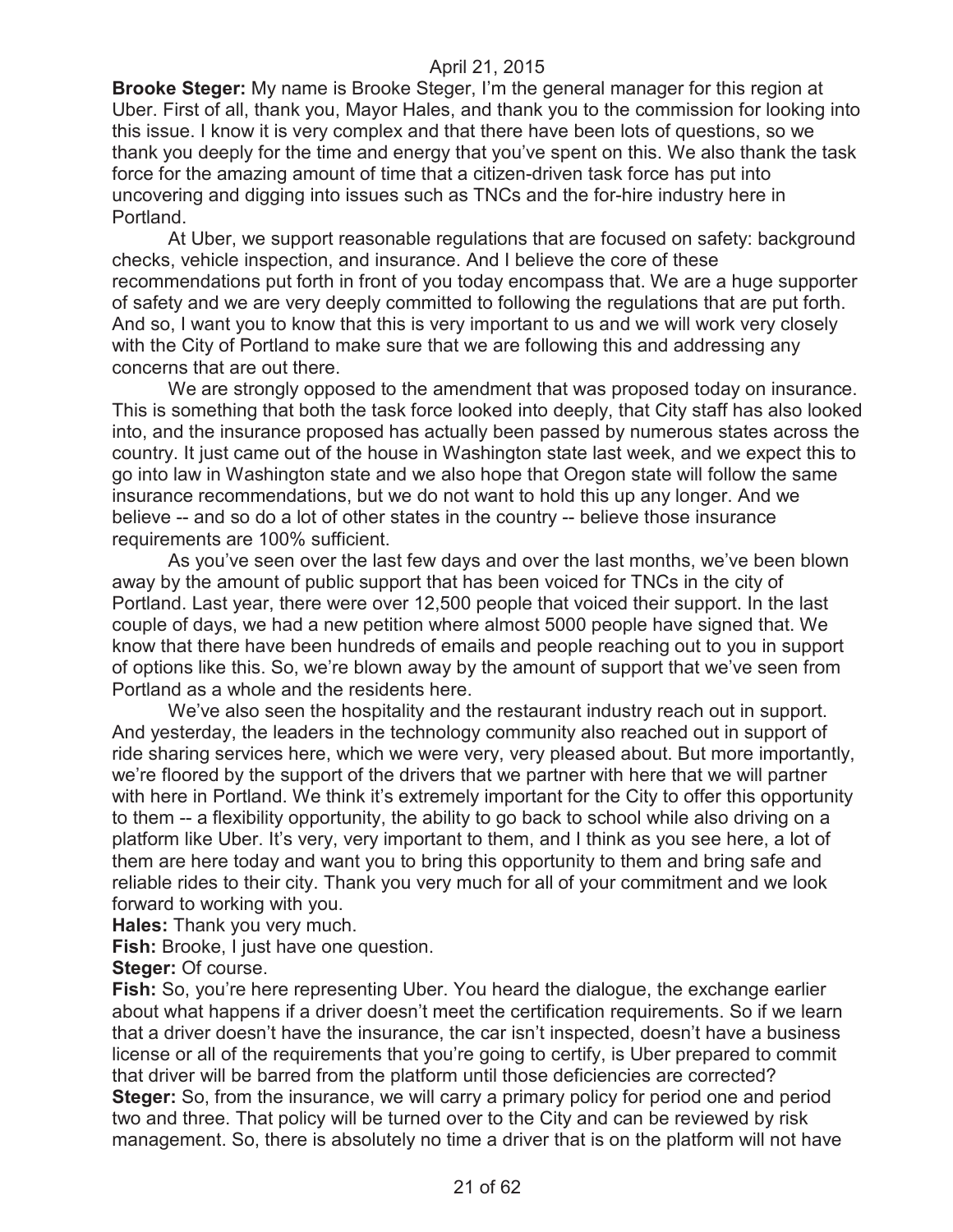insurance. So, you can always verify that there will be. We also like to verify that they have personal insurance, however, there will always be insurance and you guys will be able to verify that real time.

Vehicle inspections and background checks 100% before a driver can come onto the platform. The vehicle has to be inspected and we have to have that vehicle inspection on file, and same with the background check. Those are done on an annual basis by default and there is absolutely no way a driver is coming onto the platform with business licenses. We really see that as a relationship between the private business and the City of Portland. However, we have discussed this at length with the City of Portland and are committed to ensuring that drivers have business licenses on the platform.

**Fish:** And just to that point, if the City notifies you that a driver does not have a business license, will you take the driver off the platform?

**Steger:** I think that's something we can work on with the City, yes. [booing] **Hales:** Folks, please.

**Novick:** Ms. Steger, I think that's pretty important.

**Fish:** I didn't realize that was a squishy. [laughter] That sounds like an erosion of what was represented to us earlier. At some point, we'll have to get a clarification, because the expectation of this Council is that if you're notified that a driver doesn't have a business license, they will not have access to the platform.

**Steger:** And I think it will be our responsibility to follow whatever -- if that is in the recommendations or in the agreement that's formed, then we will have to comply with that. **Fritz:** You said that you like to check that a driver has private insurance. Is that not part of your verification?

**Steger:** We do take on the insurance -- the individual policy of the driver. However, I just wanted to reiterate the fact that when a driver is on the platform, they will always have insurance via our insurance policy.

**Fritz:** But you do require that they provide with you a copy of their valid vehicle insurance? **Steger:** That's correct.

**Fritz:** Thank you.

**Hales:** OK. Next?

**Stephen Kafoury:** Mr. Mayor, members of the Council, my name is Stephen Kafoury, I represent the Transportation Fairness Alliance. I have a very simple message for you this evening, and that is do it right the first time.

Although this is billed as a pilot project, you're actually making many final decisions here. You will not have a second chance to clean up mistakes for many years. I say this based on the history of many American cities which deregulated their for-hire transportation services and much later reregulated them but suffered during the meantime. Do not deceive yourselves that the next couple of months you will be gathering data and making final decisions based on that data.

In the proposal right now, you're making all the final decisions. There's nothing but details left to fill in. Once you allow TNCs what they want, you cannot later go back and restrict them. It's trite to say it, but once the genie is out of the bottle, you can't put it back in. Your experience with Airbnb should be a good lesson for you here -- 94% noncompliance and a belated attempt to go after these people with a company that cannot be reined in after it once is allowed in.

Uber came to Portland illegally and it seemed the only way to stop them was to promise Uber to review its regulations and modify them so that they could operate here legally. Of course, Commissioner Novick had already planned to review the taxi regulations after he received the Transportation Bureau, but there's no question that the timing and urgency was driven by this promise to Uber.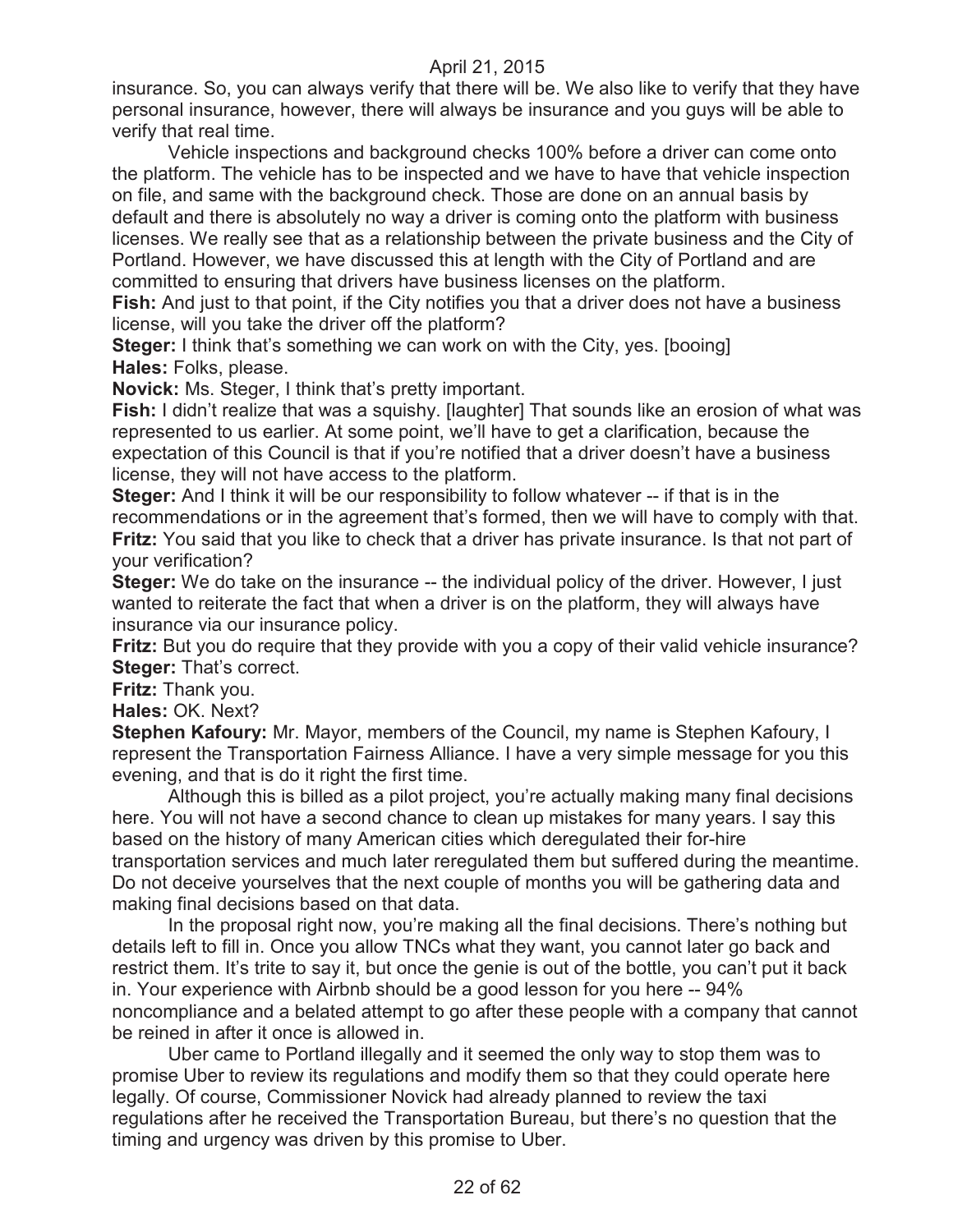Now, Uber has a lot of nice folks here, and I know you guys have got a great PR outfit -- and you know that when they get 10,000 people to sign petitions, that doesn't happen by accident. But I think you're very much aware also that Uber has a corporate culture that resists any government regulation. Their illegal entry into Portland is not an anomaly. Cities from Braintree, Massachusetts to Eugene, Oregon have sued Uber for illegally operating in their cities.

Uber is under fire for breaking rules all over the globe. If you have any questions about that, take five minutes and Google "Uber regulation issues" and you'll have more than you can read the rest of the day. Keep this in mind as you go through the proposals, and I'm going analyze a few of them for two issues: public safety versus Uber convenience.

First, allowing Uber all by itself to certify compliance for permitting its vehicles. Portland has always tried to guarantee public safety by having the City staff certify vehicles and required inspections. Why are we lowering this standard? Because Uber thinks it's more convenient.

Now, let's take a look. What is the record of Uber's self-certification? In just one recent example, the mayor of Houston this month complained to Uber in a letter, quote, "the City of Houston enforcement personnel reported that during routine enforcement activities around the city, they frequently encountered Uber drivers operating on the Uber platform who were not licensed by the City." She said this is not acceptable and creates a substantial risk to the safety of the riding public. An analysis of the Uber vehicles -- all of which were self-certified by Uber -- found 2000 cars in the city of Houston were out of compliance.

Next is a major gimme to Uber that shows how its insistence on self-serving convenience wins over public safety. In this proposal, Uber will be allowed to self-certify driver background checks. Has anyone checked the record of Uber's background checks? Ask the district attorney of San Francisco, who is suing Uber over the issue of incomplete background checks. The mayor of Houston recently gave Uber a couple of days to clean up its act after an Uber driver -- who passed its self-certification background check -- raped a passenger. The city then conducted its own background check and discovered many drivers with prior convictions, including many serious offenses. To quote from the city report, "despite assurances from TNCs that commercial background companies conduct criminal background checks at least comparable to the ones run by municipalities, in fact, these background checks are incomplete."

And what was Uber's response? You might say -- you might think they would have said, "oh, you're right, our background checks have some holes in them. We should go through the City process." You would be wrong. Instead, Uber complained that the City process was too time consuming and too cumbersome for the drivers. In fact, Uber then went to the Texas legislature, asking to it prohibit Texas cities from enacting strict legislation on their own. Luckily, that bill failed last week. However, similar legislation has passed in other states. Just recently, Idaho -- after Boise kicked Uber out -- and the state legislature in Idaho said, "no, you can't have more strict regulation than we have." **Hales:** Stephen, I'm going ask you to wrap up soon. Submit that, if you will, in addition. **Kafoury:** I'm going to read it, if I may, Mr. Mayor. I'll be quick.

**Hales:** OK. Please, quick.

**Kafoury:** A quick check of backgrounds will found out that there are many ways that drivers can beat Uber's background check process. Check this yourself.

The other major issue is insurance. We've already talked about the level of insurance, I won't go over that, but it's totally outrageous to cater to the desires of a \$40 billion company that places at risk the lives and limbs of passengers to innocent third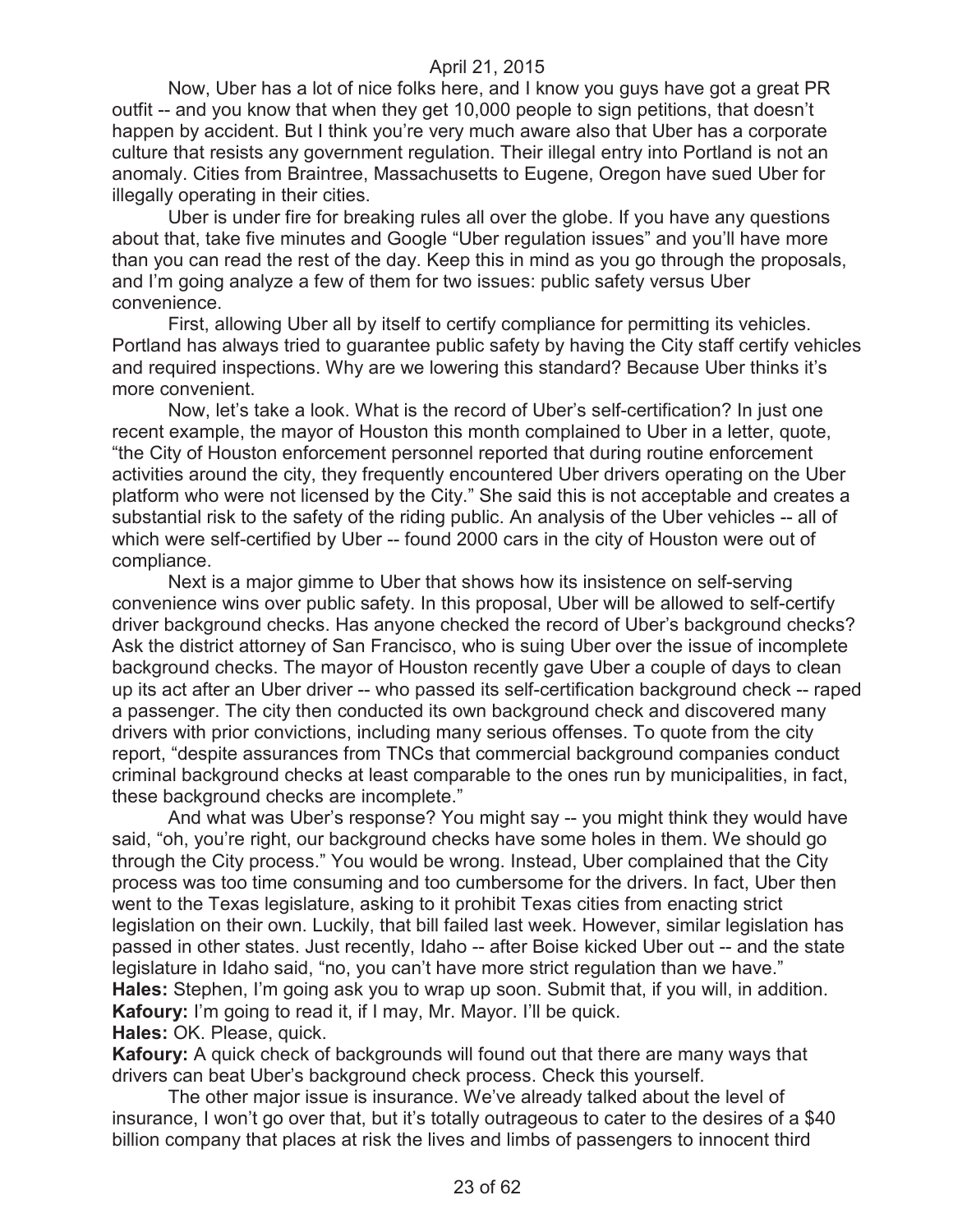parties and refuses to provide adequate insurance. The question here besides the inadequacy of the amount of insurance during phase one is who actually has the obligation to purchase insurance.

You've heard it said that Uber is going to cover this. Read again what your proposal is. It says in there that either TNCs or the drivers or both will have primary insurance. First, how can both have primary insurance? If one or the other has primary insurance, it's not primary.

Second, the problem -- and you've heard it over and over again -- the drivers will have insurance. There is no insurance for drivers. Your own staff told you that at the innovation task force. There is no driver insurance. I just talked to our insurance man just a few minutes ago when somebody said something about this new company coming in with - - whatever they call it, some kind of fancy insurance. The excess coverage, I think - something like that. That's not going to apply to individual drivers. That may be something that TNCs can buy, but the individual drivers can't. Their commercial insurance -- the one that you say we're going to check and see if they have insurance -- their own insurance policy does not cover them when they are driving for Uber. No companies -- State Farm, any of those other companies -- do not cover the drivers while they're driving for Uber. They can't buy regular commercial insurance, that's like 10 times as much as regular insurance. None of these drivers have regular commercial insurance.

If you don't require the TNC to have insurance, those people may be uncovered. Maybe, maybe not -- we don't know. But it's your job to not guess or hope that people are covered. The citizens of Portland are depending on the City Council to protect them, and it's your obligation to ensure that TNCs have coverage by mandating that TNCs are going to have coverage. There's no other way to do it.

**Hales:** Thank you very much. [applause]

**Kelli Amico:** Hi, there, Mayor and members of the Council, thank you. My name is Kelli Amico and I represent the Transportation Fairness Alliance. I'm a PR consultant, and one thing I've learned in my time with this fine group is that every taxi driver has a face and they have to show that face when they report to duty.

Uber drivers in New York drive drunk so passengers don't have to. It's a pretty big accusation, isn't it? But if you do a little digging on the internet and on Twitter feeds, you'll discover for yourself that there be many, many complaints of Uber drivers driving drunk. According to a random sample study conducted by a New York Observer, journalist details of the incidents are consistent. The drivers are erratic, they speed and swerve, and in some cases, they even reek of alcohol. They never did show up to see a person -- a supervisor -- as they checked in, did they?

In a few cases in which Uber passengers actually issued complaints to Uber, what did the 41-billion-dollar company do? It provided these passengers with a \$25 credit toward future rides. Good thing the passengers lived to get those vouchers. Interesting is it, that Uber is so proud of its mad study? Perhaps a little more vetting and supervision will glean a positive impact on Portland's city streets. I urge you, please, to proceed cautiously before allowing hundreds of uninsured, underinsured, unregulated, and unsupervised drivers to hit Portland's streets.

**Hales:** Thank you. [applause] OK, let's take the next three, please. We have another TNC represented here, so after we get done with these other groups, I'll call her. Before we get to individuals, I mean. Go ahead, please.

**Darin Campbell:** Good evening, Mr. Mayor and members of the commission. My name is Darin Campbell. I am the elected private for-hire driver representative. I serve proudly on the transportation board of review, and we are charged with looking at all the new companies' requests for new permits for taxicab increases.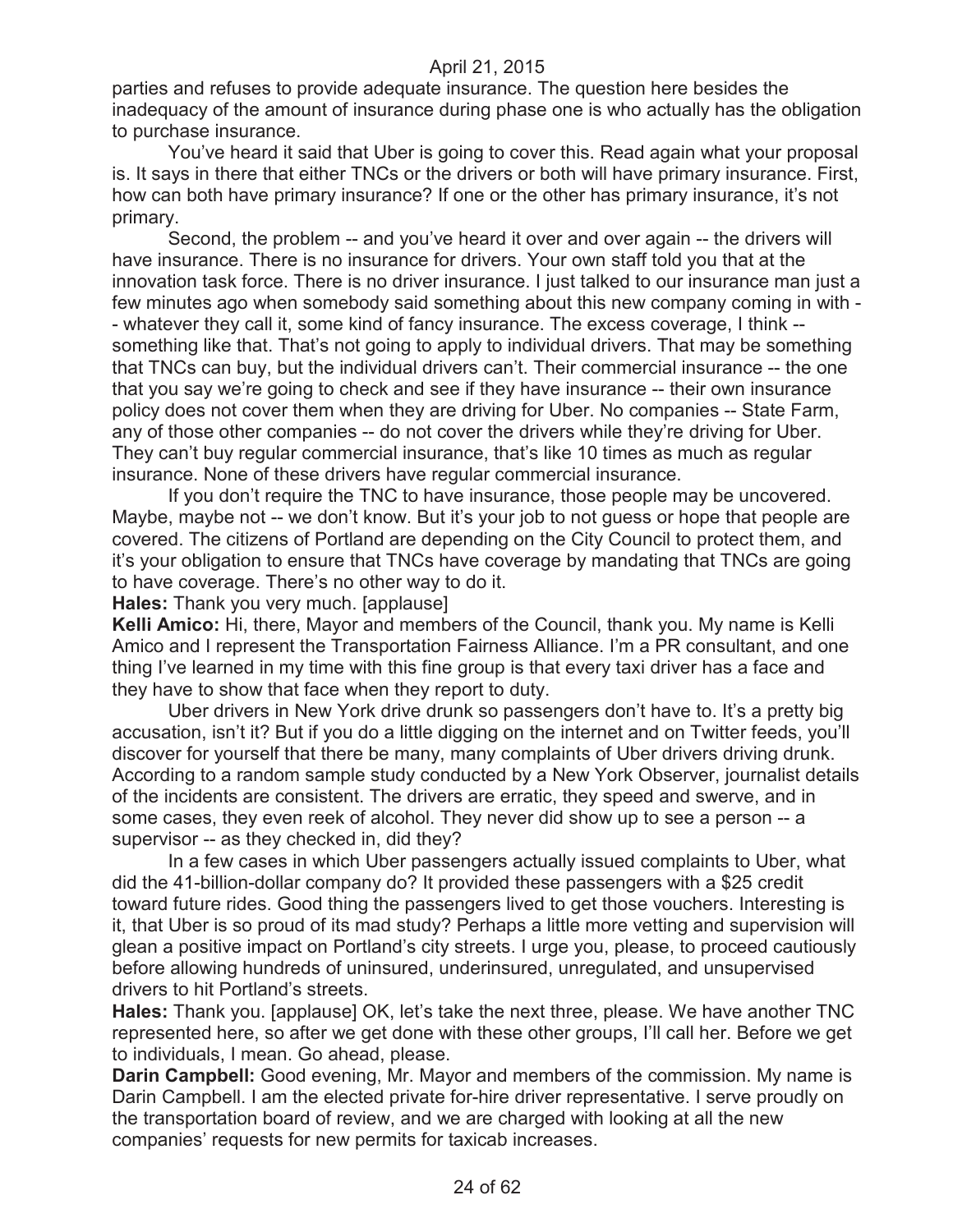Recently, I'm sure you're probably aware that we're sending you three new companies to look at. We have approved over 292 permits, one of which is EcoCab, which is Mr. Knori's company -- sitting to my left. Those people all went through an extensive process. And then I can tell you that there's a company called Orange Cab that works in the suburbs. And Orange Cab -- I don't have the most recent data, but they have tens of thousands of dollars in fines. They've attempted to request taxi permits in the City of Portland and our regulatory staff has diligently denied that request. The reason is because they've acted outside the scope of regulation of the laws of the City of Portland, they have outstanding debt, and they have shown themselves to not be a trustworthy company that's going to follow the rules.

Now I look at Uber and I look at Lyft, and according to the Better Business Bureau, they have F ratings. They have numerous complaints across -- not only across the country, but worldwide. There's constant problems with how they do business, how they interact with their drivers, how their drivers interact with the public, and it's countless. Every single day, I get multiple, multiple reports of stories from every corner of the globe on something new that has been reported on that an Uber driver or a Lyft driver has done behind the wheel or to a customer or to an innocent bystander, or that Uber has done something denying coverage -- the list goes on and on. And my question to you is why entertain the idea, let alone bend over backwards to try and get Uber and Lyft into the city when they've got such a terrible track record?

I'm not saying that all TNCs are bad, and there's room in this city for TNCs. But this group has a proven track record of being absolutely terrible. Thank you. [applause] **Fish:** Can I ask you just one question? Because we haven't had a ton of testimony from members of our existing regulatory body that regulates this industry. But we've been told that there has been a reluctance to embrace change and to consider reforms to the industry. So my question is, has the existing regulatory body previously taken up the question of whether we should deregulate the cab industry?

**Campbell:** Commissioner Fish, I appreciate -- I believe that there's been rumors of those conversations. But I would like to address one thing, and that is when Uber first came to the private for-hire transportation board in regards to the one-hour waiting rule and the \$50 minimum for town cars, they were greeted with -- we are going to take up this with a subcommittee, scheduled subcommittee time, had members come have a meeting in which Uber did not show up to state their case.

**Fish:** OK, I probably did not state my question artfully.

#### **Campbell:** OK.

**Fish:** Has the board previously been asked to take up the question of whether we should deregulate the industry generally and have they done some analysis? We have a task force that's done some analysis, we've had Council deliberations, but has the board previously taken up the question of deregulating the industry?

**Campbell:** To my knowledge, no.

**Hales:** Another question, if I could follow up. I hadn't heard about this controversy or this problem with Orange Cab -- is that what you called them?

## **Campbell:** Yes.

**Hales:** Where are they licensed?

**Campbell:** They are not.

**Hales:** So they are based somewhere out of the city of Portland?

**Campbell:** They work in the suburbs of Portland.

**Hales:** But there's no suburb that regulates cabs?

**Campbell:** No.

**Hales:** OK, thank you.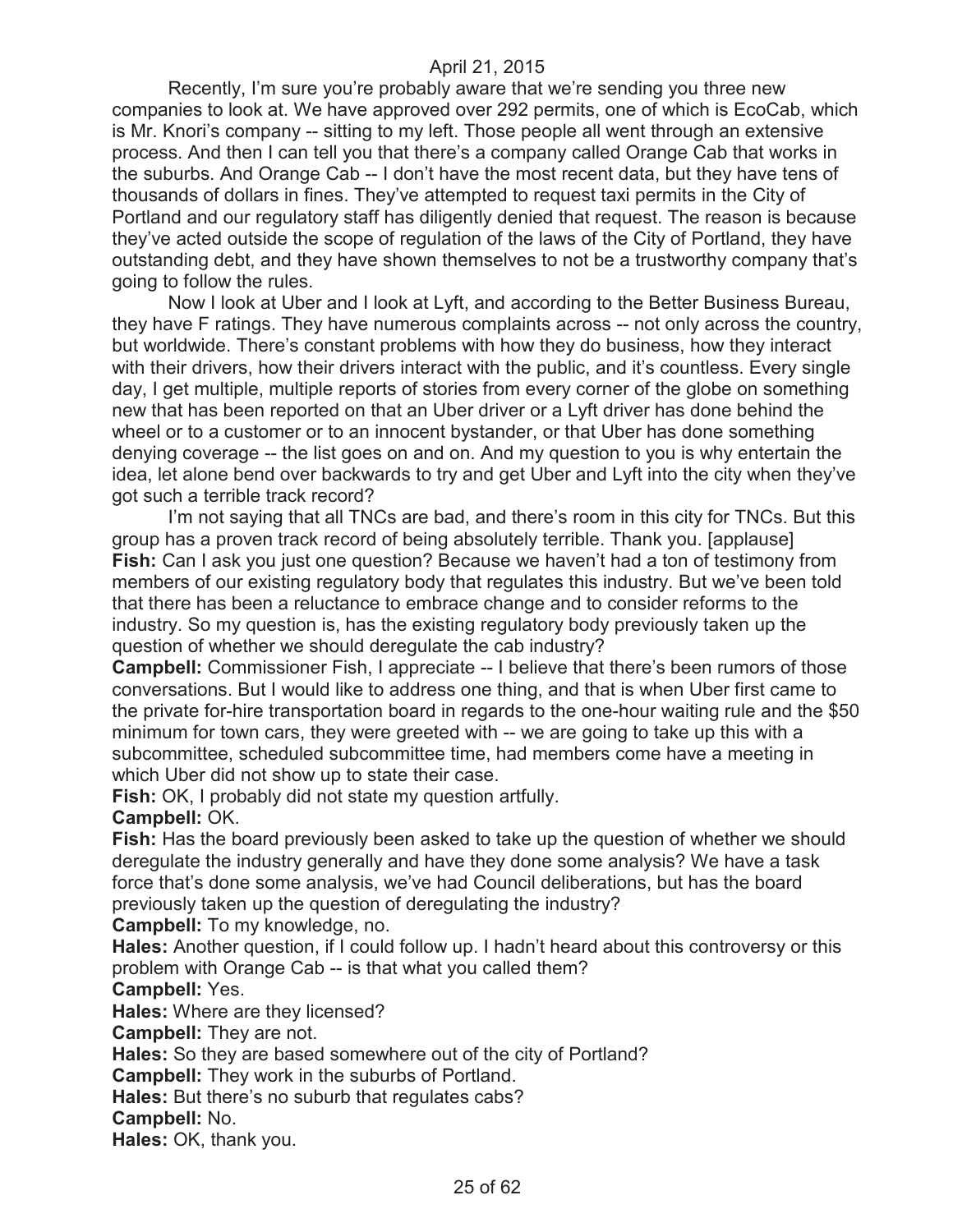**Campbell:** Much like Uber is operating now.

**Fritz:** So these drivers could potentially sign on to drive with Uber. **Campbell:** Yes.

**Fritz:** You've mentioned there's a process where you're going to be sending the Council approvals for three new cab companies?

#### **Campbell:** Yes.

**Fritz:** When is that happening?

**Campbell:** I'm not sure when it's going to be on your schedule. However, our last meeting, which was about two weeks ago -- we forwarded you Portland taxicab -- or Portland yellow taxicab -- independent taxicab, and rainbow taxicab for a total of 250 permits requested. **Fritz:** Thank you for your work. My understanding that is we're not, Commissioner Novick, proposing any changes to 16.40.160, which is issuance of company permits. I'm just wondering --- we're deregulating but we're not deregulating? I don't really understand that. **Campbell:** It's very confusing to me as well, Commissioner Fritz.

**Hales:** Thank you. Next, go ahead.

**Megan Schrader:** Good evening, Mayor Hales and members of the commission. Thank you for the opportunity to speak today. My name is Megan Schrader, I'm here both as resident of Southeast Portland but also as the executive director of an organization called TechNet here in the northwest region. TechNet is a 70-plus based member institution or organization of technology companies that promotes the growth of the innovation economy.

There's a plethora of benefits to increasing transportation choices in our city, but I think I'll focus on two that are unique transportation networking companies. One is the entrepreneurial opportunities that they provide. Portland is lauded around the nation for being a place where people, no matter how quirky their interest may be, can find a place for themselves and can make a life for themselves. And transportation networking companies add another tool in that toolbox for them, whether they may be artisanal coffee roasters or microbrewers in their spare time, they could also pick up a few hours here and there for driving for a transportation company. So, it really provides flexibility they wouldn't traditionally have with an alternative like a cab company because they can work whenever they want for however long they want. And it really adds to the perception that Portland being a city where people can be innovative in how they decide to create economic opportunities for themselves.

I'd also say that as Portland focuses on becoming a technology hub and wants to compete with cities like Austin or Boston or Seattle or San Francisco for the small but very rapidly growing pool of software developers and engineers, those types of people want to live in a city where they have options like transportation networking companies, and that's what makes Portland a competitive city for those people to locate in.

So, I would urge you to support the pilot program. I would also like to briefly talk about the amendment that was proposed which, you know, I would be hesitate to pass. As you all know, legislation changes as it goes through the legislative process and there are discussions currently because of the national insurance compromise, which was created with both major and leading insurance companies, an insurance association, and the transportation networking companies to be a compromise. And that's the language that's in the current underlying proposal. The Oregon legislature -- the bills go a little bit farther than that, and there are discussions now on how that can be brought into the national insurance compromise. So, I would be hesitant to move on that but to please allow this pilot to play out and really see the benefits of transportation networking companies. **Hales:** Thanks very much. Good evening.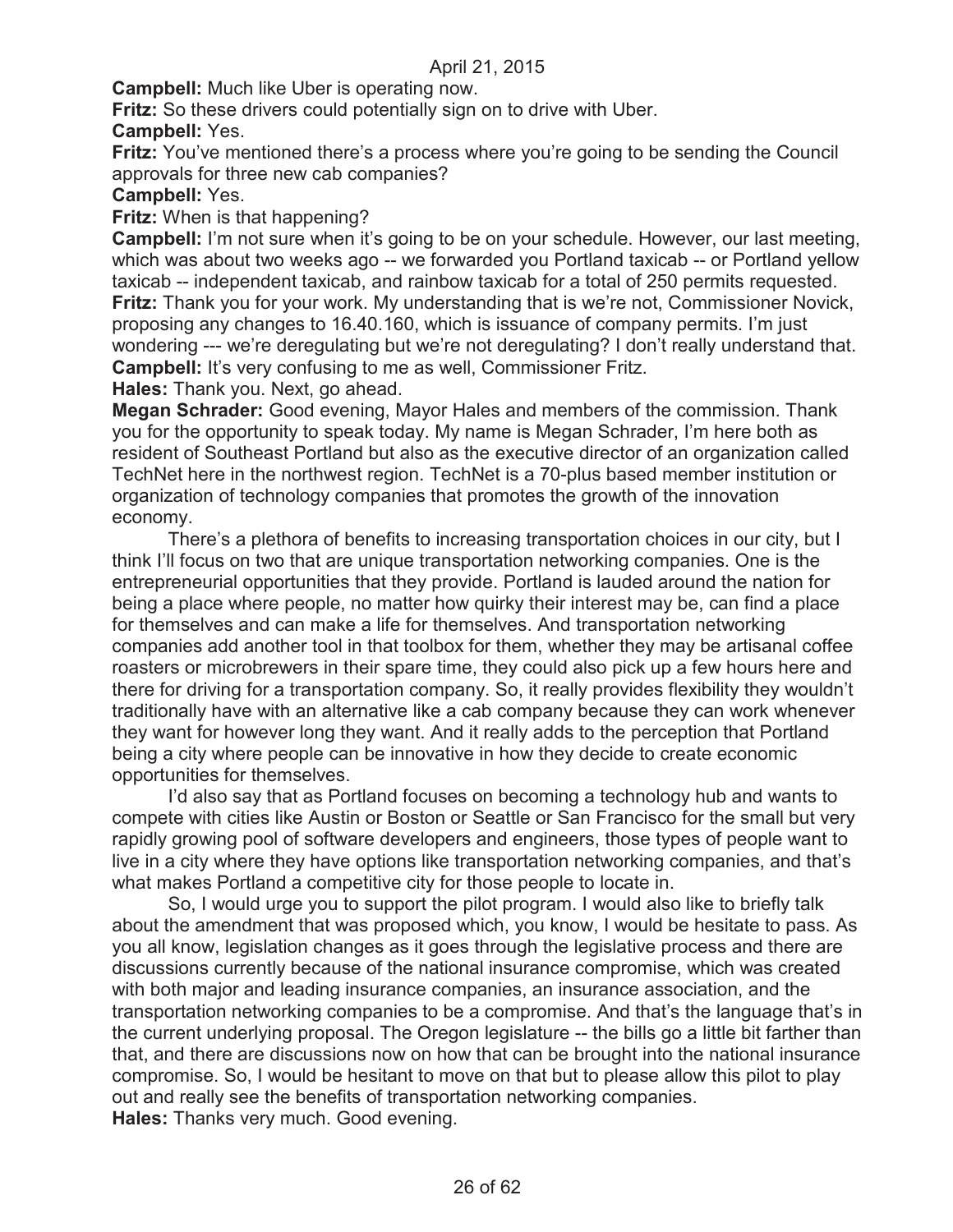**Ron Knori:** Good evening. Ron Knori with EcoCab. Thank you for allowing me to speak, Council. I have a prepared statement but I'm just going speak frankly, if that's OK.

The first issue that I have with these proposed amendments is pricing. The TNCs are so large and they have so much money that they can afford to just come in and charge whatever they want whenever they want to, and it's going to really hurt I think the daytime taxi drivers out there. I think currently -- what's Uber charging, \$1.60 a mile, something like that. They can really undercut during the day and then they can surge price at night to make up for it. So, I'd like to see, if we could, an amendment to the proposed changes that offers fair and equitable pricing across the board at a minimum of \$2.60 a mile. That way, TNCs and taxis are playing by the same rules. I do agree that by allowing all of these TNCs into the market that prices should be deregulated, but there should be a minimum.

The second point that I'd like to make is that the penalty section for TNCs for noncompliance seems to be pretty weak, in my opinion. These companies have so much money that they'd just laugh at a \$1500 fine. So given their past track record, I would maybe make the penalty a little higher. And you may want to consider setting up an escrow account of sizeable money that the City of Portland and these transportation network companies can share so that if they don't comply, the City Council can make their noncompliance very painful for them from a financial point of view -- and I'm talking in the millions of dollars.

**Novick:** Sir, can I ask a question?

**Knori:** Yes, sir.

**Novick:** Wouldn't your argument about big companies undercutting small companies apply to any aspect of the marketplace? I mean, Fred Meyer is owned by a big national company. Should we require them to set minimum prices so they don't undercut local grocery stores? [applause]

**Knori:** Well, we have choices with which grocery store we go to. When there's only one grocery store to go to, the prices are going to be really expensive.

**Fish:** I would actually argue -- if we were going to go down this path -- that since a majority of this Council has thought bringing Walmart into Portland is not a good thing, I would simply say that there are certain kinds of companies by virtue of their business practices we don't think fairly compete against our local businesses. That's why a majority of my colleagues have tried to keep Walmart out of the city.

The question I have for you though, sir, is that we've talked a lot about a level playing field and I know we're all committed to it. But still, my sense is that your circumstance is different from a lot of other people because you're the last guy in in terms of having a company. You played by the rules, and now the actions we're about to take during the 120-day period may put you out of business. When I raised that with someone recently, they said, "well, in fairness, Ron knew this was on the horizon." So, is that true? Did you incur the kinds of expenses you did both on the regulatory side, the compliance, and meeting our requirements knowing within a matter of months we were likely to change the rules and put you out the business?

**Knori:** First of all, I don't think you're going to put me out of business and EcoCab is not going out of business. I wouldn't be here if I thought I was going to.

**Fish:** Alright -- change the rules.

**Knori:** However, I just believe the rules need to be fair and without a level playing ground for charging, I think it's -- it gives a very big out-of-state corporation a lot of power to just come in and charge whatever they want. I'm simply -- there should be some sort of a minimum because they can just come in and undercut the competition. I'm not worried about my company, I'm worried about price gouging with regards to consumers, and I'm really concerned about the fairness to both entrants, including the TNC drivers. They make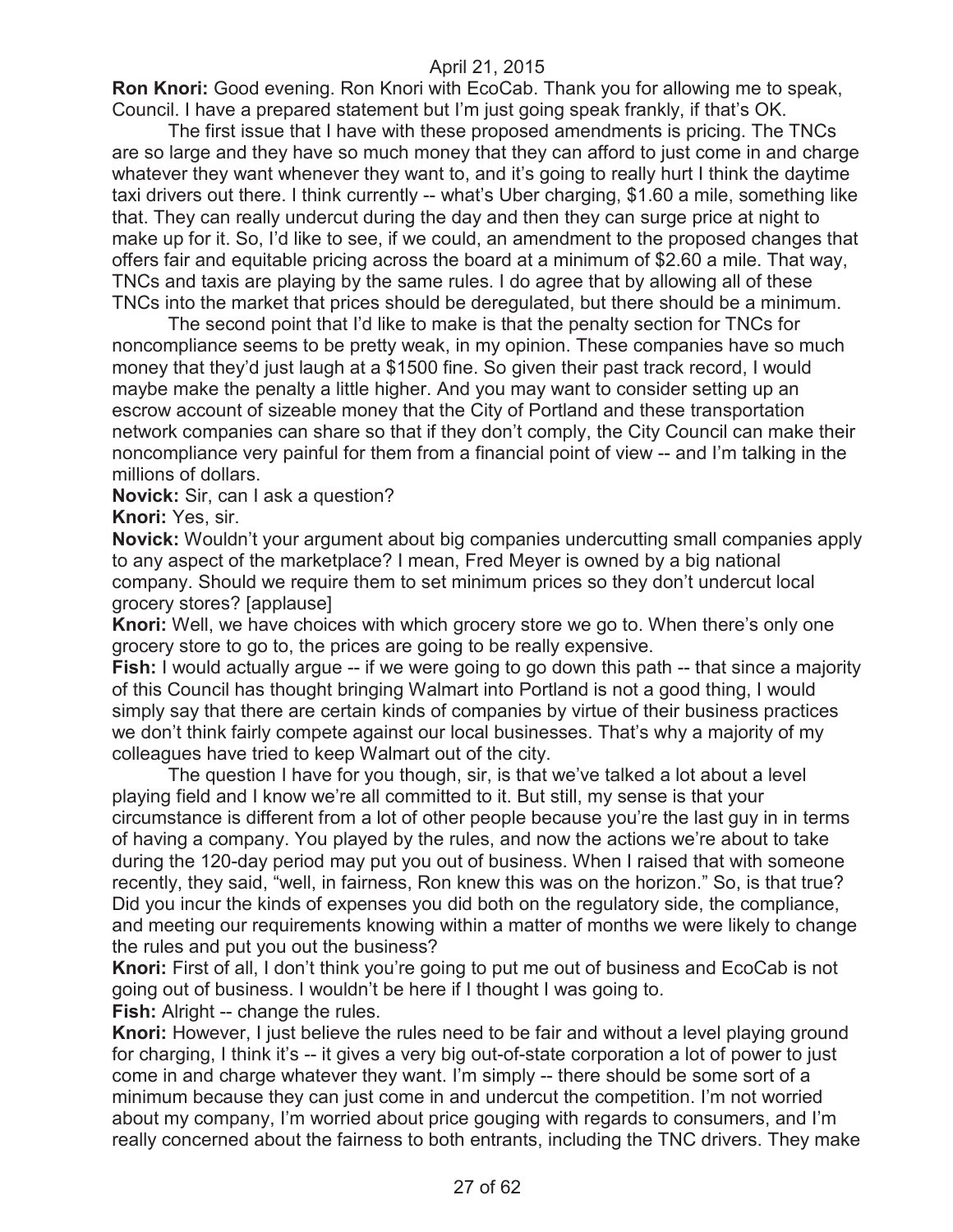a percentage of whatever's brought in, so I don't see why you would not like to have some sort of a guarantee they are going make some sort of a living wage. **Fish:** Thank you.

**Hales:** Thank you very much. We interrupted you, did you get your points in? **Knori:** That escrow account -- make sure it's nice and sizeable for them. [laughs] **Hales:** Thank you very much, Ron.

**Knori:** Thank you for your time. Before we move to individuals, I do want to call up Annabel Chang from Lyft because she many have something to say but I think Council may have some questions for you. I'll give you a chance to make a statement if you want, but then I'll have some questions.

**Annabel Chang:** Absolutely. Hi, good evening again, it's good to be here. My name is Annabel Chang, I am the west coast public policy manager for Lyft.

To us, this is all about increasing transportation options for Portland residents and I'm really humbled to say over the last week or so, hundreds of emails have poured into your offices I'm sure, and we've had all of these incredible Portland residents show up here spending hours of their day to come and talk to you about how much they want this option in their city. And I think that really speaks to their commitment to being a civic participant and also being able to voice how they feel about policy being made in their own city. So, I'm really just very honored and very humbled by the folks that have come here today.

Lyft is about community and it's about connections. And I just think there's something really exhilarating that we've been able to come up with the technology that uses what we already have -- our existing cars, our existing seats -- to solve long-standing problems that have sometimes taken billions of dollars to take a chip off, and now it's happening quickly because technology is allowing it to happen. I want to make sure it's very clear that ride share has many faces. And you can see all the faces here -- the folks wearing green shirts that say PDX Loves Ride Sharing.

The bottom line is that it's about growing the transportation pie. That's what it is, and that's what I hope some of our fellow participants in the transportation industry can see. If you look at it through a narrow lens -- so for example, if were to Google "best recipe for bacon lime cupcake" I'm going to find that. If you look through things through a narrow lens, you're going to find what you're looking for. So I think some of the things that are being discussed are viewed from a very narrow lens.

But if you step back and say, "what does this actually mean for the city of Portland and the Portland region and possibly the state of Oregon?" is your bottom line increasing transportation options for Portland residents. And not only transportation options, but also economic opportunity. I was really honored to meet someone outside who said he is a musician and an artist and he wanted to do this on the side. I've been in many Lyfts where I've had artists who actually had their music playing and were like "hey, check it out when you get a chance!" And I think that's the magic of what Lyft can do when you connect neighbors together.

I just want to say that Lyft is a young and humble company, and we are here to work with you. We want to grow with you. In looking at the TNC permitting process, there is a very big stick, and that big stick is that our permit can be suspended or revoked at any time if we aren't complying. I just want to make that very clear that we understand that and we would strive obviously to keep that permit active and work with you. So again, ride share is about many of its participants, and we want to be sure to be part of your community. Thank you.

**Fish:** Annabel, your presentation before the Council has been markedly different from some other people who represented TNCs, partly in how forthcoming you've been and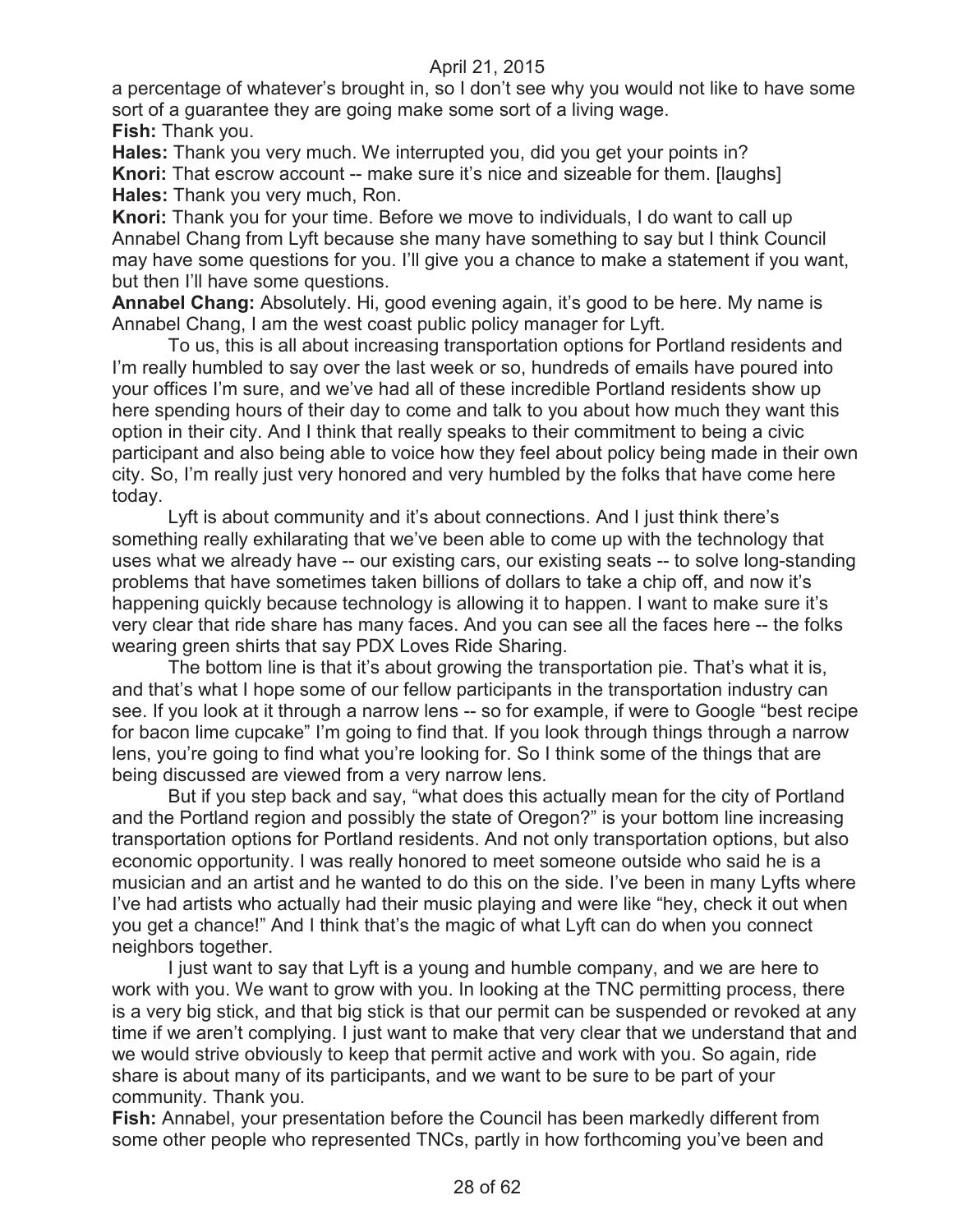also how quickly you have embraced the suggestions and proposal that have been presented to you without qualification. I'm beginning to sense there is a real difference in the marketplace. For example, have you operated -- has Lyft operated illegally in the City of Portland?

**Chang:** No, we have not.

**Fish:** And have you been sued by the City of Portland about any of your business practices?

**Chang:** No, we have not.

**Fish:** And do you intend to allow drivers who are not in compliance with our City Code to have access to your platform?

**Chang:** No, we do not.

**Fish:** And do you have any concerns about sharing the data we're going to request in order for us to do our reasonable enforcement of our code?

**Chang:** And as I have mentioned before, as a lawyer, I will say that there is one caveat that I would add. We would want obviously want certain items to be under seal. But in other terms, when it's anonymized and aggregated, in allowing for the City to do better transportation planning, better understanding of what this whole climate is about, then certainly, absolutely. I think we've entered into nondisclosure agreements with certain state agencies all across the United States and part of it is just protecting that proprietor information. But other types of information to help City planning, help transportation planning, help sustainability planning -- absolutely.

**Fish:** Just generally, can you explain to me why when I did Google your company there are in relative terms there are so few entries about your company in an adverse position with local governments around the country?

**Chang:** Well, we are a smaller company, so I do want to clarify that. We are also just national, so that obviously brings down the Google hits. I do think without question, our view and our vision has always been -- and I have been a public servant for many years of my life, as well -- we want to work with you. I know what it's like to be on the other side - although I've never been an elected before -- what it means to be able to work with companies and try to get to a resolution. The key for me as a public servant had always been, what is the greater good for the public? What is a greater good for our constituencies and our residents?

**Fish:** And do we have a commitment from Lyft that if at the end of the 120-day period the City Council determines this is not in the public interest for us to continue that you will discontinue your operations?

**Chang:** I would be extraordinarily disappointed if that was the case. If there is no legal authority to operate, I think that would make it very difficult.

**Hales:** I have a couple questions. And I meant to ask Ms. Steger this, but I understand from previous testimony that Uber is operating in some or maybe many of the other 25 cities that ring the City of Portland. Are you operating elsewhere in the state or in southwest Washington at this point?

**Chang:** We are waiting for you!

**Hales:** [laughs] You want us to be first, OK.

**Chang:** We are waiting for you. We would love to be able to have the entire Portland region be one cohesive market. So absolutely, we are waiting for you.

**Hales:** OK. My other question is, you aren't international but you are national. You're operating in a number of other cities. How does this proposal in front of us in terms of the level of regulation compare to what you're experienced with elsewhere, and are there any other concerns with the nuances or concerns with the approach that we're taking? Obviously, you're willing to go along with it, but how does it compare to other cities? Are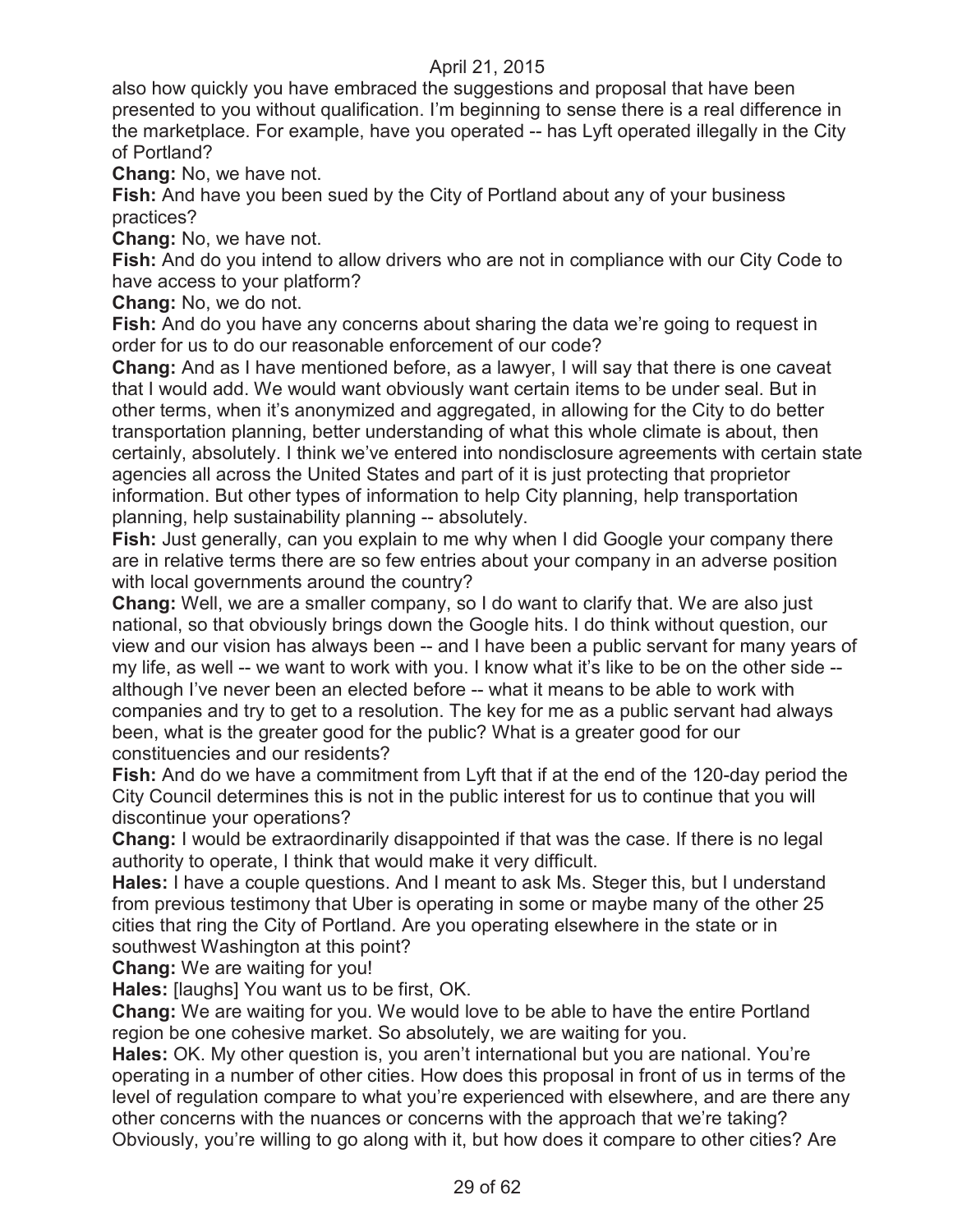there some things we should learn from them in your opinion as an operator that we haven't learned yet?

**Chang:** Absolutely. To be totally frank, there are better and there are worse. And in the markets where there have been worse regulations -- I mean, overly burdensome ones that basically undermine the entire ride share model -- we have left those markets. But there are also markets where the rules much more understood our existing model and kept with it. I think Portland right now is trying to strike of balance between looking at the interests of its residents and existing companies. I think there is some room to tweak, but one of the things I think is really interesting about Portland is the request for data. I think that really goes show that Portland is trying to see how technology can help advance transportation planning. I do think that -- to be frank -- some of the existing marketplace participants should want to be able to do that as well. I think it gives the City a bigger and clearer picture and I think that the imposition on TNCs to do wait times should be looked at more broadly across the industry.

**Hales:** Thank you. Any other questions?

**Fritz:** Will Lyft require the drivers to give you their business license numbers before you allow them on the platform?

**Chang:** I'd love to address that. Just today, we just sent out a text to all of our driver applicants to get them to sign up for the business license.

**Fritz:** Thank you. And is it possible for a female passenger to request a female driver? **Chang:** Not at this time, but I will not that there is an interesting thing about the way the platform works, because you have the photo. I have heard of, you know, certain women deciding that if it's late at night they would rather have a female driver pick them up, they will decline the match that they've received. So, it's possible.

**Fritz:** Well, with technology being what it is, that might be something to offer.

**Chang:** That brings a really interesting point. Lyft actually was based on the idea -- our cofounders basically wanted this to be a women-based company and only wanted to serve women, but their investors said that doesn't make sense to cut your client base right in half.

**Fritz:** You're actually cutting your client base -- maybe not in half, but there's a great percentage of women who wouldn't ride with a stranger.

**Chang:** Yeah, you know, I think that's actually changing. The reason why I say that is because 65% of our passengers are women.

**Fritz:** Thanks.

**Saltzman:** I just wanted to follow up on the question Commissioner Fritz asked you. You said you sent out something to your drivers urging them to get a business license -- **Chang:** Yes, absolutely.

**Saltzman:** But you didn't say you're going to be dropped from the platform if you don't. **Chang:** I think that right now, we're currently working on getting that as close as possible. It's a pretty smooth process -- I've looked at how it works, it's about five minutes. We definitely aspire to have every single person get a business license in the next few days.

**Saltzman:** So you wouldn't be opposed if we made that a retirement of this temporary program? That the driver must provide a business license to the TNC?

**Chang:** Yeah, no, absolutely. We've basically seen the proposal and we agree with the proposal.

**Saltzman:** What I'm suggesting is a little different from that proposal, though. I'm saying that -- at least my understanding of the proposal is that business license will be provided to us, the City, if the driver --

**Chang:** Right, so --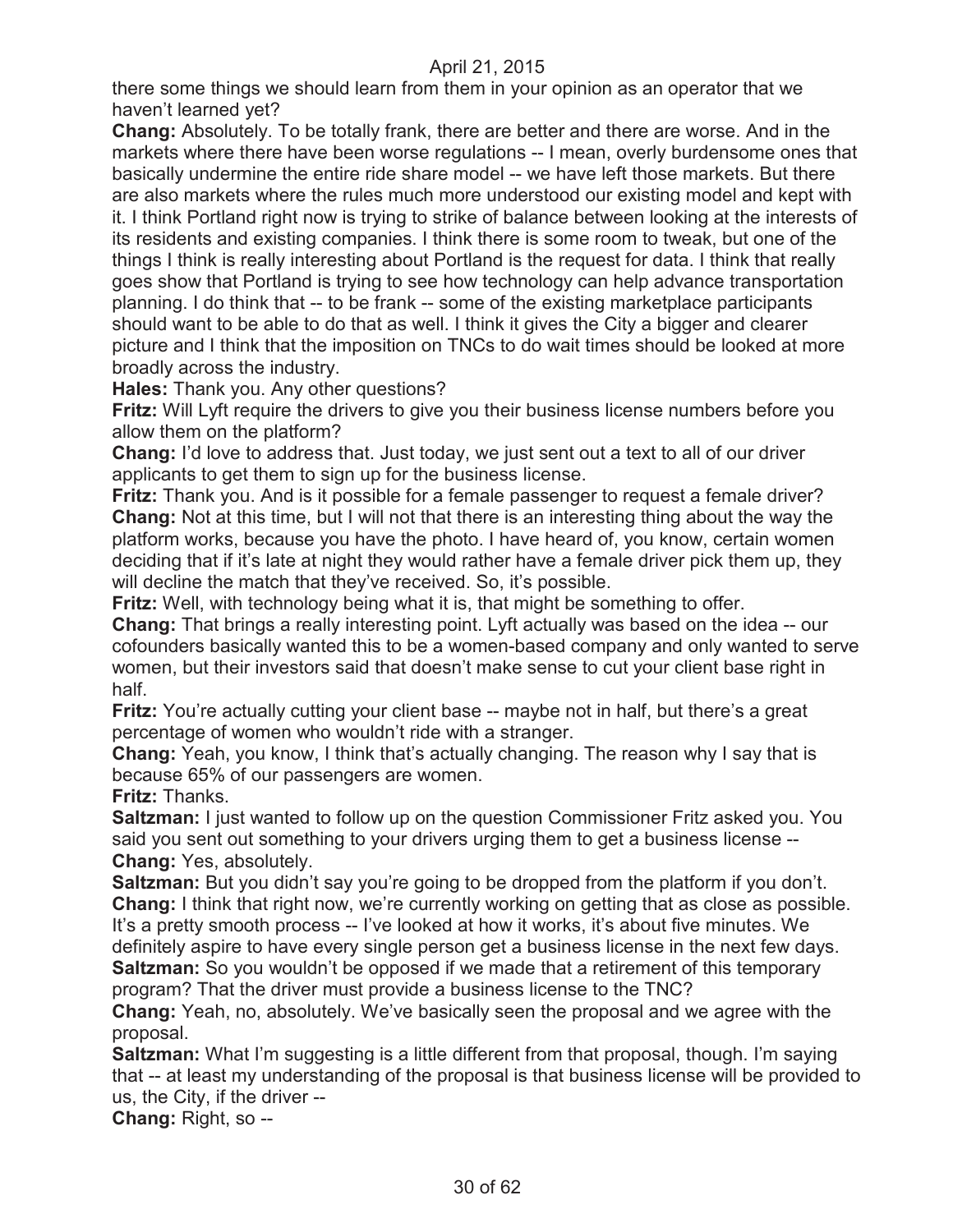**Saltzman:** -- reveals that. And we can also enforce it against the driver if we happen to pull over a driver and, "say show us your business license" and you don't have one. **Chang:** Yes, absolutely --

**Saltzman:** -- but I don't think our requirements -- correct me if I'm wrong -- say that any driver must provide you a business license prior to them being accepted on your platform. **Chang:** My understanding is -- to be totally clear -- we are requiring everyone to get their business license during the application phase right now.

**Saltzman:** Requiring.

**Chang:** Yes, we are requiring that.

**Saltzman:** They would be dropped as a Lyft driver if they don't have --

**Chang:** Well, they wouldn't be activated.

**Saltzman:** Activated. OK, thank you.

**Hales:** Any questions? Thanks very much.

**Chang:** Thank you.

**Hales:** Let's turn to individual testimony. Thanks, Ms. Chang. And again, folks, I know this is going to be hard. Because we have a lot of folks here to speak, we're going to ask you to confine your remarks to one minute. And I know that's hard to do, but try to be really focused. Thank you.

**\*\*\*\*\*:** I've done a lot of preparation, I'd like to respectfully ask that we --

**Hales:** You both got to speak at the last hearing, and we've got literally 80 people signed up that want to speak tonight. Can you just try to confine yourself --

**Wynde Dyer:** I'll try my hardest. Hi there, I'm Wynde Dyer and thank you for the opportunity to speak, especially after outburst last time. I apologize for that, and thank you for letting me be here.

That outburst was precipitated by misinformation that was shared and I'd like to talk about that -- just one point about that. This \$6.22 thing is BS, I've gotta be frank with you. I was homeless living in a car for nine months due to no fault of my own before I became a cab driver. Within two months, I had a two-bedroom apartment with hardwoods and big windows, it was pet friendly. And I currently bring in 35 to 45 an hour after expenses. I also lease my car out to individuals -- who are also formerly homeless -- now, thanks to the taxi industry. So, this industry has saved my life and the lives of others, and I'm very much looking forward to buying another vehicle and continuing to sponsor other formerly homeless individuals into this industry. I will not be able to do that if I become homeless again.

We have seen in San Francisco that since Uber reached saturation, taxi drivers have seen a decrease in 35% to 80% in their fares. Yet, those drivers for the taxi companies are still making 30% to 60% more than Uber drivers because Uber cuts its prices to push out the competition, which puts its drivers at an economic disadvantage. Drivers are protesting around the company and around the world based on the employment practices or not employment practices of this company. And I encourage you to please learn from other jurisdictions, learn from the lives of your Portland cab drivers who are most certainly making a lot more than \$6.22 an hour.

**Hales:** Thank you. Good evening.

**John Orr:** Good evening. You know, I think the issue --

**Hales:** Oh, put your name on the record again.

**Orr:** My name is John Orr, proud driver for Radio Cab. I also make a little more than \$6.30 an hour. [laughter]

So, you know, the track record -- I want to stress the importance of insurance because the track record of Uber is terrible. An Uber driver struck and killed a 6-year-old girl I think in San Francisco, Sofia Liu. And when they were sued over that, they denied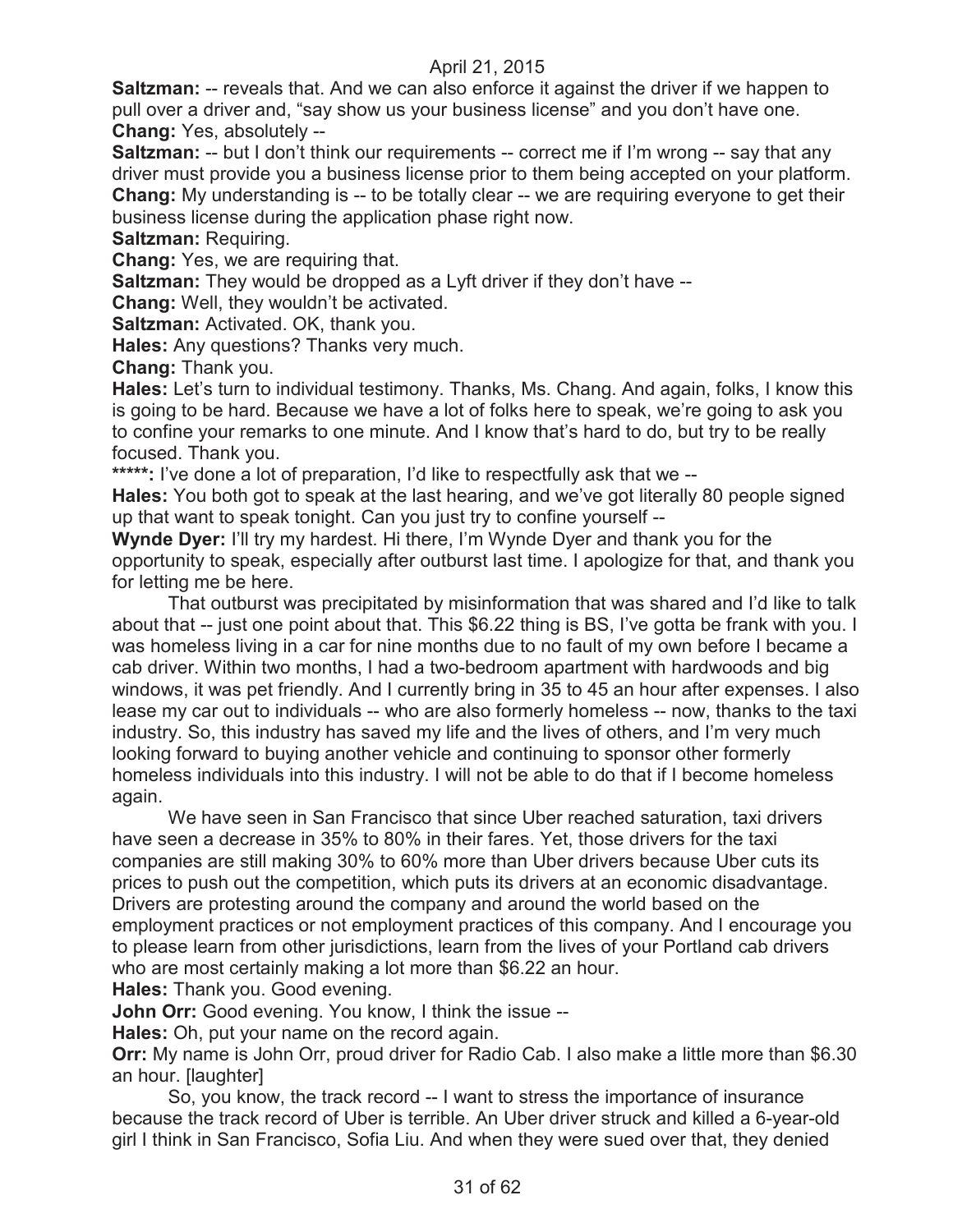liability. It was during this period one that we talk about so much, while the driver was driving illegally and using a cell phone, which against California law, and I believe is against Oregon law and which is a necessity. There's not enough parking spots downtown and in the Pearl to have a thousand Uber cars here on a Friday or Saturday night without drivers driving around the busy areas looking for rides. They're going to need to hit a button on their touch screen to accept a ride. That in itself is inherently illegally to operate effectively as an Uber or Lyft driver in this town until they have a physical piece of mounted hardware with a button you can do without having to look at a phone, find a place on your touchscreen to hit, and use a cell phone, a portable electronic device.

Real quick -- spoke with Dan of Propel Insurance. The second question asked by insurance companies now when they have a claim is, "do you work for a TNC?" Because that excludes you from coverage. Now, situations could arise. I just found two instances where one customer was robbed at gunpoint and another where a woman was raped by people posing as Uber drivers or people driving under someone else's Uber account. In the case of somebody driving under someone else's Uber account, this is by the lack of oversight, as Mr. Kafoury discussed, I think it was -- maybe Darin also -- oh, it was Amico - - but the lack of onsite management.

Lack of onsite management means you could have people posing as somebody else and using that platform. In that case, the personal insurance will deny the claim and since the platform was misused, so will Uber. So because of a potential action the City could take, we could have people in accidents harming other pedestrians, harming other vehicles, taking someone's life and no insurance company to compensate for that.

I think in the case of someone losing their life, \$100,000 limit plus \$200 of excess liability coverage is not enough to compensate this little girl's family for her life and reconstructive surgery on her mom's face from the incident in San Francisco. **Hales:** I will ask you to stop there because you've gone a couple minutes over your time. Thank you. Thanks. Go ahead, please.

**Jeanette Thiebert:** Thank you. My name is Jeanette Thiebert. Yes, I am a taxi driver. Local governments in more than 20 cities have enabled and removed regulations on fares, licensing, accessibility requirements, and these cities include Atlanta; Indianapolis; Milwaukee, Wisconsin; Kansas City; Phoenix; San Diego; Oakland; Seattle; and, yes, our fair Portland.

However, deregulation in these cities have proven over again for -- deregulation in these cities proved to be a failure for many reasons, and in just a matter of years, almost every city reregulated taxi market because -- just a few of the reasons -- prices increased, vehicle quality decreased, average age of the vehicle increased, fares became confusing and unpredictable for passengers, accidents increased due to an increase of inexperience and sometimes untrained drivers -- [beeping] -- traffic density increased due to an influx of cars and more cars on the road and more cruising activity. Even air quality decreased.

We're talking -- we have the data. We did this in the mid-'90s. If you want to know exactly the timeframe, I would be happy to put you in touch with people involved in that decision. Mayor Hales, I think you had it right. We need to measure twice and cut once. We've only measured once. This is not the time.

**Hales:** Thank you very much.

**Thiebert:** I will provide for you -- this is my driver permit. On the corner, there is my driver number. That is on record. That is affiliated with my tax history for the last -- I don't want to tell you how many years -- it's more than 10. And you have my permission on record to look and I have declared everything.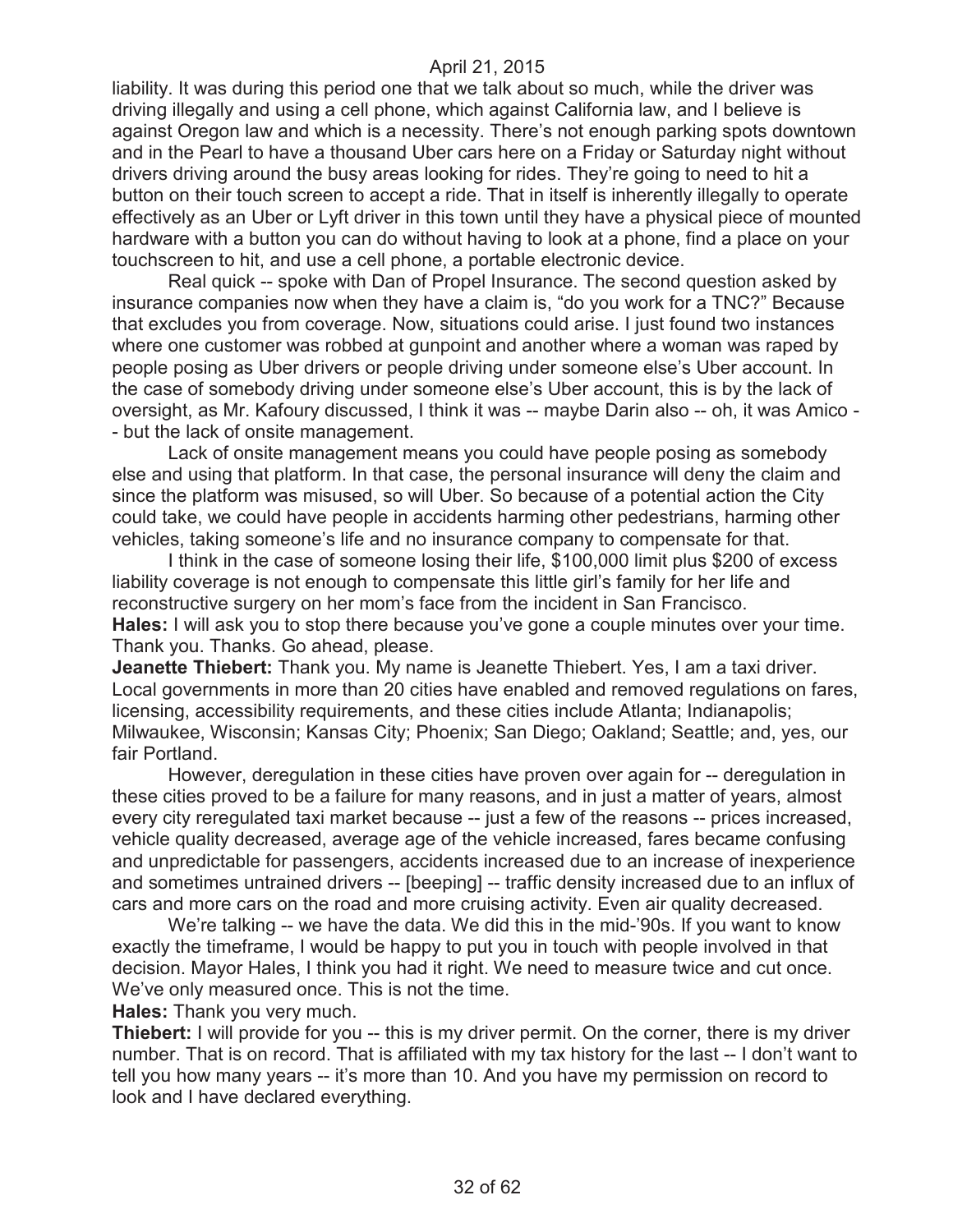**Hales:** Thank you. Thanks very much. We have a tradition here of calling people with disabilities, and we haven't done that. So, I want to do that next instead of going to the sign-up sheet.

**Orr:** Mayor Hales, I just have one brief point I forgot to mention.

**Hales:** Quickly.

**Orr:** I think if we need -- if we're going to go towards deregulation like Mr. Novick is in strong support and you seem in the air about -- you know, for a number of reasons, for the sake of the existing drivers that want to be able to make a living or have time to transition to something else if they're priced going to be priced out of this. Also for the sake of safety, we should do that gradually. The reason is with 500 now 750 licensed cabs in the city of Portland, we've never seen like -- what's Uber and Lyft's estimate? Like 1000 to 2000 people wanting to drive for them? And Friday, Saturday night, there's going to be a lot. You might have 1000 almost brand new semi=professional drivers out on the streets cruising the Pearl and Northwest. I mean the first six months driving as a cab driver -- I have only been in it a year and it's a really difficult time. You have loud drunk people in your trunk telling you to turn halfway through the intersection. [laughter]

**\*\*\*\*\*:** Your trunk? [laughter]

**Orr:** It's hard. There's a lot of distraction and there's -- you know, you don't want that many brand-new drivers flooding the streets all at once. This needs to be a gradual thing. Also, I couldn't rent a car until I was 25. Radio wouldn't hire me when I was 25. I was 30 something when I applied. I think having that many brand-new drivers. Also the increase risk of drivers under the age of 25.

**Hales:** Thank you.

**Orr:** Thanks for your extra time, sir.

**Hales:** Again, we have a tradition here of calling people with disabilities regardless of whether you're in favor or against what's in front of us. If anybody would like to take that privilege please come forward.

**Moore-Love:** Is Mr. Wolfe here?

**\*\*\*\*\*:** [inaudible] you said "put drunks in the trunk" --

**Orr:** Drunks in my trunk? Cool! I meant in the passenger's seat.

**Hales:** We knew. We knew you didn't put them in the trunk. They might have deserved to be in the trunk --

**\*\*\*\*\*:** That's what Ubers do to guide dogs.

**\*\*\*\*\*:** So I've heard.

**Hales:** Give us your name and then proceed. Thanks for coming.

**Tony Seth:** OK. Name is Tony Seth, local tax-paying disabled person. I would be probably one of the most shocked people if someone would have told me that I could actually do my own transaction in a cab and know exactly what my fare is, and by gosh, how much I want to tip the driver if they even deserve one.

I couldn't do that for many years and I've been here now since '88. I can do that now, thanks to Radio Cab. Give yourselves hand. Because you are the only cab company that I know about now -- I could be wrong -- that provide a completely accessible terminal that I can use any time I want. And it will work. And I don't know that even other local cab companies, maybe they have that or not but I am pretty sure that Uber doesn't. And I don't think they really care. And whether they do or not, just knowing their track record as I do from what I have heard --I kind of like knowing that just because I cannot see the person's registration, business information that needs to be displayed for a sighted person, I don't have that luxury. And I don't think a lot of the other blind people who work and pay taxes and do what we do just the same as you -- we can't just walk to the nearest gas station like that other person admitted that maybe they can do that. That's great. When our driver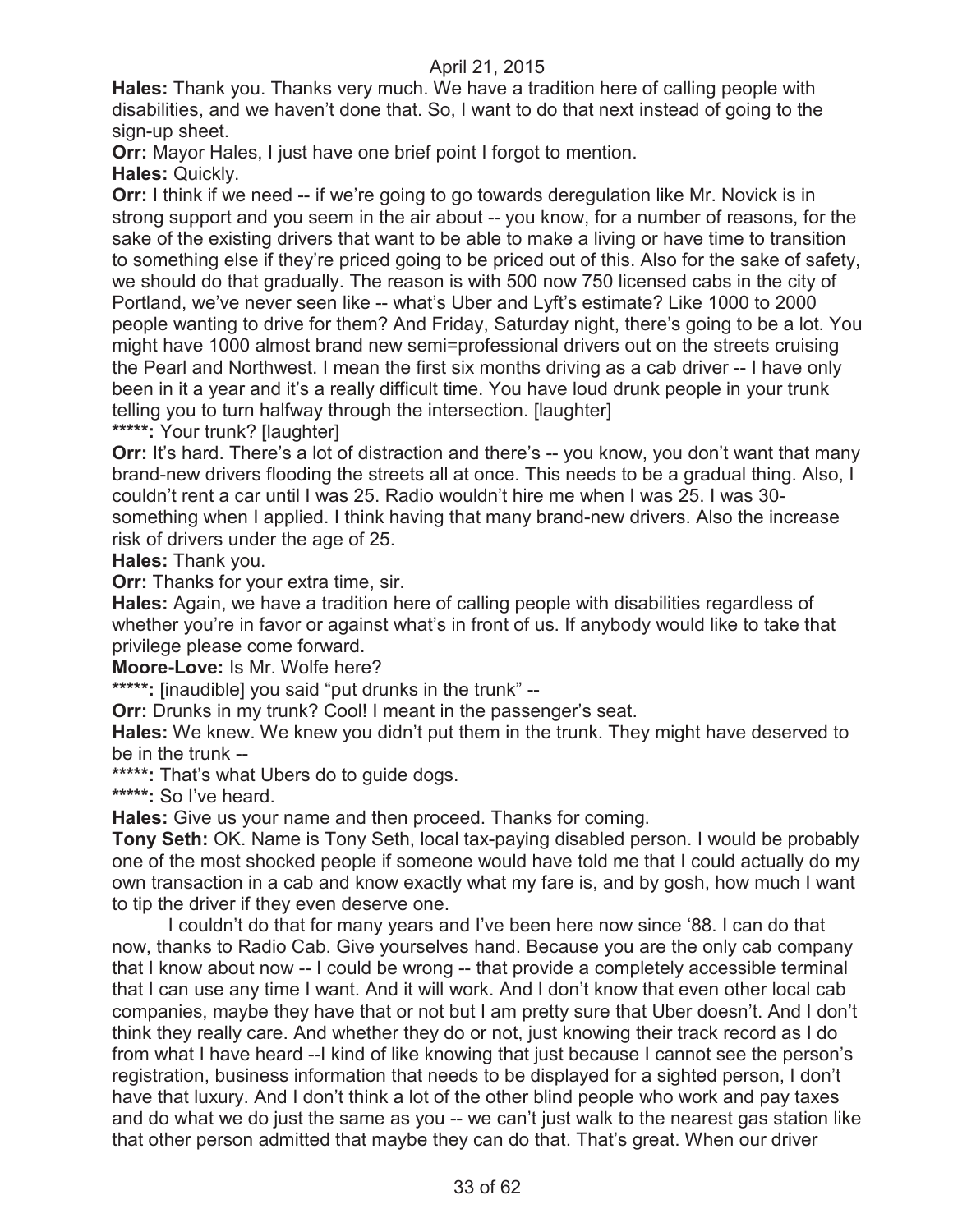shows up, we want to know that -- in fact, we shouldn't have to wonder if they have killed someone. [laughter] And you know what? I don't. Thank you, Radio Cab, for that. [applause]

**\*\*\*\*\*:** You're welcome.

**Seth:** Believe me. And I wasn't even paid to say this. So, 40 million dollars? None of it's mine.

**Hales:** Thank you very much.

**Seth:** You are welcome.

**Fritz:** Thank you for being here.

**Hales:** We appreciate you coming. Ma'am, you're next. Welcome.

**Cheree Heppe:** Mr. Mayor, City Council members, ladies and gentlemen, my name is Cheree Heppe. I work and commute to Portland and I take taxis sometimes. And blind people use conventional taxis but often experience discrimination in the form of ride refusal when accompanied by dog guides. Without knowing the actual meter charge, blind riders may encounter enhanced taxi fares.

Through the use of smartphone apps, a company such as Uber lets blind people check car arrival times, verify fares, and invoke a clearly-defined resolution process. Since blind people need transport and cannot drive, the Uber ride share option offers usable transport for blind people and others in the community. And I was not paid to say this, either. [laughter] Thank you for this opportunity to comment.

**Hales:** Thank you very much. We appreciate you coming. Thank you. Good evening. **Dan Payton:** My name is Dan Payton. I'm a potential driver for Lyft and also a passenger. I would say, what do we have right now? I feel like we need more options and more competition. I feel like this country is founded on the free marketplace and letting people compete for what's the best service.

Right now, if I need to catch a taxi, I have to call a couple days in advance. Sometimes, the availability is not there. I'm usually told on the phone, "hey, give us a couple-hour window before or after, try and be as flexible as you can" and sometimes they can't show up. Other companies I've dealt with, you can see the ground through the floor. The equipment isn't safe. And honestly, I want more options, essentially, and the ability on an individual driver basis to be able to know what other people have said about this driver and their equipment. It would be very handy for me coming back from surgeries and maybe not be completely coherent being able to say, "hey look, this person has given 50 different rides, this person is cool" as opposed to getting in a vehicle with someone that I have no idea exactly what the deal is. But I feel like having more options will reduce wait times, help out with reliability.

And honestly, our public transit system -- buses pass me up because they're crowded. There physically isn't room. Five or six people would have to get off for me to get on. And the TriMet lift program basically told me when I'm in my power chair, I can't use their system because my combined weight with my chair and me is too heavy.

I feel like I'm kind of excluded from many of the transportation options that are out there and I would really like to see many more available. There's a lot of things that probably need to be hammered and worked out, but I encourage you to think about the passengers and what will help benefit us.

**Hales:** Thank you. Thanks very much for coming. Appreciate it. Anyone else that would like to claim that privilege and come on up now early? If not, then let's go back to the signup sheet. Good evening. Welcome.

**Ashton Root:** Good evening, my name is Ashton Root and I urge a yes vote going on through this 120-day trial period. A specific thing I wanted to point out is that it was my personal experience over the last few days, I wanted to sign up for Lyft and so I went to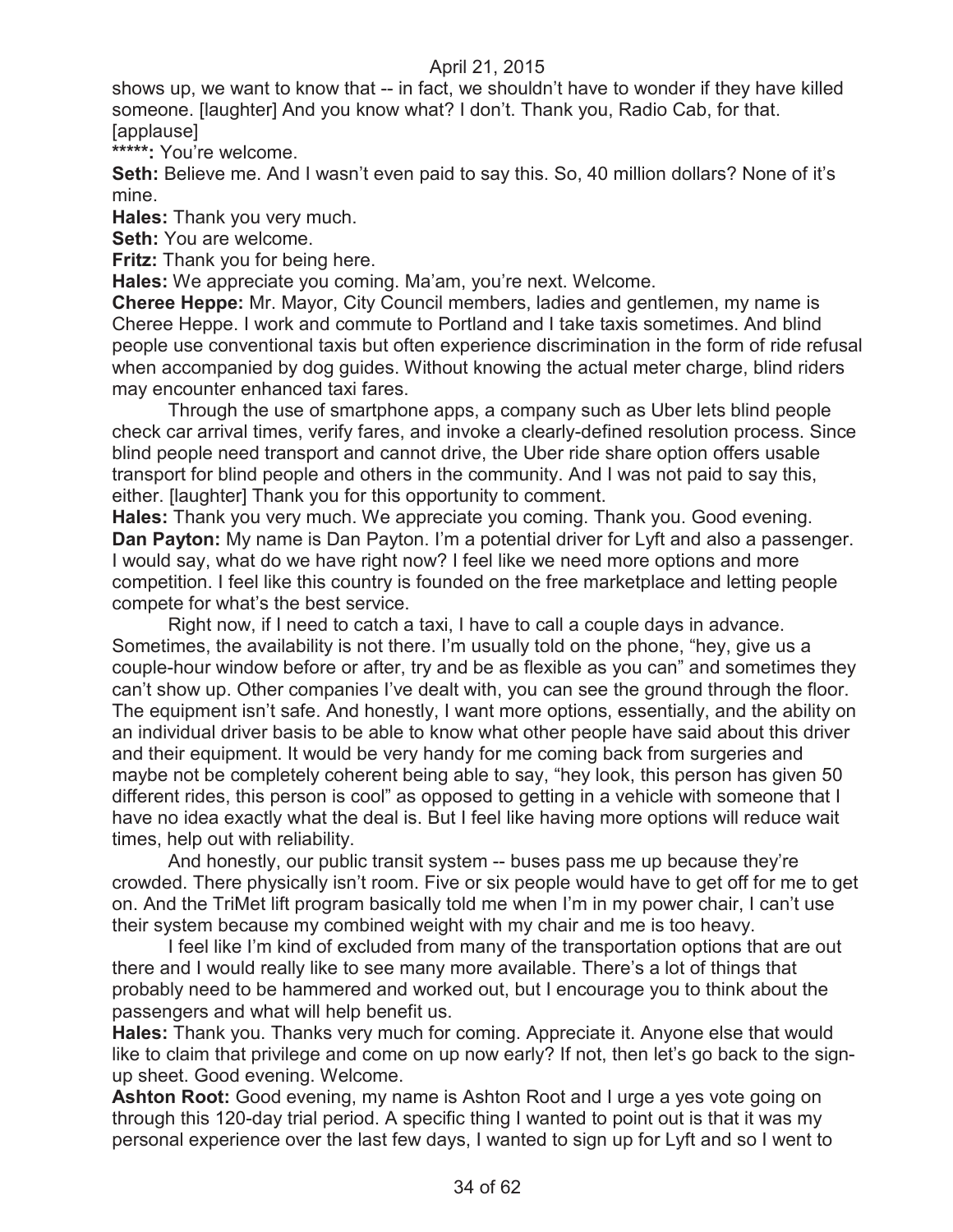their website. They immediately texted me and said, "come on in to our office" very nice and prompt right through texting. And I have an awesome car, it's a 2003 Ford Fusion hybrid that had everything right with it except for when I got to the vehicle inspection area. The vehicle inspector provided by Lyft came out and said, "no, you know what, I'm going to put you down for fail because your front tires need to be changed." I was told just last week during an oil change that I probably had 2000 miles left on them. So I tried to talk to the guy and say, "come on, give me a pass here and I'll get them changed." He said, "no, that's not the way we work here at Lyft. Go get new tires and come back in." So I did that. Went to good old Les Schwab, went in today and I got my passing grade. So, they are very stringent upon their vehicle safety. And then after that, I was sent this text that simply said get your license as soon as possible and for the confirmation email to

Portlanduser@Lyft.com. So, Lyft is really being stringent with potential drivers there. I applaud them and they're obviously want to work with the City. So, I hope you guys do that and approve this 120-day trial period.

**Fritz:** Did you say your vehicle was 2003?

**Root:** 2013.

**Fritz:** Did you know -- does your private insurance cover you if you're a commercial driver? **Root:** I did call State Farm and they said, yes, they would cover me if I died in an accident within a Lyft drive.

**Fritz:** OK. Thank you.

**Hales:** Good evening. Welcome.

**Cynthia Smith:** My name is Cynthia and I am a potential Lyft driver. I have been approved. I'm a resident of Vancouver and we're also not operating there until this goes through. I can identify a good opportunity when I see it, and I believe this will be a great thing for our community. I believe that having Lyft drivers is going to free up a lot of parking and a lot of traffic. I know that they don't agree with this, but in my experience, if people get rides with Lyft, they won't need to drive their own cars and that will be freeing up a lot of parking. I personally just paid upwards of \$11 to come to this meeting. In addition, I wanted to get a ride from a taxi here to come so I didn't have to pay for parking. It was upwards of \$80 to come. I can't afford that. So, I ended up parking and paying for my parking. I just would really be interested in seeing this go through and starting working with this, and I really hope that you guys agree. Thank you.

**Hales:** Thanks for coming. Good evening.

**David Binning:** Good evening. My name is David Binning and I'm not affiliated with anyone here. I'm a bartender. But I'm here because I think Portland's transportation system is a civic embarrassment.

I've worked here as a bartender for 10 years and I used to call cabs for customers or try to call cabs for customers. I can't do that, because I will spend five minutes on the phone on hold while I'm trying to do my job. Dispatch will hang up without giving an arrival time, and a half hour later the customer will come back to me and say, "why don't we have a cab yet?" This is bad for individuals; it's bad for locals, obviously; it's bad for travelers; it's especially bad for people who don't own cars. It's bad as well for workers, for people like me who lose income because of this. It's bad for small businesses who lose income because people can't get to their business to spend money or can't leave once they have spent money. Finally, it's bad for the city because it does encourage drunk-driving. Friends of mine drive drunk because they know that at 2:00 in the morning, the buses aren't running and they can't rely on a cab. I bike drunk because I know that at 2:00 in the morning I can't rely on a cab.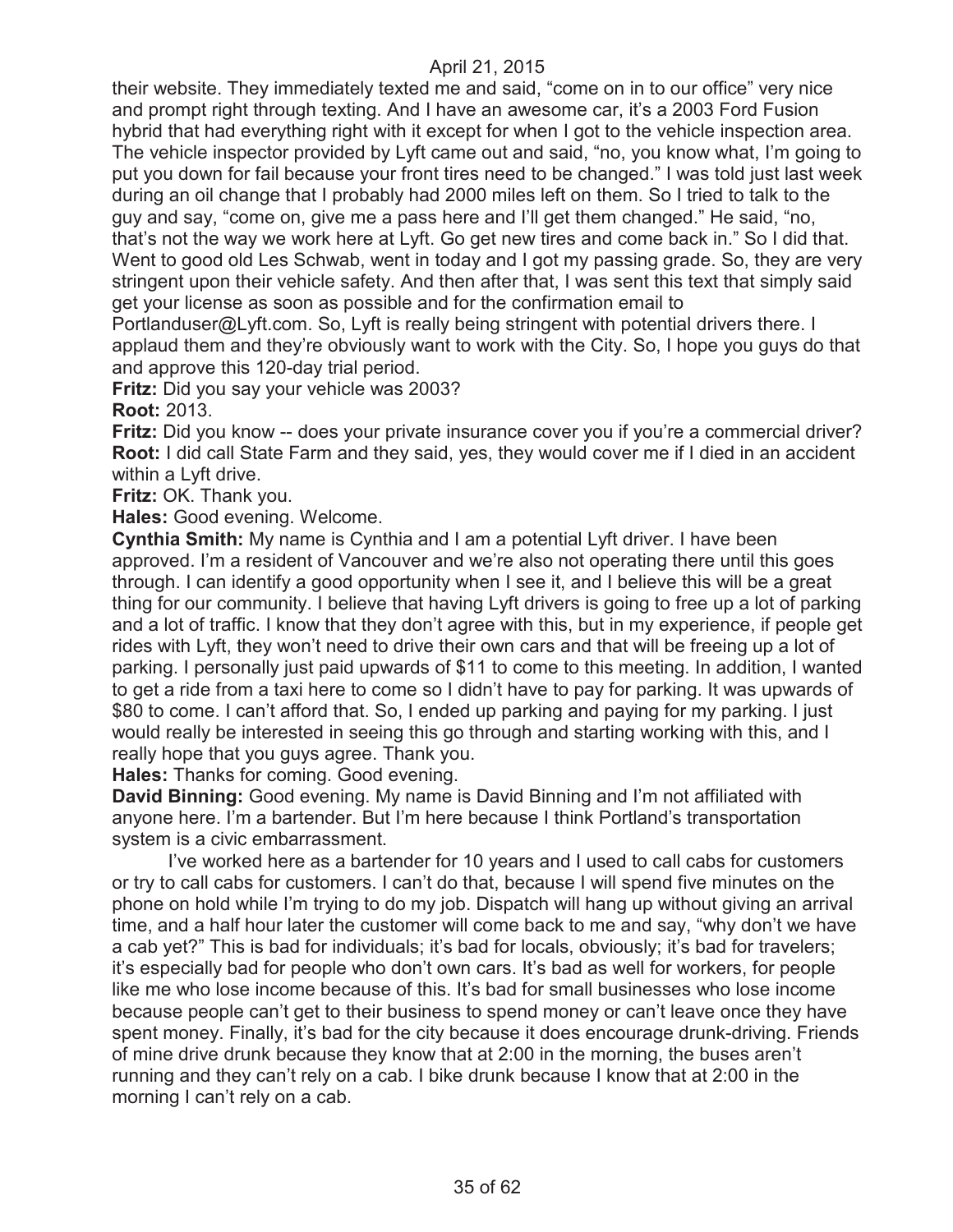The taxi industry says there are plenty of cabs except at peak times. That's like saying in the restaurant you have plenty of food except at dinner. If you can't provide the service when people need it, you aren't doing your job.

The taxi industry also says that a flood of people entering the industry will drive down wages, and I think that's a real concern. However, I would think more about what that means. If there is a flood of people trying to join the industry, that means we have a flood of people in Portland who are being kept in worse jobs or in no jobs by City regulation. I think some of those people are here tonight. And by trying to avoid a race to the bottom, we're just holding those people underwater.

Commissioner Fritz, I know that you're concerned with local business owners and local workers more so than with international companies, and I think that's right. But I hope that you're concerned with all of us, whether or not -- not just those who already have jobs in the current taxi industry, but all of us whose livelihoods are affected by transportation in Portland.

I don't know what the best possible set of regulations is. I do know that in the years I've lived in Portland, I've seen the existing cab companies for years if not decades try to maintain the status quo of inadequate service. And I'm excited and hopeful to see the City finally moving forward.

**Hales:** Thank you. Thank you all very much. [applause] next three, please. Welcome. Good evening.

**Stephen Lovejoy:** My name is Steve Lovejoy, I've been a Radio Cab driver for almost six years. Everybody that went before me covered a lot of what I was going to talk about, so I'm not going to waste your time being redundant here.

I have an issue with the 120-day period that we're going on -- specifically, the background checks. Clearly, if we look online you can see that Uber's background checks -- they are third party background checks -- have issues. If you're applying for a background check online, how can we verify who you are? I could apply for a background check and say I was Jim Morrison. I mean, there's no way of telling who you are. The district attorney of San Francisco said, if you can't verify who you are doing the background check on, the background check is worthless. So, we're going to run 120-day program with a bunch of people that secondhand and shoddy background checks -- it just doesn't seem fair.

If you look at all the cities and all these problems that have come up with Uber with the sexual assaults and the assault -- and the list goes on and on, I don't want to waste your time -- but the one common theme I think we're seeing here is these are all jurisdictions that Uber's already operating in, either legally or illegally. So I have to ask you, how big of a sample size do we need to realize that this third-party thing is not -- it's just a way of them getting drivers through so they can keep them on the road.

It is my opinion that it's incredibly foolish that if we would let a company come in here and monitor their own background checks when it's the same company that barged right in the doors of Portland, it's a company that openly breaks the law in cities all over the world, it's a company that Mr. Novick once upon a time referred to that he said that he thought of the Third Reich every time he heard their name. And now we're just going to welcome them with open arms and let their third party background checks be efficient? What happens if in this 120-day incubation period one of our citizens is assaulted or raped by a TNC driver? How are we going to explain that?

I think that they should be required to go to the same background checks that the cab drivers having going through for decades. It definitely would weed it out. In addition - real quick -- I have never spoken and I would like an extra 40 seconds. **Hales:** OK.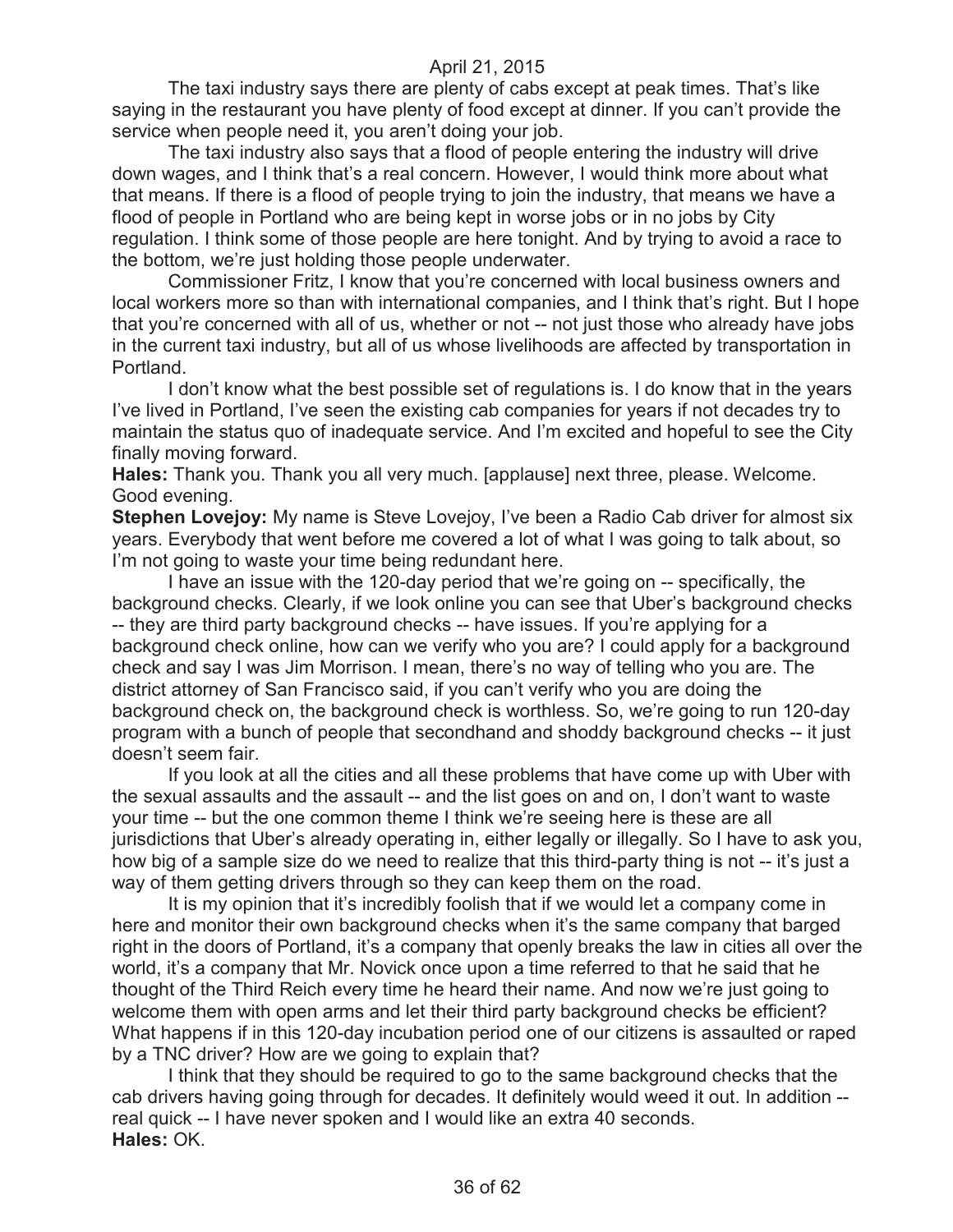**Lovejoy:** I moved to Portland 21 years ago. And on the second day that I lived here, I knew this was where I would spend the rest of my life. It was that easy. And I've in that 21 years have loved and embraced Portland to my core. I have been a big fan of you, Mr. Hales, in your planning and your streetcar. I shook your hand at the opening of the streetcar many years ago. And I find it very disturbing that now that the air in Portland has changed and you are willing to risk the incomes of thousands of drivers and their families all based on kowtowing to a big bully cab company from San Francisco. Thank you. [applause]

**Noah Ernst:** Hi, my name is Noah Ernst, I'm a superintendent at Radio Cab Company and I drove for Radio Cab for a couple of years at night. And I just want to say if Portland is indeed the "city that works," let's get this right the first time. Let's not be rushed and get it wrong. The genie really will never go back in the bottle, and if we don't have the time now to do it right, when will we have the time to do it over?

We don't need a 120-day trial period. We have had the ability to learn from other jurisdictions for years. The only purpose a 120-day trial period will serve is to allow Uber and Lyft to do whatever they want. That's it. We're not going to learn anything new. What could we learn that we cannot learn from a 180 other cities in the United States and around the world? Is Portland really that different?

We have learned from other jurisdictions what works and what doesn't. We have learned that once Uber starts operating, municipalities are virtually powerless to get them to stop and powerless to get them to comply with regulations -- even that they have agreed to -- and the lawsuits over data sharing in Boston and New York are evidence of that. We have learned if Uber doesn't like regulations, it just doesn't follow them. And that's true of their drivers and of the company, and that's demonstrated by when we had a news crew ride along yesterday, an Uber driver pulled up in front of them with the Uber sticker on his car and his Uber bottled water and picked up a passenger in Portland right in front of a news crew. They don't follow regulations. They don't believe in and they don't care for. They don't listen to regulations imposed by cities. And where can we look to know that that's true? Portland.

**Hales:** Thank you. Go ahead, please. [applause]

**Erika Jones:** Hello, my name is Erika Jones -- thanks, Noah -- and I am a proud driver for Radio Cab Company. I have been with Radio for about five years. I worked the night shift. I'm here to talk about visibility of vehicles.

Radio Cab vehicles are black and white, "Radio Cab" plastered right down the side. Broadway are yellow, with yellow and back splat down the side. What we've learned is about 90% of all complaints registered against taxis come from non-riding public. Because we're visible. You know, if we make a silly move on the street, someone gets on the phone, calls it in. And this is possible because the public can identify the taxis by their exterior vehicle markings. Uber vehicles do not have any exterior markings, except for a small thing in the window that you can buy online from \$5.95 from Amazon because I looked it up this morning. [laughter] Let's turn the page.

Colorado. Colorado public utilities commission says that all Uber vehicles or TNCs will have visible markings on the outside. If they don't, it's a \$1000 fine. It's not negotiable, it's \$1000. They need to be visible. They operate in cities unmarked. Let's take Madrid, Spain, for instance.

**Hales:** OK, I want to you wrap up because again, we're trying to get more people and we're not succeeding.

**Jones:** I know, I know, but here's the deal. I'm a citizen and I'm allowed to have my say and I'm going to have my say. In Madrid, they are still operating illegally, despite the city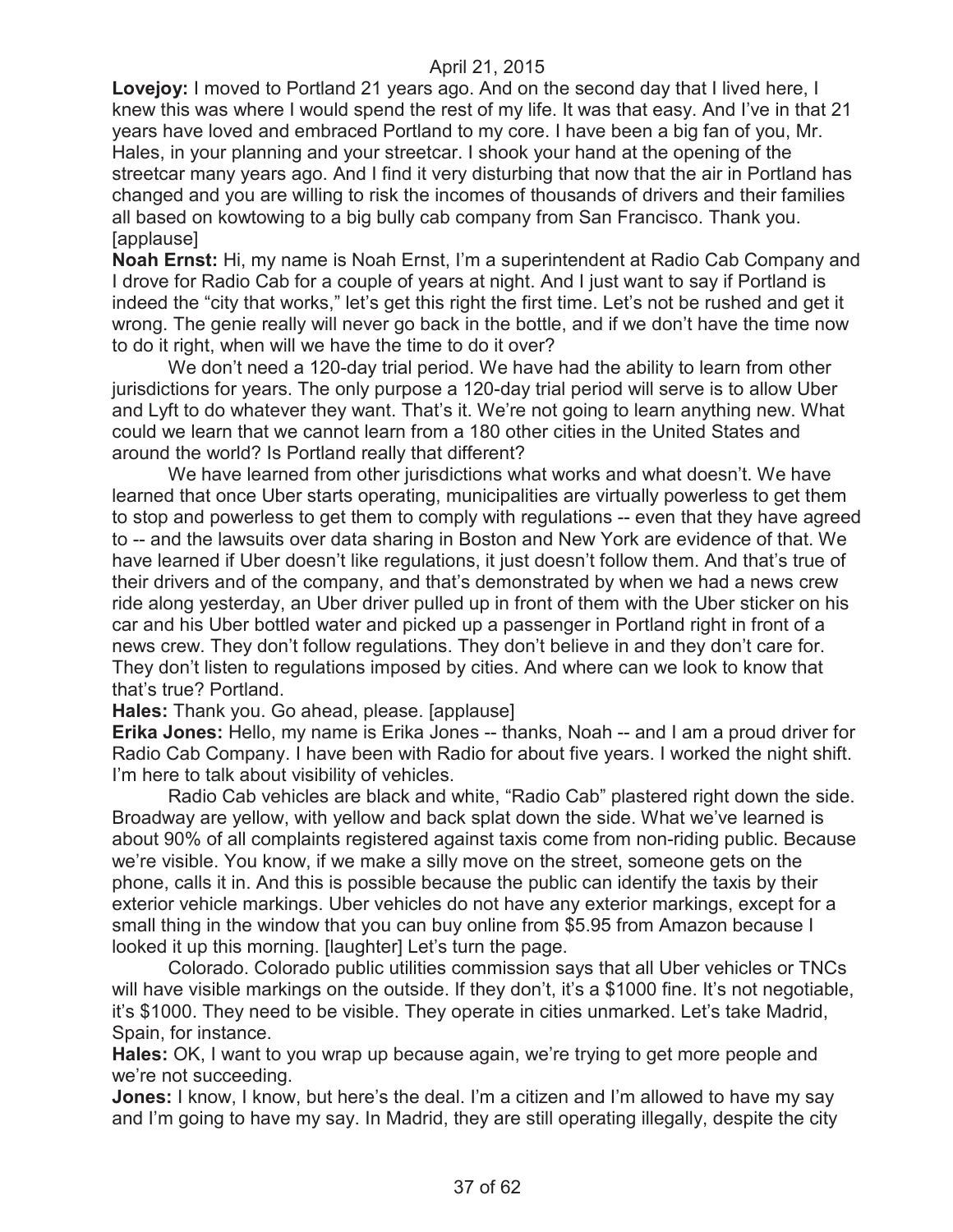telling them that they cannot. If an Uber driver is caught in Madrid, his car is forfeited and sold at public auction. The driver is then fined \$22,500. In short -- I'll wrap up.

These are the points that we should make today. Uber is intentionally deceptive. Uber is noncompliant. Uber has a continued global history of bad business practices. Please make Uber and all of the TNCs follow the rules in Portland that the rest of obvious to follow. And Mr. Novick, just for you, the shopping deal -- everything you buy from the shop in the way of food is regulated by the USDA. Every time that you go to a restaurant, your server and your cook has to have a food handler's card. That's regulated by the City. Thank you.

**Hales:** Thank you very much. Thank you. [applause] Next three. Let's go with these two and then call some more.

**Linda Raab:** I'm Linda Raab. And I don't really have a dog in this fight -- but yeah, I guess I do. The dog in my fight is you, the city of Portland, and all the people in this room. I mean, when was the last time you guys looked at this panel up there? They've got one panel from when it was called the clearing, back when Overton and Stark were here. And then you have another panel back in 1852, I think was the first one. That's when Mr. Saltzman's family got here, about 10 years before mine in 1862. And there's a Portland of picture when his family and my family arrived, and then we have another pictures of Portland as it is now. And I really don't want to see a fourth panel up there that says, "the City of Portland, a subsidiary of Uber." [laughter] [applause]

Uber is not going to bring anything to this town. They're not going to sponsor the Rose Festival. They are not going to put a float in the Rose Festival. I think Radio Cab had a float in the festival one year, they sponsored a float. They also have a turkey project, I believe, to give food boxes to the people that don't have food right around Christmas time. Uber's not going to do that. They don't want to be part of the fabric of this town.

Look at all the other big -- I'm not against corporations by any means. Look at Alaska Airlines and what they've done for the Timbers. OK, you can't knock that. But look at the Trail Blazers and the Moda Center and Providence and Alaska Airlines, Southwest Airlines was doing the Rose Festival for a while. PGE was doing Starlight Parade. Uber is not going to do that. All they want to do is come into Portland, get their 20% profit from people that work hard and probably apparently aren't going to be insured, and be unaccountable. That's not what I want in my city. That's not what we should want in our city. We're better than that. This is Portland. I mean, I have had a lot of opportunities to leave over the last 150-so years. I'm sure Mr. Saltzman's family did, too. But we always come home. Because this is Portland. This is the City I love.

**Hales:** Thank you very much. [applause] Go ahead, please.

**Bert Fox:** Hi, my name is Bert Fox. I've been driving taxi for 35 years and I've never been in an accident. I would also like to say -- [applause] -- about the lady up here who was blind -- I have never once ever heard of a cab driver overcharging a blind person. It does not happen. OK.

Many years ago, I heard Earl Blumenauer speak of the importance of livability in Portland. He said one way is we as individuals collect in this community for livability is for us to buy local and keep local money circulating. He used Walmart as a bad example - excuse me -- as a bad idea, saying, "why should we be sending our money to Arkansas? We could use it here."

Early on, Uber was compared to Airbnb, but a better comparison is Walmart. Lowpaying jobs without benefits, the practice of undercutting prices so local stores go out of business, and profits flow to the richest people in the world. Why should we choose a 40 billion-dollar company to bully their way into our city and write the rules?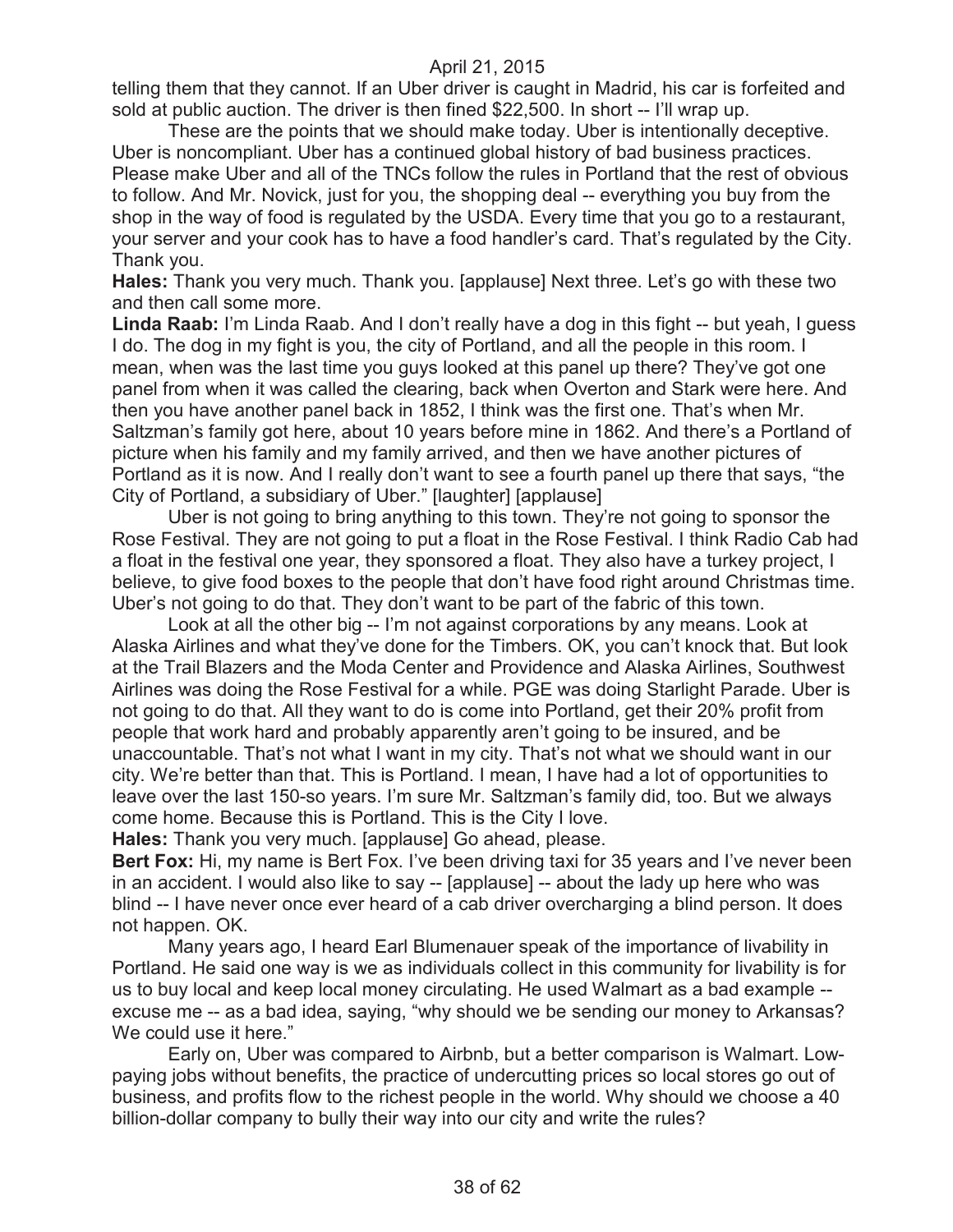Even if Uber does agree to require their drivers to have business licenses and pay their taxes, our taxi drivers are required to pay. There is no reason to believe this will happen or prove it has happened. These bullies have a catch-us-if-you can mentality backed by 40 billion dollars of swagger, lobbyists, and a mean of hiding whatever they choose.

Public safety is a key component to livability. Why should we allow our citizens and the vital tourist industry to be at the mercy of an entity that we have no reason to trust? I'll bring up the Houston thing again -- because it's been brought up a number of times. A Houston man had just been released from 14 years in prison, is hired an Uber driver, and passed their background check. He raped a woman passenger in three orifices, was picked up by police, and immediately confessed. Career criminals do not confess to anything. Maybe he thought going back to prison was better than driving for Uber. [applause]

#### **Hales:** Go ahead.

**David Gibson:** Hello, Mr. Mayor and Commissioners, my name is David Gibson. Quickly - - you can't see very well -- this is why I drive my three-year-old. I drive for Uber. And if for any reason this doesn't go well, I don't have time to wait anymore. I'm selling my house and leaving and going to Seattle because there aren't other good jobs. I don't live in Portland, I live in Dalles. But I am an Oregonian, I came here after I got out of the Marine Corps. I've been here 25 years, most of that in Portland. I like country life a little better so I moved an hour down the road but stayed an Oregonian. I spend my time for dinner, sports, whatever -- I come to Portland and spend my money here. But I will have to leave because I can't get a \$35 an hour job or \$25, and Uber is something like that. I don't want to work for the cab companies because the reputation that they claim that Uber has they all have. I get people -- I've had 1500 people ride in my car and they hate the cab companies. So, this mudslinging -- I'm not going to get into that.

Quickly, the mention about us having to drive around -- we don't have to drive around. We don't have to park visibly. We can park off behind commercials, that don't matter, we can park in a Safeway parking lot. We can park over by Greyhound. We don't have to park anywhere special because the app does it all for us. The hands-free aspect - mine has a magnet on the back, it's on the dash. It beeps. It's easier to answer than a phone call and I would answer a phone call with the hands-free. It beeps, I touch it anywhere, I don't have to look at it. I can then pull over and see where the ride is and go that way or just start the map with another one touch. So, it's a very simple thing already, the hands-free. I mean, there's no such thing as 100% hands-free. I can't say, "Jeeves, get the call for me" but yes, I just hit it and I go on.

There's been several not quite lies but misconceptions about how Uber works. Don't need to drive around. We don't need to look for customers. The customers come to us. We just -- like I said, we don't have to park on First and Main. We can park way out on Yeon, we can park wherever. We need to be in the vicinity of the action, we don't have to be right in the middle of the action.

**Hales:** That's helpful. Thank you very much. Thank you all.

**Fritz:** Mr. Gibson, have you asked your private insurance company if they will cover you? **Gibson:** I'm going away from Pemco. USAA does. At the end of the month, my current Pemco payments are done and expired and I'm going with USAA. They do cover -- they do not cover while you are on that, it has to be Uber's insurance.

One other quick thing I wanted to tell you -- while you guys were talking about business licenses and everything, Ms. Steger mentioned -- I.T. is a little ahead of her -- Uber already has it on there to put your business license in. You have to put your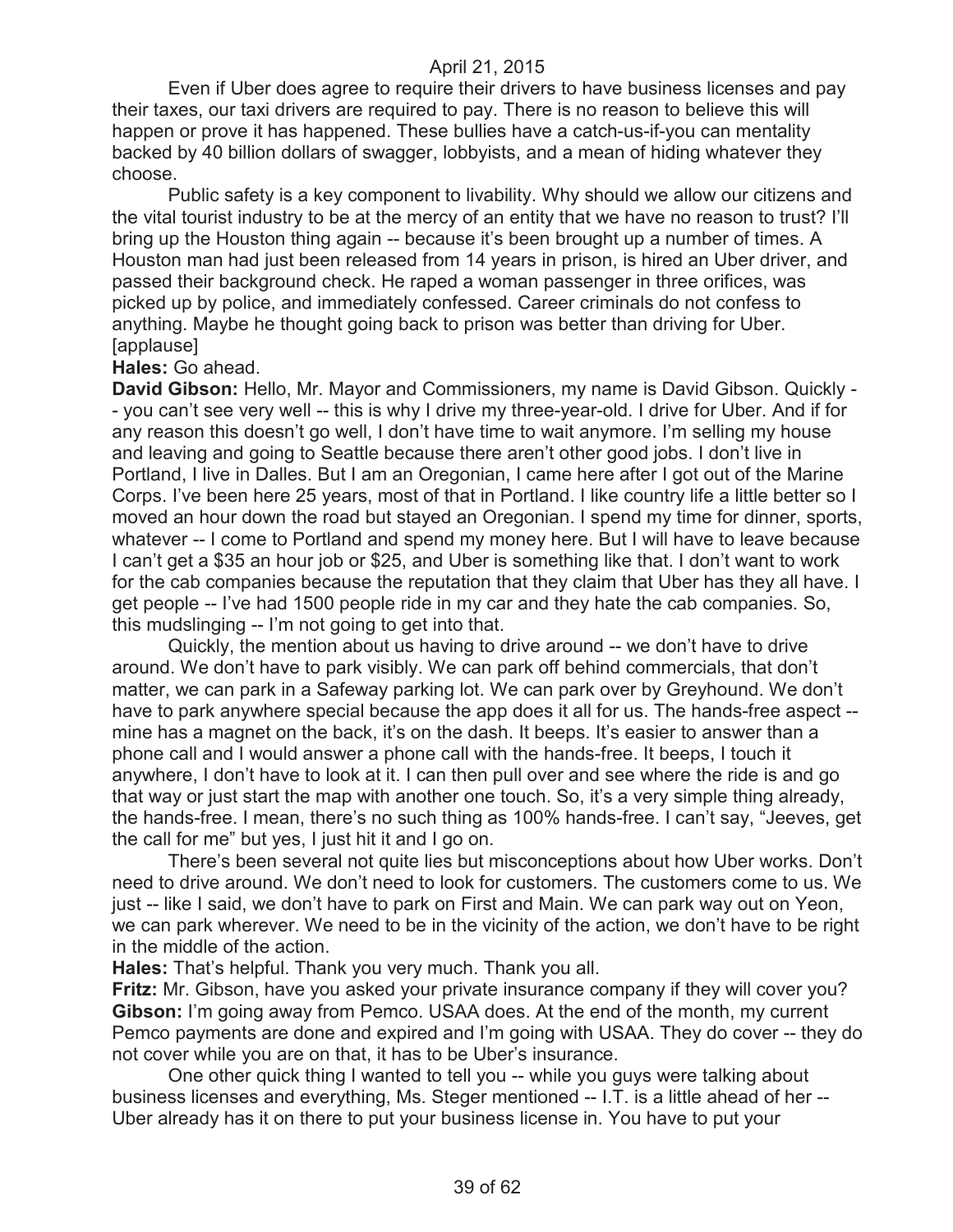inspection in, your business license in, your driver's license -- even though the personal insurance doesn't cover, they still insist that you have it.

**Fritz:** But won't accept your application unless you put all -- are all those fields required? **Gibson:** Correct. I have -- the business license isn't required for everyone because not everyone works in Portland. But it's required to be on there and then I'm sure that they are going to require that. Because they can activate or deactivate. If you go to Eugene right now, you cannot turn on because they've been banned from Eugene for that. **Fritz:** Thank you.

**Hales:** Thank you very much. Good evening.

**Delilah Jones:** Good evening, Mayor Hales and the Commissioners. My name is Delilah Jones. I was born and raised here in Portland, and I have been driving with Radio Cab as an owner-operator for the last six and a half years. I am proud to say it's a very good company to work for and with.

I have major reservations on specifically the insurance, as some of you as well have discussed. I don't see any reason to change the regulations that exist. They've protected our citizens for decades. The regulations have evolved over the last 100 years, and even down to just the most minimal superficial thing of signage. Right? It's a paint job. It's so superficial, and yet that right there alone was the reason that three women on December 14th of 2014 in Boston in three hours were sexually assaulted. They called for an Uber. They were standing on the sidewalk. A car stopped. They said, "are you my Uber?" They said, "yeah, hop in." And they were sexually assaulted. They weren't the Uber drivers. And the reason that they got into the car is because there was no signage required for Uber.

The city of Chicago and Boston have recently rolled out a panic button for their passengers because of a string of rapes and assaults by Uber drivers on unsuspecting passengers, but the fact is, if you don't get in the right car, it doesn't matter. And furthermore, you know, I could run into someone on the street in my personal vehicle, and you would never know that I was working.

And the background checks, why would we change the rules for that? My permit expires at the end of this month -- my personal driver's permit. Do I have to renew it? If Uber's doesn't have to go and spend \$100 to get a background check and a driving record check, then why do I?

**Hales:** Thank you. Thank you very much. [applause]

**Nona Carrasco:** My name is Nona Carrasco and I drive for Radio Cab. One thing I wanted to kind of bring out today was the fact that I'm a female cab driver. I'm working in an industry that is one of the top five most dangerous occupations in the world, and I'm a female.

When I became a cab driver, when I was even thinking about it -- my grandmother -- I come from a 16-year background in social work -- and my grandmother was very concerned about my safety and she made me promise to do the research before I did this. And the thing is, when I went in, I went through the background check -- and that's already been gone over. When I get into my cab, I get into a cab that is specifically assigned to me. I can't get into somebody else's cab, and nobody else can get into my cab. I get into my cab and I sign in with my driver number and my password, and from there on, I go.

From that point on, I am 100% insured. There's no tier thing. I'm insured from the time I get into my cab until the time I get out of my cab. I have back-facing and front-facing cameras in my cab. I have GPS in my cab, not in my phone. If I'm an Uber driver and you're going to take me hostage, you can grab my phone, throw it out the window, and nobody's going to know where I am at. There's no tracking system. [applause] In my cab, if I'm in trouble, I have an emergency button that's a secret button in my cab that alerts dispatch that I'm in trouble. They immediately look for me. Every cab in my fleet gets the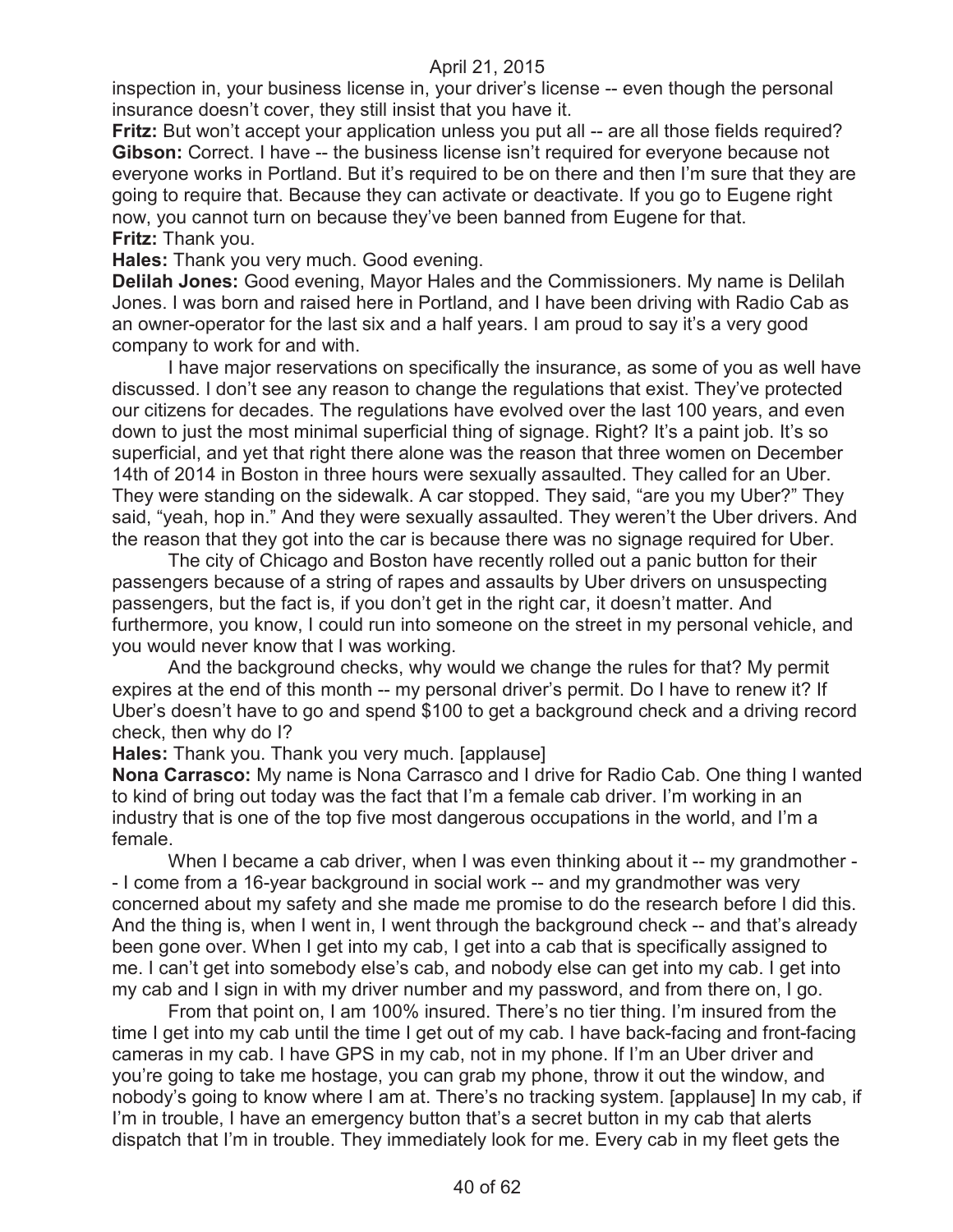message "find radio 65 and report location." If I'm not found, every cab in our city, every fleet will get a message to find Radio Cab number 65 and report location. My cab is big, black, white, lights all over the place. Everybody knows what a Radio Cab looks like. The cops know.

Real quick -- there's some weird stuff going on with my cab back when it was a Crown Vic. It's now retired. It's a Scion. And for some reason, the lights kind of "are they on?" so I turned them off and turned them back on and I saw that it was on. A cop did a Uturn and pulled me over. He had me get out of the cab and he was asking me if I was OK. He thought I flashed him.

**Hales:** That's great. Thank you. [applause]

**Mukfar Abdow:** Good evening, our Mayor, our Commissioners. My name is Mukfar Abdow. I used to be cab driver. I know the problems they have.

First, now I'm ready to buy a house in Portland, the 450 I give every week for this company or particular person to save to buy my own future in life -- that 450 plus there was 100 something. They take us the kitty when we made a small mistake, they take from us, they fine us. Those all I want to save my kid. I have a five kid -- to save them to buy a house. Plus, we pray already time ago that Portland, god bring to challenge company. For this, they always put down the immigrant people. They always push us and then the problem is the cab driver, he has 12 hours. He has to be pay 450 plus the gas, plus everything. All the time you worry about the radio has noisy -- all this like it makes you accident. That's why when you go Radio Cab or Broadway, they have more accident. Because of confusion, the person was thinking how I pay.

But we have now good opportunity. I can go school. I can buy a house. And then plus our own people, Portland people we serve cheap. People like cheap stuff we're serving, plus the communication. They already have my picture. I have their phone. There is not -- last time I was driving my customer, they sit here, "we don't worry. No stress." When I was driving taxi, I was worried like, "what are you going to do to me?" I have the cash or something. So all the time there is a too many worries. Because if you don't pay 400 something, what are you going to do? How you save your kid? All that money now - we're saving 80%. It coming back us to. It's not going back.

We have a small net. We are fishing in the town so there is the big guys behind me has a big net putting on top of me, so whatever I give he takes me from behind me. Plus, now it's our future price, our future is the Uber. Plus, like the cab companies -- I know even they don't hire one of you -- when they know their system, they don't hire you plus it's like now can we go back to you --

**Hales:** I need to you wrap up because we're running out of time.

**Abdow:** OK. So it's like old system. This -- my kid, my future, they going to, they like to play on the phone. So instead of this radio plus all this noisy, plus the 450, I give this person like he don't work, he sleeping in his bed. Now, must accident causing because you have a limit time. You have to run. Plus, when I work in normal work -- so if I start a job at 8:30, if I work like 8:25, people driving crazy get accidents. But this one is open opportunity. Anytime you sleep, nobody behind us. We wake up any time. We clean ourself, we go work. It's like a clean professional friendly like a cheaper everything. Even I can't imagine what I say. That's why we have green. This is good. And love we have here. We need your vote today -- [applause]

**Hales:** Thank you very much. Let's take the next three, please. Let's take these two and then we will see. Go ahead, please.

**Suzanne Cummings:** Mr. Mayor, Commissioners, thank you so much for your hard work. We brought our son tonight, and this has been his first exposure to a City Council meeting. And it sounds like it's a tremendous work. Thank you so much.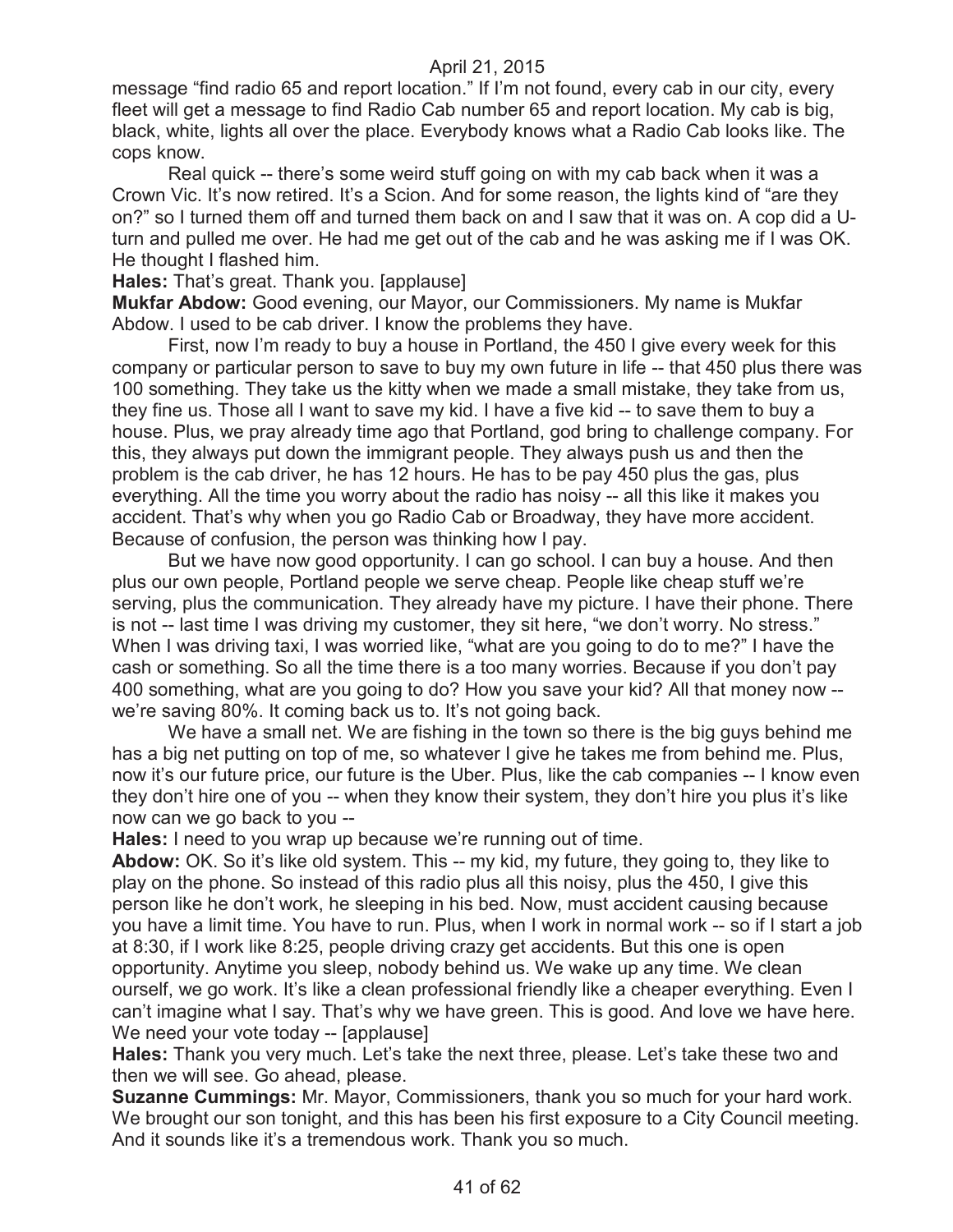**Hales:** Just give us your name.

**Cummings:** Suzanne Cummings. My husband and I, we own a small business on Alberta Street. We have a yoga studio. And it's a wonderful business and we don't make much money. And we have done it for 12 years for service. And we are very involved in the community. And we need more money. We have odd hours. I teach a 5:30 a.m. class, we teach a 6:30 p.m. class. We want to serve the community.

We've applied to be Lyft drivers and possibly Uber drivers. And I have to admit, I'm sure no cab drivers in this room have ever given a bad fare, but I've had some interesting cab rides, that's for sure. And I've talked to cab drivers outside that have said during this introductory trial period they're gonna see how it shakes out, too. Maybe they'll cab drivers, maybe they'll be Uber drivers, maybe they'll be Lyft drivers because they will see how it goes.

**\*\*\*\*\*:** No --

**\*\*\*\*\*:** We love making money --

**Hales:** Ok, folks -- hey, folks.

**Cummings:** The yoga studio game has changed. Groupon changed our game tremendously, and we had to adapt. I so respect you for trying to look at it front end. I was very sad that Trader Joe's did not open in my neighborhood on Alberta Street. It got bogged down in details.

My experience with Lyft, like someone mentioned earlier, has been tremendous. I was worried about safety. They said "never say hi, I'm your Lyft driver. Ask for the person's name." That name should match what I see -- and not with my hands -- I haven't done it yet. And there's precautions in place. I don't have to drive at night. I can drive when my son's in school. I've been very impressed. I've never had a background check before. I'm excited. Times have changed, the game has changed, and we have to adapt for it.

I've heard some nasty things about Uber tonight that I didn't know, so I'm hoping that your hard work is going to raise the bar for them as well. One point I do want to make is that they are so successful, this \$40 billion -- I wish I'd invented it, I really do -- they are so successful because it's needed. They're so successful because people are using the service. Thank you.

**Hales:** Thank you. Welcome. [applause]

**Derek Cummings:** Mayor, Commissioners, thank you for all of your hard work. My name is Derek Cummings and I'm married to my lovely wife Suzanne. And thank you for all your hard work.

I'm hearing a lot about leveling the playing field, and I think that that's an awesome focus. And I think the -- whose responsibilities is it? Is it the taxi drivers to come up to Lyft or Lyft to come down? I think we need to meet somewhere in the middle. And from what I've seen -- my short experience with companies like Lyft and Uber -- is that they're being very diligent, requiring proof of driver's license and insurance and vehicle inspections and background checks by third parties -- not their own companies, but third parties -- and I think that they've shown a tremendous willingness to play and it seemed very interested in being part of a dialogue with the City of Portland.

And I think a lot of this has to do with the fear of change. I mean, technology is swooping in. It's hard to keep up with how much advances are being made in technology and I can just imagine how Ma Bell felt when Verizon came in. You know, when I was a little kid there mused eye used to be pay phone on every street corner, and now you just pick up a phone. And the technology is scary and I think it's very threatening to an old industry like the taxi industry. Been around forever and now there's changes coming, and it's pretty damn scary.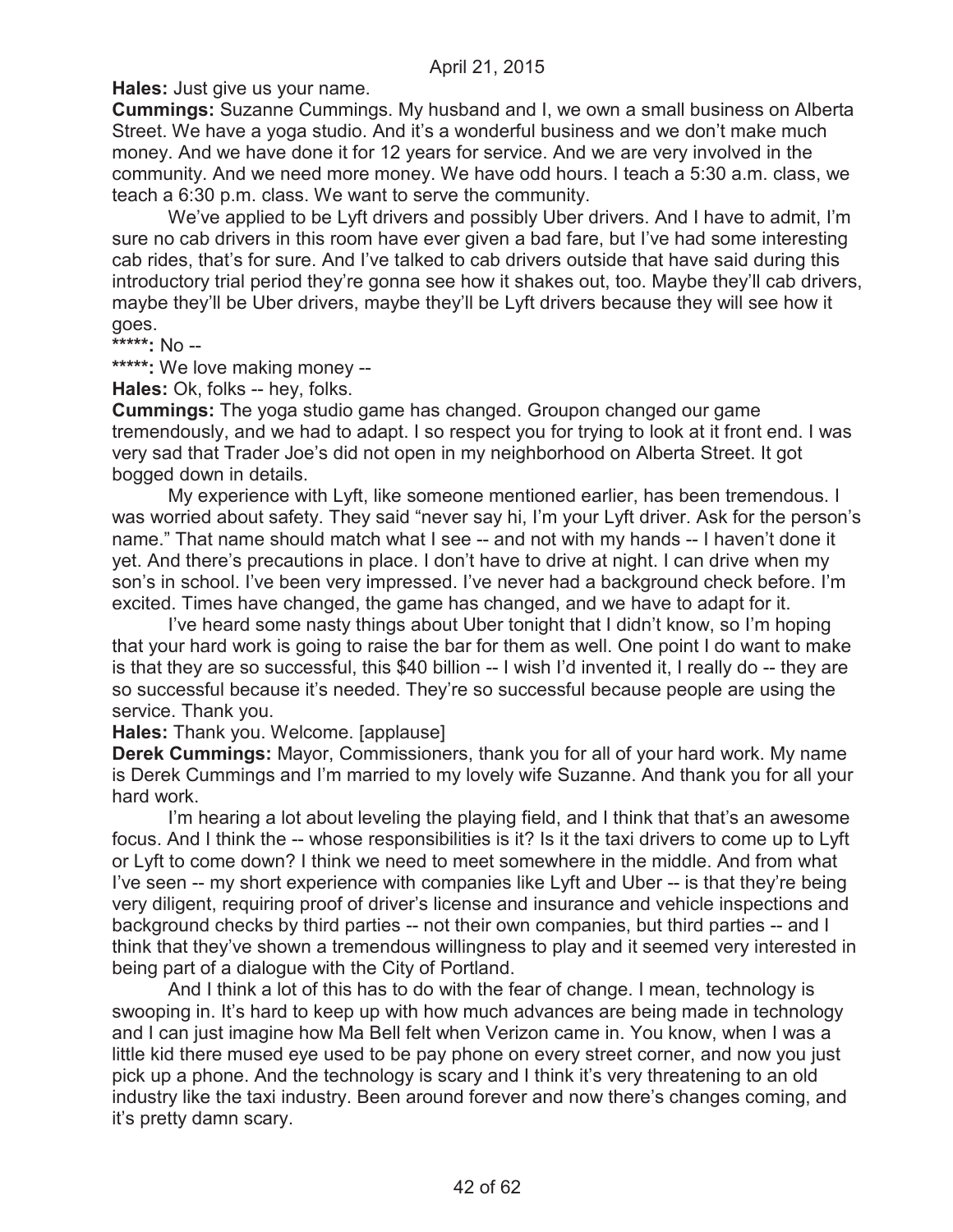I'm sad that the taxi industry has to resort to bringing -- obviously, it's a very serious allegations and things people have happened -- you know, there's been rapes, there's been terrible things that have happened -- but to me that's fear being brought into the equation. And don't think there's really any place for that. And I'm sad to see that being used as "this why we shouldn't consider this forward thinking" and I hope you will consider passing this 120-day period so that we can test it and see.

**Hales:** Thank you. Thank you very much. Thank you both, and your son. Let's take the next three, please. Whoever would like to go first.

**Janet Weiser:** I'll go. My name is Janet Weiser and I wanted to say thank you first of all for all the hard work you have put in. I am an Uber driver and I've been driving since last August when they came in. I will make this really quick. I did go through my background checks, I did have to submit all of my paperwork before I was authorized to drive. I did have to pass everything. I do have insurance. I'm in the process of changing over to USAA, who will be insuring ride share drivers during those odd hours that everybody was concerned about. The insurance companies are catching up and they are willingly writing new policies and trying to find a way to accommodate this new technology and the new drivers.

I'm a mother, I have two teenagers. I have a small business of my own. And Uber has given me the ability to accommodate a better life balance with scheduling. I can drive early in the morning, I can drive late at night. It has been able to give my family the finances that we needed when my husband got laid off during a downsize in his company. I have been the only bread winner and I increased my driving hours and increased our bottom line. We have avoided bankruptcy and saved our home. This has been huge for me as a mother.

What it brings to Portland is the ability to come down to Portland and safely play, spend our money, safely go home again to be able to do that at 2:00 in the morning. I really want to implore you, please give this a chance. Uber has been fabulous to me, and I am also signing on to do Lyft.

**Hales:** Thank you. Thanks very much. [applause] Welcome.

**Amy Hall:** My name is Amy Hall, and I joined on with Uber last January and I'm looking forward to be able to have the competition to work for Lyft and Uber. There have been a ton of questions asked and, yes, my insurance company knows and they're fine with it. Uber did a third-party criminal background check. I hear people -- they're just waving all these things, like, "oh, they don't do this and they don't" and like, the raves and things -- it just makes me feel like they're grasping at things because they're afraid. And modern technology is here to stay.

Remember, all of us -- I mean, our age group -- we never thought -- I mean, Kodak was just a household name. And the company is no more. And that's what I fear, and I've had this feeling of sadness in my heart for cab companies, but innovation comes. So what you guys are doing are saying, "let's give this a try," and you're looking at innovation and saying, "let's look forward and let's give it a try," and that's what I want to ask you to do on my behalf. Because I as a single mom have increased my income and been able to stay home more with my daughter, and that's the most important thing about me being able to tap into this business.

**Hales:** Thank you. Thank you very much. Thanks. Welcome.

**Blake Carson:** Thank you. Blake Carson. Since we're sharing stories, I make more than \$6.22 an hour. I am the only bread winner in my family, and I have two children as well. Full-time cab driver, operator-owner.

Having the following regulations are critical to ensuring public safety. Your social security number needs to be ran through, you need have 24-hour no questions asked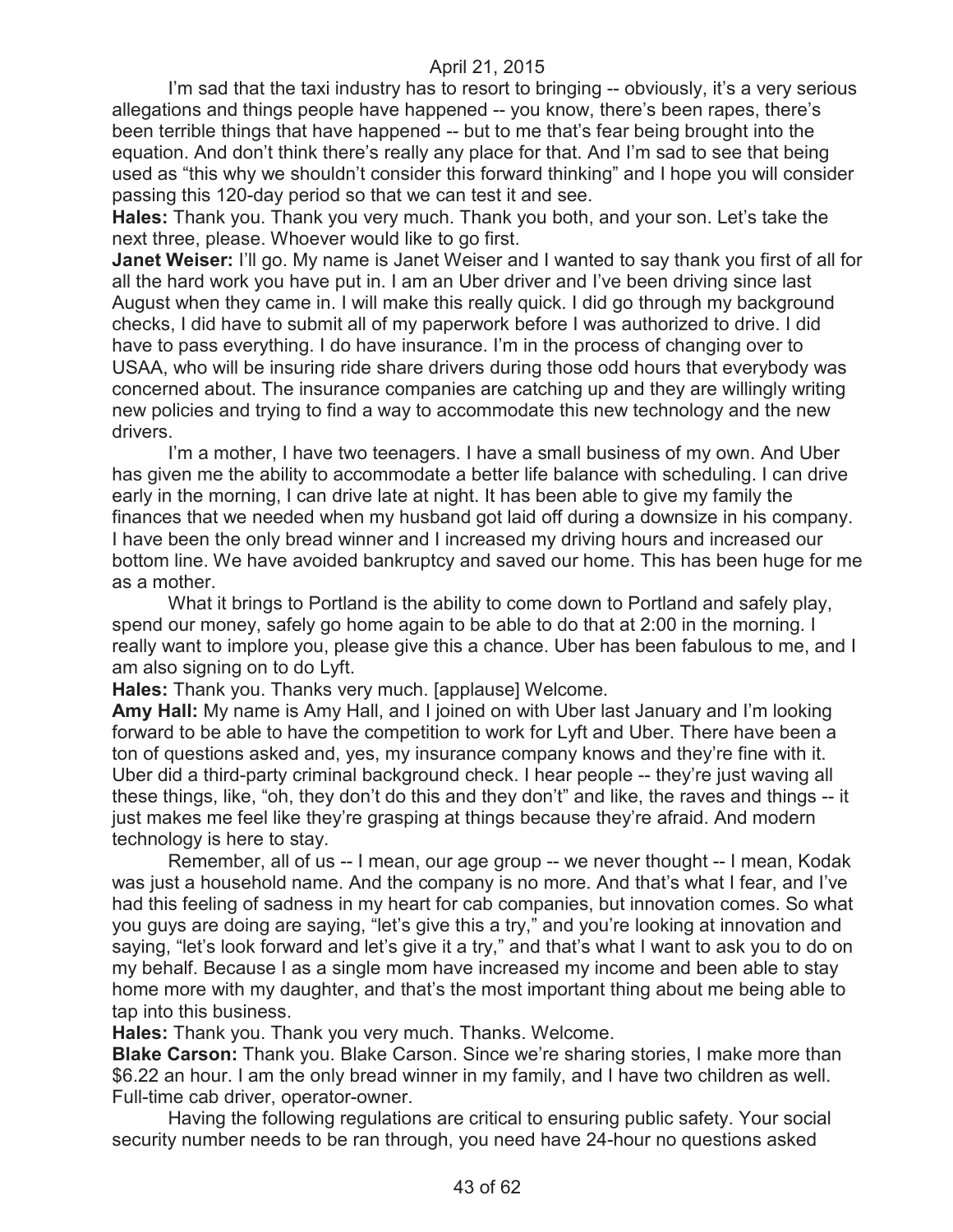insurance, you need accountability. We have these in place right now and without these, it allows for the following events. Six-year-old Sofia Liu was in a crosswalk on New Year's Eve when an Uber employee hit and killed her. He was on the tier one considered insurance. It was not covered. Uber does not cover it because it is null and void.

Uber's terms and conditions -- you waive your rights and you release the company from all liability claims damages. Pretty much, you can't do anything to them. In the case of Roberto Chicas, he was assaulted by his Uber driver on his way home from work with a hammer. He had over \$100,000 in hospital bills that have not been paid by Uber since technically the app cannot assault you. Ironically, his driver did pass the background check, but Duncan Eric Burton did not -- and that's the man in Houston, Texas -- 14 years federal prison cocaine charge. He would still be driving today if he wasn't in jail for allegedly assaulting a customer.

So, what good is deregulating an entire industry of tax-paying people? What's the next industry that's going to be deregulated because of innovations? Doctors? Lawyers? Electricians? Teachers? Bus drivers? Food carts, bars, restaurants? Deregulation only causes confusion and is in no way of permanent solution to a temporary problem.

As a cab driver, if you deregulate me I will not comply. I will still charge whatever the meter says. I will continue to pay my City taxes. I will continue to get me background check done, and I will get my permit done every year same as I have been doing for the last seven years. I will not compromise my integrity on behalf of Uber's agenda. **Hales:** Thank you very much. [applause] We'll take three more and see where we stand. Go ahead, Ms. Starr.

**Jennifer Starr:** Hello. My name is Jennifer Starr and I am a proud lease driver for Radio Cab. I am grateful to have the opportunity to speak before you today. I love my job, I love the people, and I love the City of Portland. I am also the sole provider for my household. I alone must earn the money to keep a roof over my head; nutritious food and prescription medications for my body; health insurance; and all the other incendiaries that many people take for granted and even many more struggle to maintain.

Please be assured that neither I nor the majority of my colleagues have any fear of a new transportation company entering into the Portland metro area. The concern we are faced with is the liberties and favoritism that this particular corporation is being afforded with no apparent merit. As a matter of fact, this particular corporation has numerous demerits to its name, up to and including countless lawsuits for allegedly robbery, assault, and rape.

Everyone in this room and the majority of adults in this country understand the unquestionable need for regulation. Every manner of business has some sort of regulations. These regulations are in place to ensure a positive transaction between the operator and the consumer, and that both are safe and satisfied with the exchange between the two. Heavy insurance coverage from the moment that a customer steps into a coffee shop or a transportation vehicle has been a nonnegotiable regulation for many decades.

I understand the most recent solution to be announced to the public is deregulation. I cannot comprehend why this idea is even being entertained as a good idea. The idea of deregulating multiple transportation companies that have existed in Portland from just a few years to 40-plus years is unbelievably counterintuitive. The logistics required to deregulate existing private for-hire transportation company rates is an enormous undertaking.

With the population explosion of Portland and the increased demand for transportation services, we do, in fact, welcome with open arms other transportation companies into our eternally-expanding market. However, a level playing field is the only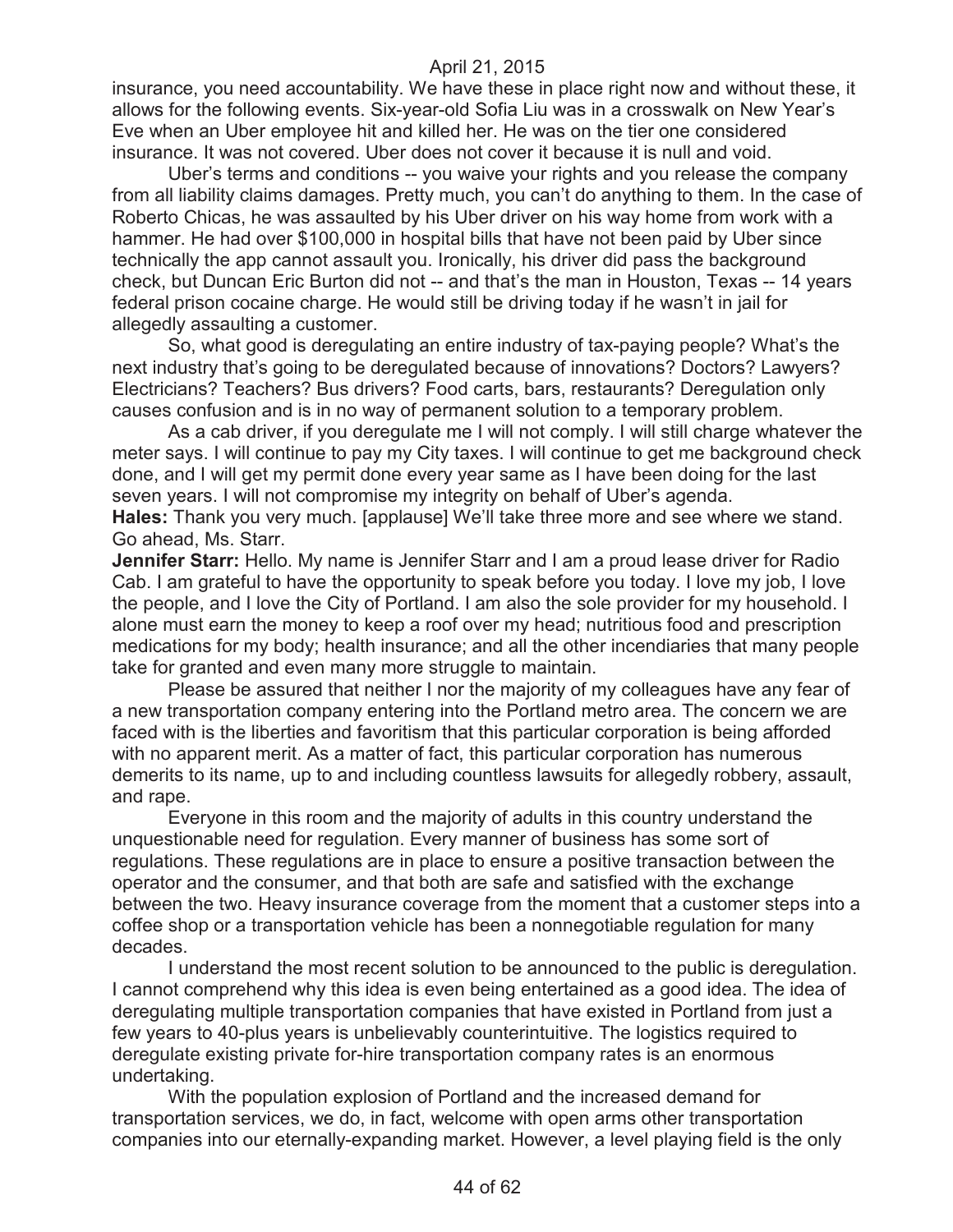way to let the American dream live on. Please keep in mind as you cast your votes today the majority of the private for-hire transportation workers you may be placing at risk of losing their livelihood, some -- the sole provider for their households -- are actual voters, taxpayers, and long-time residents of this beautiful city. We are Portlanders. Thank you. [applause]

**Hales:** Thank you very much.

**Brian McAuley:** My name is Brian McAuley. First thing I kind of want to point out there's been a lot of like attacking of a certain company rather than the whole movement of like the drivers for-hire or whatever it be. But one thing I see is this is just really like a revolution of an already-existing industry. Just an improvement moving along with the technology and such.

Personally for me, I'm a musician and an actor, and I've been working retail and doing customer service since I was 16, 25 now, nine years pushing on 10. And I just kind of see something as like where I can kind of control my own schedule, so I can actually get to auditions, get to shows, get to doing those other things that can actually then benefit the economy more, spend my money out with local businesses, and then maybe discover some other things by meeting other people -- what else is going on in the city? Learn more and see more of the city and suggest more, make more friends, maybe more connections, be more of a community.

**Hales:** Thank you very much. Good evening, welcome.

**Jim Pohrman:** Hi, Jim Pohrman. Thank you, Commissioners. I just want to mention something I have not heard as part of this discussion at all so far, which is the long-term effect on Portland's economy of the transportation network companies, specifically Uber who one year ago announced they intend to replace all their drivers with autonomous selfdriving vehicle as soon as they feasibly can. Two months ago, they announced a multi \$100 million robotic center they are opening in Pittsburgh. They hired pretty much everybody from the robotics department at Carnegie Mellon University and they are moving as quickly as they can to replace all their drivers with autonomous drone taxis.

Currently, this industry we are talking about whether you drive for a cab company or for one of these TNCs brings money into Portland's economy from visitors and recirculates it with locals. When that goes through, all of that money will go into the hands of a small number of very wealthy people in Wall Street and Silicon Valley. Thank you. [applause] **Hales:** I think before we move forward, there were a couple of people that were called but didn't make it down in time. Is that right?

**Moore-Love:** I think everybody came --

**Hales:** Was there anyone's whose names were called who didn't get a chance to come up? I promised the Council that we would move to deliberations at 8:00, and I think we should do that, although I know there's still some folks that would like to speak -- you were called?

**Fritz:** Don't people have a right to speak if they came?

**Hales:** It depends on the Council's willingness to stay.

**Saltzman:** Ready to deliberate.

**Hales:** I think we're ready to deliberate. Folks, I appreciate everybody. We can't always accommodate everyone. So, we're going to call some folks up for questions. We are going to call some folks back up for questions. I think we wanted to get Ken Mcgair and Bryan back up, and perhaps representatives of the TNCs because there were questions. Is that right? Let's start with Bryan and Ken and Michael.

**Saltzman:** I have some questions.

**Hales:** OK.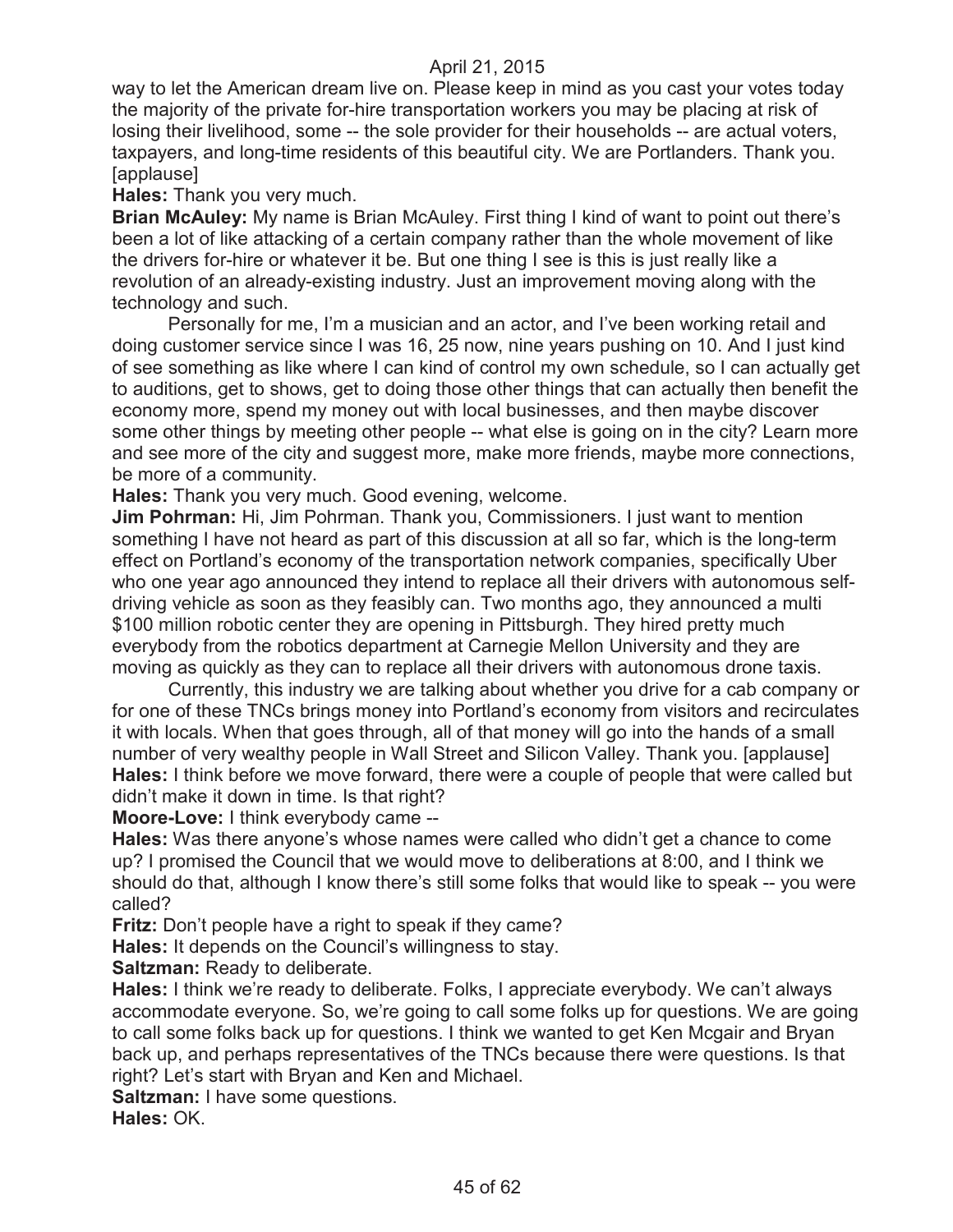**Saltzman:** So, I guess I should have asked earlier, but we talk about TNC trade dress signage?

**Hockaday:** Correct.

**Saltzman:** I am assuming that's something more than a logo. I mean, it's an identifier that a car, an automobile, and a driver have passed muster?

**Hockaday:** That's the company branding --

**Saltzman:** Is that different than a logo? Is there a --

**Mcgair:** That's what make the car identifiable to the passenger and identifiable to the public, identifiable to enforcement officers who are on the street. It is their trade dress and we will require it be affixed to the vehicle and visible from some distance when the cars are operating.

**Saltzman:** But there is any kind of identifying number? So, if I was a pedestrian and I was almost mowed down by one of these vehicles --

**Mcgair:** The identifying number will be issued -- would be the business license number, which we require to be inside the vehicle during operations.

**Saltzman:** Well, that's not really visible, right? That's presumably in a glove box or something.

**Mcgair:** Correct.

**Jacobs:** For the vehicle, it would be the driver's plate number on the vehicle.

**Mcgair:** The license plate, which matches with the application that the driver and passenger are connected.

**Saltzman:** OK. And then I spoke with -- during one of our -- I guess thinking about the business license issue, I want to propose an amendment that requires that the business license either be submitted to the company by the prospective driver or submitted to the TNC company by our Revenue Bureau once a person has applied and received a business license. If you want me to word smith it, I will, but that's the intent.

In other words, we don't rely on certification from the TNC that the driver has a business license, or we don't rely on "if we catch you without your business license, we've got you." It's an absolute condition for doing business as a driver and as a TNC that the driver must provide a business license to that company before they can be permitted, just like a safety check, just like back ground check.

**Mcgair:** Understood. Because you are directing Director Treat to promulgate rules, that could be an amendment to the resolution as a direction for her.

**Fritz:** Second.

**Saltzman:** OK. To the resolution.

**Mcgair:** Yeah.

**Saltzman:** OK.

**Fritz:** And that there be a mechanism so that if you don't get activated on the application if you haven't provided that.

**Saltzman:** Yes, exactly. Those were my questions.

**Fritz:** I have a few. We heard that a cab driver pays \$100 a year for a permit and that some of them will be expiring in this four-month trial period. Will they be required to get a new permit?

**Novick:** Commissioner, I think that we need to suspend the renewal fee for the duration of this pilot, and I'd like to know how we can most expeditiously do that. Mr. Mcgair, can we amend the resolution to direct Director Treat to include that in the regulations?

**Mcgair:** The permit fee, Commissioner, for taxi drivers is in the code. It's in .590 of the fee table. And that would be a code change via the ordinance, an amendment to the ordinance.

**Novick:** Can we file that for next week?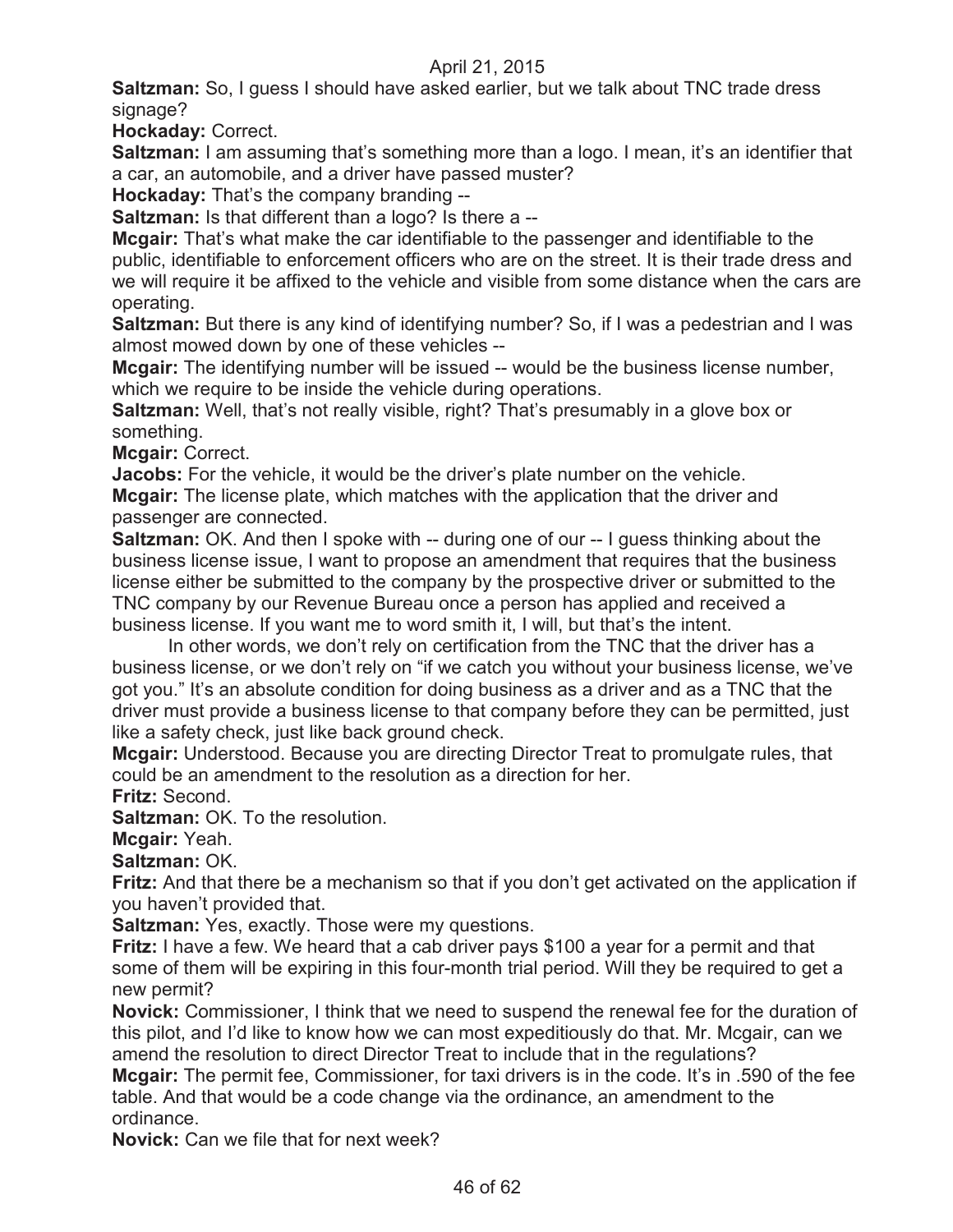**Fritz:** We can move that amendment now and we can vote on it.

**Hales:** I'm sorry, catch me up. What's the amendment you're proposing, Commissioner Novick?

**Novick:** To suspend the permit renewal fees for taxicab drivers for the duration of the pilot. I'm just trying figure out procedurally what's the best way to do that.

**Mcgair:** You can either amend the code via amendment, or you could refile an ordinance. I would point out that the 120 days is a four-month period -- is that right -- so a third of the year you would be -- two-thirds of the taxicab driver permits have already paid for that renewal, so this would only apply to a third of them, approximately.

**Novick:** So, in order to avoid postponing this whole process for another week or weeks, do you think that we could pass this resolution today and then file a very narrow temporary code change for next week?

#### **Mcgair:** Yes.

**Novick:** That's what I would propose doing.

**Fritz:** Thank you. So, my next question is about the \$20,000 fee proposed for the transportation network companies. We heard from Radio Cab that they'll pay three times that in fees over the 120-day period. So, how did you settle on \$20,000?

**Hockaday:** So, all of our fees should be based on true cost recovery to administer the program. In evaluating the private for-hire permit fees, we discovered that they are not actually based on true cost recovery. In phase two, the task force asked staff and staff has intended to completely recalculate all permitting fees and to include fees for all modes of for-hire operators in the final recommendations, which will be presented to you come about July. So, those can be implemented into City Code so we will have cost recovery for all permitting fees.

For the \$20,000, that was an estimate based on staff's analysis of the administration that would be required to issue permits for the TNCs and to do auditing and enforcement actions.

**Fritz:** We've heard that Lyft has far fewer drivers than Uber. Is the \$20,000 a flat fee, or is it dependent on the size of the company and the number of permits you're expecting? **Hockaday:** For the pilot program, that is a specific \$20,000 flat fee for all TNC operators. **Fritz:** That doesn't seem fair. If some companies have far more drivers, if you're looking at cost recovery, what's the expected enforcement mechanisms and how much that is going to cost for you to be checking on these companies?

**Hockaday:** We are not planning for the pilot program to add any more resources to private for-hire program, so though costs for the program will remain the same.

**Fritz:** What is the enforcement mechanism? How many people will you have checking? **Jacobs:** There are currently five regulatory program specialists who are out enforcing, plus we have the administrator who can enforce.

**Fritz:** So we're going to have a thousand more drivers and not going to have any more people checking?

**Mcgair:** I think part of that is the auditing function, that we will randomly audit the certification lists and the drivers lists. So, we have that as well. But on the street, they have six.

**Jacobs:** I would also like to point out we are looking to add some administrative help so we can move some of the administrative work that the current regulatory specialists are doing can be put on the administrative help and they can focus more on enforcement efforts.

**Fritz:** How does a company like Curb, which is a transportation network company which uses taxicabs -- it's basically the app that gets somebody like me to get to a taxi driver rather than an Uber or Lyft driver. Would they have to pay \$20,000 as well?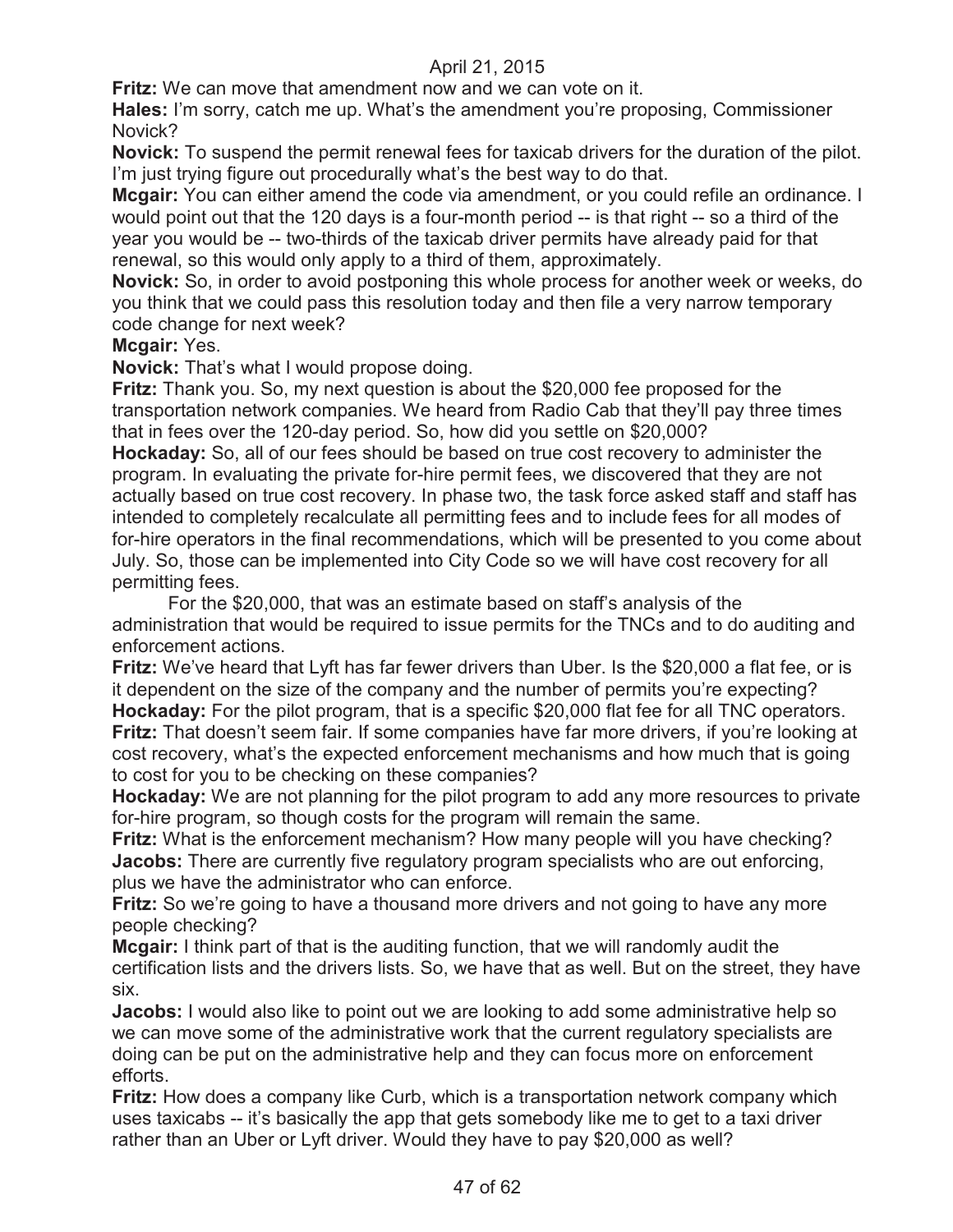**Hockaday:** They are not a transportation network company. They are a third party dispatch provider. They're partners with permanent taxi companies.

**Fritz:** So they would not have to pay anything?

**Hockaday:** Correct. We currently do not have any fees specifically for a third-party dispatchers.

**Fritz:** OK. My next question is about -- it was raised about the age of the driver. Our regulations say 21 -- which having had three children just past 21, I would be nervous about any of them being a taxi drivers. Why do we pick 21 rather than 25? **Jacobs:** It's in the current code.

**Mcgair:** For taxis and LPTs.

**Fritz:** Can we impound Uber cars? The mention was we could tow --

**Mcgair:** As part of the ordinance, we have proposed some civil forfeiture language that strengthens our position legally in terms of impoundment of vehicles. So, the long answer is yes. [laughter]

**Fritz:** OK.

**Mcgair:** Or short, I guess.

**Hales:** Long hearing, show answer.

**Fritz:** My final question might be for some of -- are all cab companies required to GPS in all of their vehicles?

**Hales:** Are they required to have GPS? Or do they typically --

**Jacobs:** I don't believe that's a requirement in our code.

**Fritz:** It's not a requirement but it's a practice that all the cabs do have GPS? **Hales:** Typically do.

**Fritz:** Because, colleagues, I have learned to the detriment over the last seven months that that's incredibly important in figuring out when a crash occurred is to have that GPS in a commercial vehicle. I'm wondering if that doesn't show up on a personal cell phone but it does show up on a GPS. If when is the app on, when is the app off -- which phase are we in -- how are we going to know in the transportation network cars where they are and when an incident happened?

**Hockaday:** For transportation network companies? You're asking how will the City know where the drivers are?

**Fritz:** Yeah. How do you pinpoint when a crash happens? If there's all these three different phases of when different coverage applies, in a crash situation, how do you pinpoint when the crash happened?

**Hockaday:** You can take a look at all of the activity that's occurred on the platform and determine what event in the real world occurred based on the different activities on the platform.

**Fritz:** But you wouldn't know whether the car had hit another car just before pressing the button or just after pressing the button?

**Hockaday:** I'm sorry, I need some clarity on your question. What button and who's pushing the button?

**Fritz:** The driver of the transportation network company has to tap their screen, as we heard, in order to accept a ride. There's no -- without the GPS, which tracks real time situations, there's no way to tell when the crash happens.

**Hockaday:** I think a TNC representative will better answer that --

**Hales:** We'll call them back up, so why don't we save those technical questions for them. Other questions for our team?

**Fish:** I have a question foreshadowing what I think will be our discussion we'll have next, and that is -- well, two questions. One is if the resolution passes, when does the Director intend to promulgate and issue interim rules?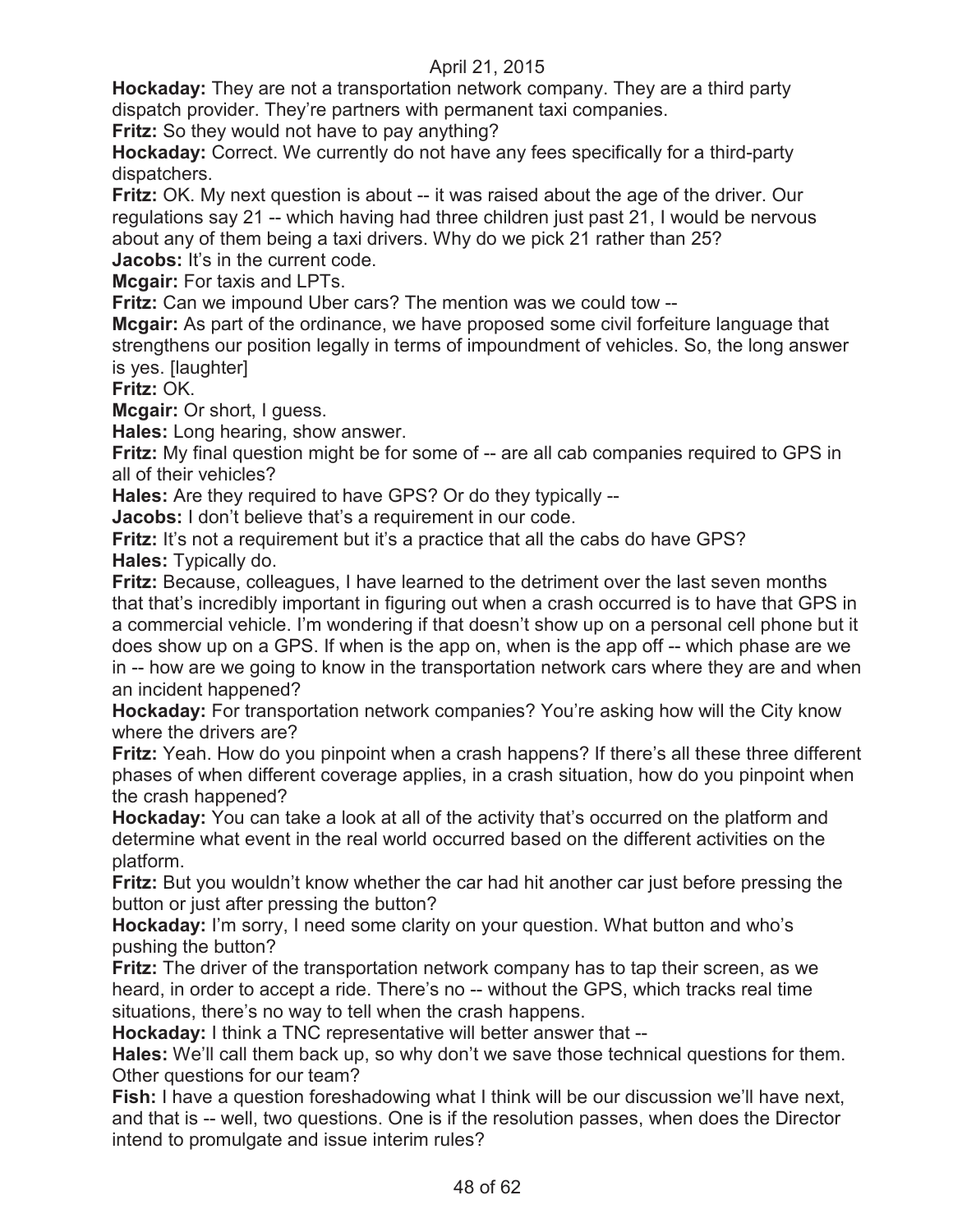**Hockaday:** She will be immediately directed to do so, so that can be taken up as soon as tomorrow.

**Fish:** OK. And when is the earliest a TNC could come in and seek a permit?

**Hockaday:** That would be based on the Director actually instituting the administrative rules to institute the policy, and it would be dependent upon the companies applying for a permit, staff reviewing the permit application, and either issuing a recommendation to the Commissioner-in-Charge to approve or deny that application.

**Fish:** What's your sense, Bryan, in terms of the time -- how much time will it take -- once you've established the rules and the process, when is the earliest that you anticipate a permit issuing?

**Hockaday:** It could be a matter of days. It could be a matter of days.

**Fish:** You have the agreement already drafted that sets forth all the requirements? **Hockaday:** The principles presented to you today are significantly -- would essentially serve as those administrative rules. There would not be significant changes with the exception of amendments that Council would like to incorporate tonight.

**Fish:** And the written agreements that the TNCs have to enter into, those have been drafted?

**Mcgair:** They are in the process of being drafted and they're not finalized, but that would be -- as you mentioned, Commissioner -- something that would have to be done before the company permit is garnered. There's also the issue of their insurance policies and the additional endorsements. We'd like to have that as well so that takes sometimes a few days.

**Fish:** But for purposes of the pilot period, the administrative rules will be what is described as guiding principles?

**Hockaday:** Correct.

**Fritz:** So does the ordinance waive the usual administrative rule process?

**Hockaday:** The ordinance itself?

**Fritz:** Yes.

**Mcgair:** The ordinance applies to the code changes for taxicab companies. The resolution -- it doesn't waive any kind of normal administrative rule process. That process is already set out in terms of an interim administrative rule in the code under 16.45.20 J. We're simply applying that rule-making authority the Director already has in an interim capacity. **Fish:** So, technically -- just procedurally here -- the resolution adopts the rules and the ordinance makes changes to the code?

**Mcgair:** Correct.

**Hales:** The resolution directs the ordinance be adopted.

**Mcgair:** Correct. It doesn't adopt any rules, it directs the Director to promulgate rules.

**Fish:** And the ordinance makes changes to the code?

**Mcgair:** Correct.

**Fish:** What is the effect -- if the Council adopts the resolution but not the ordinance tonight, what is the effect of the legal landscape?

**Mcgair:** The resolution -- the Director would then be directed to promulgate rules under the guiding principles in the resolution. And I'm sorry, the second part of your question was and does not adopt the ordinance?

**Fish:** Yeah. The ordinance as I read it is an emergency ordinance.

**Mcgair:** The code remains un-amended, non-amended. Chapter 16.40 stays as it is. **Novick:** Mr. Mcgair, wouldn't that have the effect of continuing the fare regulation on the taxicab companies?

**Mcgair:** It would have the effect of continuing the fare regulation and all other regulations that are currently on taxicab companies.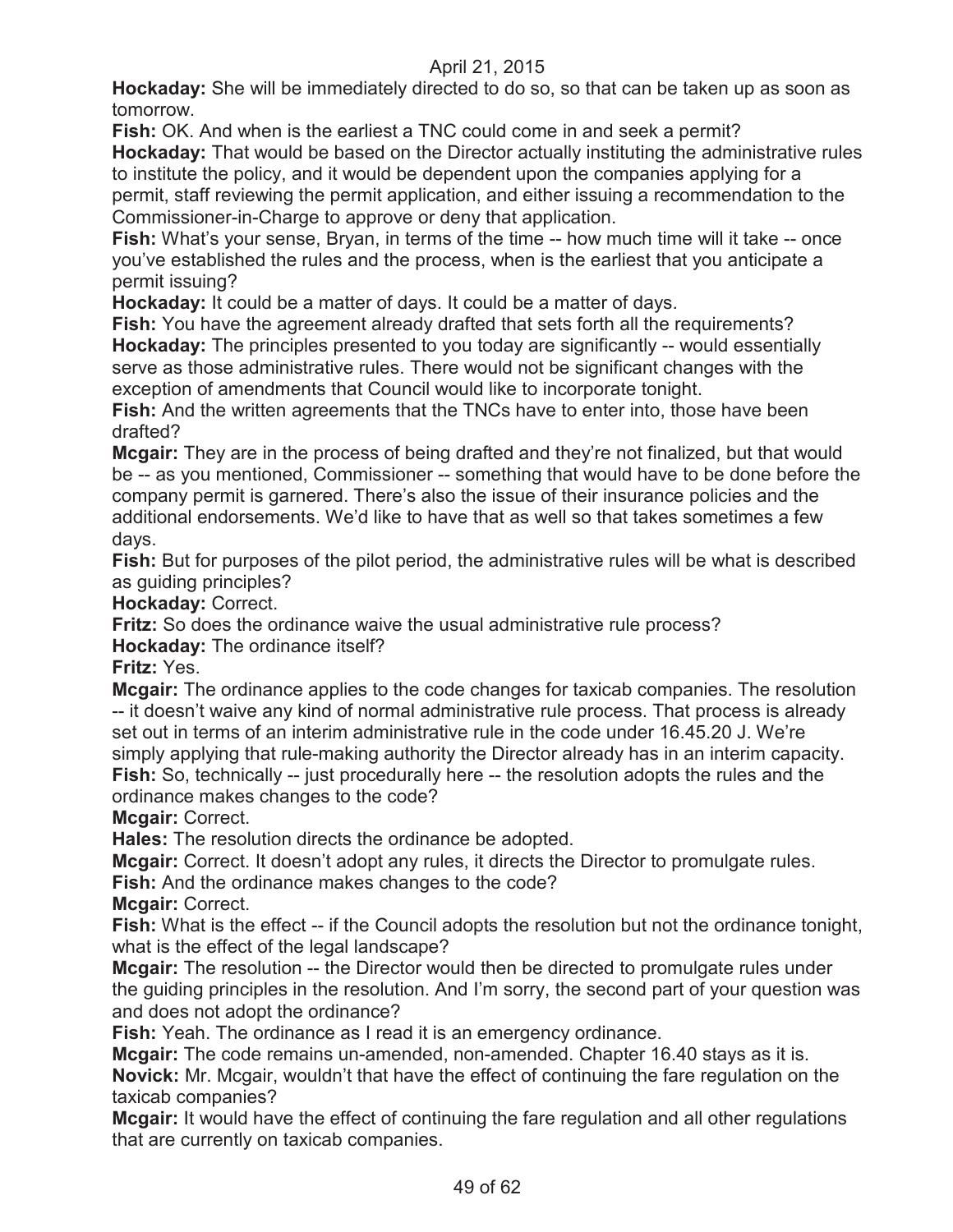**Fritz:** So if we wanted to do them both together but not as an emergency, we would delay acting on the resolution for 30 days.

**Mcgair:** Is that a legal question or a statement? Yes.

**Fritz:** That's an option.

**Mcgair:** That's an option.

**Fish:** And then the legal question that will come up if that comes up is, under 16.40.520, there has to be a finding that a failure to act promptly will result in prejudice to the public interest or the interest of the affected parties. So, what would be that prejudice to the public interest?

**Hockaday:** It's critical that the City regulate all private for-hire transportation operators. So, without that ability to regulate, the regulators, who are providing nearly the same service and without having the rules apply similarly across the board, the City would be disadvantaged in that way.

**Mcgair:** Frankly, Commissioner, we have operators, TNCs operating in the city right now. They are dropping off passengers every day. So, there are unregulated TNC drivers in the city right now, and I guess that would be a potential prejudice to the public.

**Fish:** The fact they are currently operating?

**Mcgair:** That they're currently unregulated and we'd like to get them under a regulatory scheme.

**Fish:** But let's take the Uber and Lyft. They have testified at a prior proceeding that they will not operate in Portland until we pass authorizing legislation, correct?

**Hockaday:** That's what they testified to, yes.

**Fish:** That's what they told the Council --

**Hockaday:** Correct.

**Fish:** -- they will not operate until we give them the green light. Who are the other companies that are operating illegally?

**Hockaday:** Here in the city of Portland?

**Mcgair:** I'm sure there are. We've he we have heard testimony of outside taxicab companies dropping off in the city of Portland. So I mean, I can't speak to all the enforcement, but I'm sure there could be.

**Hales:** Other questions at this point for these three resource folks? So, let me have you stand aside for a minute and let's call back up representatives of the two TNCs that we've heard from this evening. I think Ms. Chang left, but Michelle [indistinguishable] is still here on behalf of Lyft and Ms. Steger is here on behalf of Uber. I think there's some more questions based on the discussion. Yeah, Ken, you should stay handy. Thank you.

**Saltzman:** Again, I don't have a question. I'm just saying I would like to have as part of the -- probably better fits under the private for-hire program under section 12 -- language that would say, "as a condition for the TNC permit, the TNC must require a driver's license, valid business license number in order to access the platform." That's the best I could draft at this hour.

**Steger:** Can I make a comment on that?

**Hales:** Please. That's why we asked you up.

**Steger:** So currently, the driver that testified was correct in that we have already sent out emails about the business license. We have been offering that in person in some of our inperson/driver interactions. We even had some people filling it out via paper. So, we've definitely committed to having drivers have their business licenses. It's also important for -- **Saltzman:** Yeah, but I think --

**Steger:** -- and I also wanted to add that we will commit to the deactivating drivers who did not have their business license.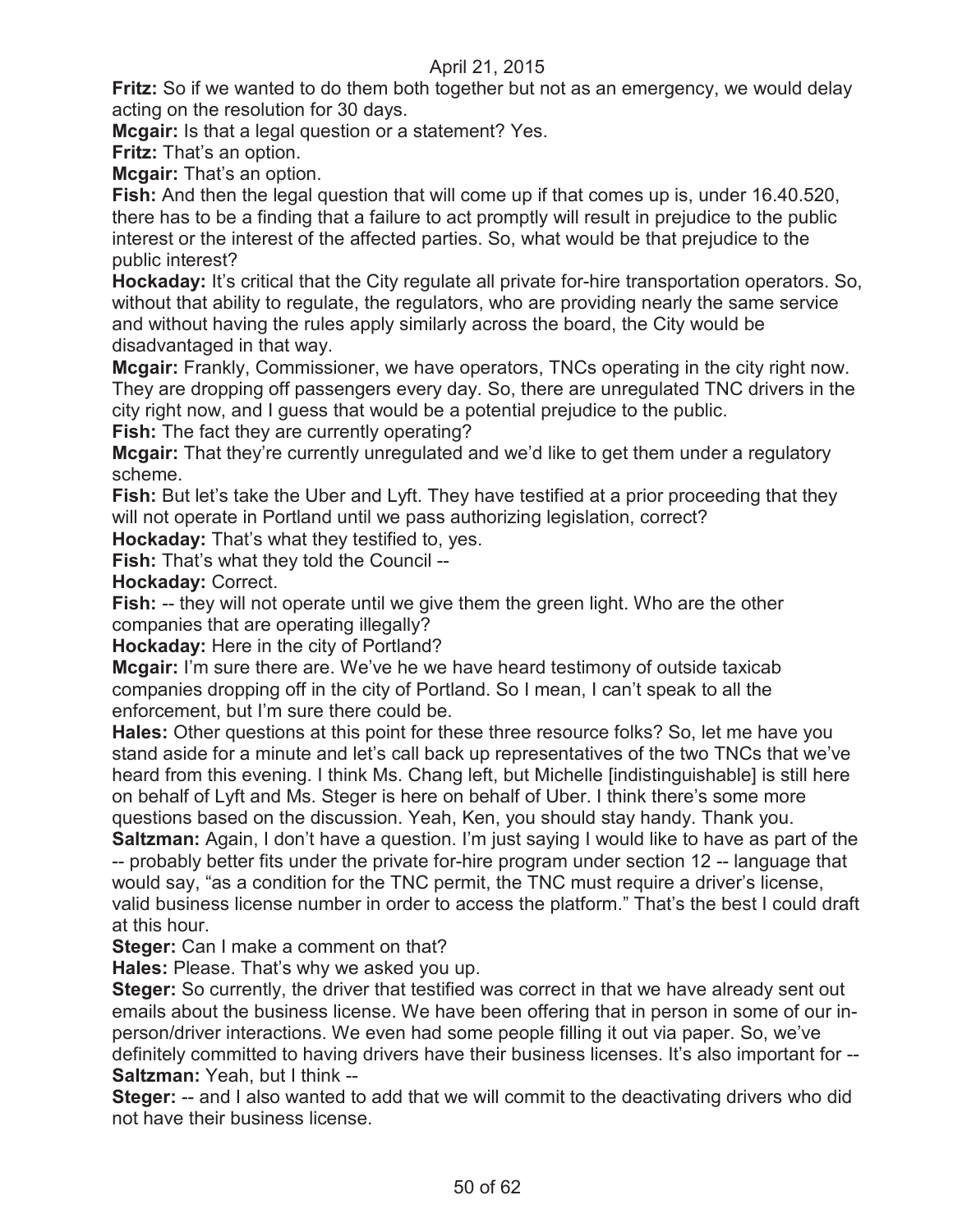**Saltzman:** So you would deny access to the program if they do not have the business license?

**Steger:** Correct.

**Saltzman:** Great. I wanted to memorialize that language in the right place.

**Hales:** I think Ms. Chang indicated something.

\*\*\*\*\*: Correct. And just for the record, because I am at City Council, I am a registered lobbyist in front of the City of Portland, so I want to make that clear for the record. And I'm not an operations or legal or in general counsel, but my clear understanding is that currently, Lyft is working nonstop to make sure every single one of their drivers get their business licenses. They've had great compliance already today from the text they sent to every single driver who expressed interest. They are planning to bring a computer in their office in Southeast Portland so that when new drivers are coming in tomorrow or the next day to get their vehicle inspection, the very next thing they will do is go to the computer and sign up for their business license. And so, their clear intent is to ensure that all of their drivers get their business license. They will work with the City to make sure that happens, and if it doesn't happen, they will be prepared to do what the City's enforcement mechanisms are.

**Saltzman:** That's great to hear, I just want to have language --

**Fish:** Let's be clear. This amendment mandates something that particularly Uber has been reluctant to agree to, so are we clear about what this amendment does and from a regulatory point of view, your permit hinges on providing this information?

**Steger:** Yes. And we always have stated that we will support and follow whatever regulations are put into place. [laughter]

**Saltzman:** My suggestion was under number 12 --

**Hales:** In the ordinance or the resolution? Sorry.

**Saltzman:** In the ordinance --

**Mcgair:** In the resolution, Commissioner.

**Fish:** The guiding principles.

**Saltzman:** Oh, I'm sorry. That's the resolution?

**Fish:** The resolution.

**Saltzman:** Yeah, number 12 says that permits are required for transportation network services. Again, I would just add a sentence in there, a free standing sentence that says, "as a condition for receiving a TNC permit, the TNC must require a driver's valid business license as a precondition to access the platform." And I think Commissioner Fritz more or less seconded that.

**Fritz:** I did second that. Because that actually does then give us or own independent ability to -- we know who the drivers are, so we will then be able to check to see whether the list we're given are complete or not.

**Hales:** OK. Any further concerns with that? The language clear? Anything else we need to ask of these TNC reps or Mr. Mcgair? Are you ready to go ahead and proceed to consider the amendments and then see if we want to act on the resolution? OK. Thank you all very much.

**Fish:** Thank you.

**Hales:** We have, I believe, three amendments -- if I've captured them all correctly -- which is first the one you proposed earlier this evening, Commissioner Fritz. Second, suspending the driver renewal fee for the duration of the pilot project; and third, this condition you just articulated, an amendment to principle number 12 regarding requiring a valid City business license prior to accessing the platform.

**Saltzman:** And for the TNC to receive its permit.

**Hales:** Yes.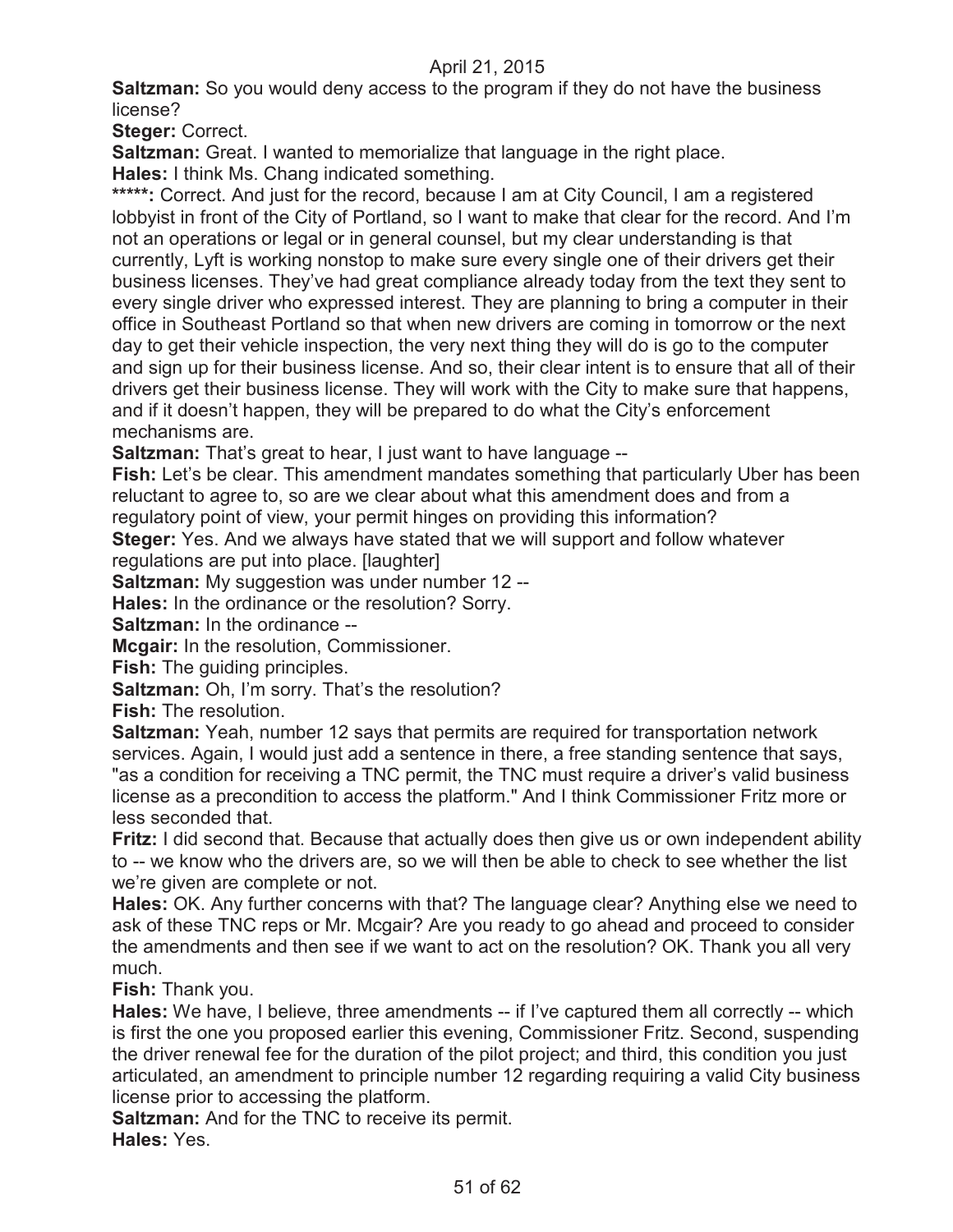**Novick:** Mayor, actually as to suspending the permit renewal fee, that's something that is in code, so that's not an amendment to the resolution, that's something I plan to bring as a stand-alone as soon as possible.

**Hales:** OK, so you will bring that back as a subsequent proposal. Alright. So, the only two amendments to the resolution -- just trying to keep this straight -- the only two

amendments to the resolution that we want to discuss and vote on are the one you proposed, Commissioner Fritz, and the one you just proposed, Commissioner Saltzman? **Fritz:** Right. And we should probably -- if I might suggest amend the ordinance, because otherwise you'd have to have another public hearing on the amendment.

**Hales:** I'm sorry, say that again?

**Fritz:** If the ordinance is amended at a later date, that requires another hearing. And while the 40 people who didn't get to testify might like that, I suspect that -- [applause] -- the outcome wouldn't be any different.

**Hales:** Your suggestion is?

**Fritz:** After we voted on these two amendments to the resolution, we also vote on amendment to the code so that that's --

**Hales:** OK, we can do that.

**Ian Leitheiser, Deputy City Attorney:** To be clear, I don't think we have a motion to amend the code on the table yet. Now, if somebody wants to make one, that's up to the body. But what I think Commissioner Novick was saying is he would bring a separate item to specifically amend the code to a later Council session.

**Novick:** Well -- OK, my question is, can I move to amend the code today and can we attach an emergency clause to that amendment and pass it today?

Leitheiser: I think you can. If you want to try to wordsmith it and today, there's nothin' stopping you.

**Hales:** Let's take this in order then, and first act on the proposed amendments to the resolution. First, we have Commissioner Fritz's amendment that says it would be an additional resolved in the resolution that says, "be it further resolved that the pilot program will not commence before the state of Oregon has completed rule-making ensuring that appropriate insurance coverage is available to all Oregon transportation network company drivers during all periods of vehicle operation." Any further discussion about that amendment?

**Fritz:** If I might speak to the motion, Mayor. We have heard today that some drivers for the TNCs are aware that they don't have adequate personal coverage and switching companies. They haven't yet done that. The state of Oregon is intending to fix this problem but they haven't yet. So, delaying until they have fixed it would seem prudent and reasonable to protect the citizens of the state of Oregon and particularly the citizens of Portland so that drivers who are driving commercially not only have adequate coverage - which \$50,000 is not adequate coverage in my opinion -- but second of all, are protected if they and their families get terminated by their insurance company.

**Hales:** Thank you. [applause] Commissioner Novick? Folks, let us deliberate now. **Novick:** Commissioner, the state legislation would protect drivers from having their insurance terminated?

**Fritz:** Yes, indeed it would. Would you like me to read the proposed language? It will take me a minute to find it. This is in House Bill 2237. It's on section four, part seven, and it would say -- it currently says "an owner's insurance policy for private passenger motor vehicle may not be cancelled, voided, terminated, rescinded, or non-renewed solely on the basis that the vehicle has been made for personal vehicle sharing pursuant to a vehicle policy sharing program" and they are going to add "or that the vehicle's registered owner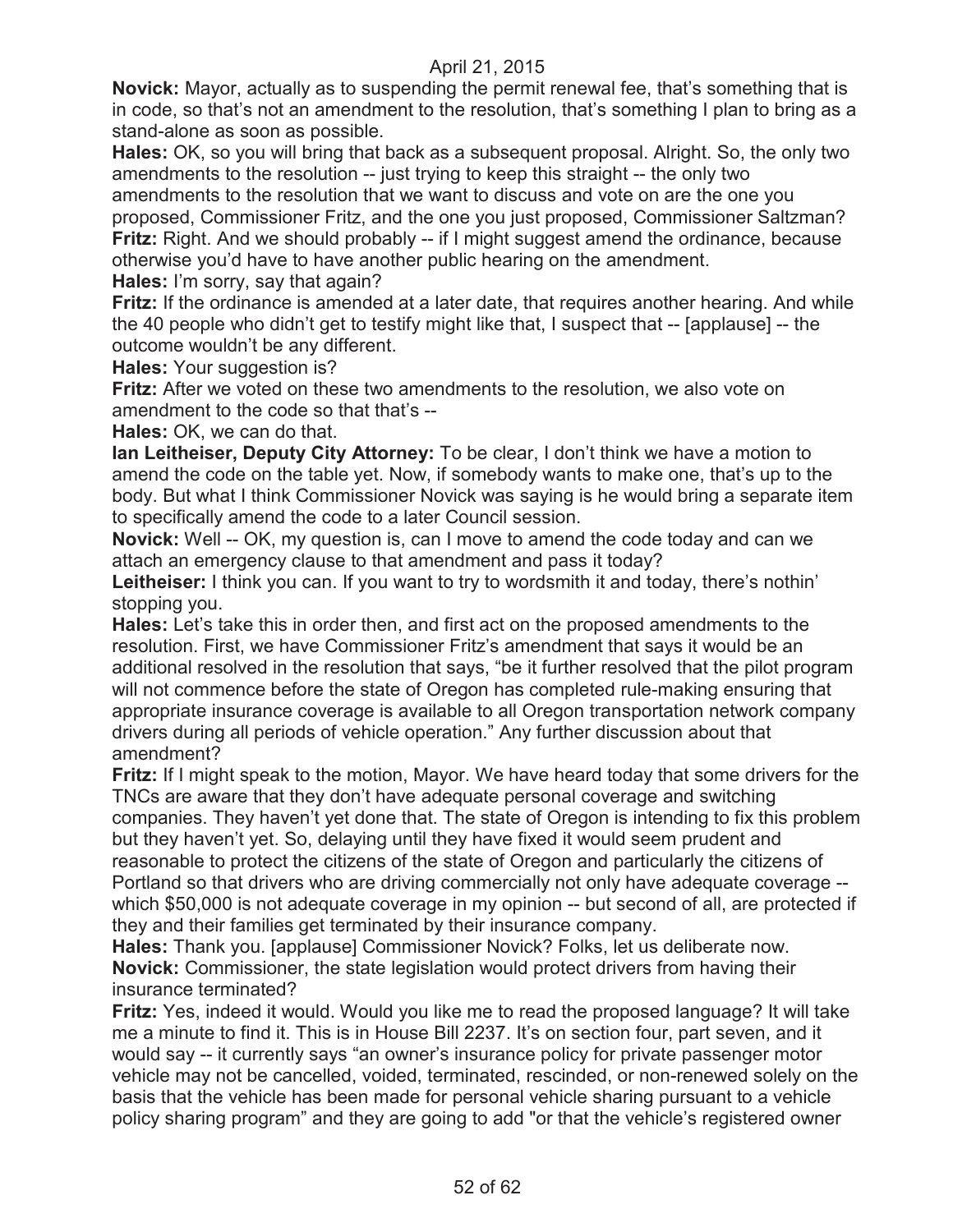has made the available for the vehicle available for the vehicle owner or designated operator to actively participate in a transportation network company."

**Novick:** OK. Looking at your amendment -- which seemed to be directed that ensuring that appropriate insurance coverage is available -- and I didn't realize that you were saying that you're waiting on the legislature to protect drivers from violating the terms of their insurance policy.

**Fritz:** It's both the protection -- which, by the way these bills would require the three times the minimum coverage rather than twice the minimum coverage -- but it's also that then the drivers are protected. Because many of them don't know that they are not covered under their personal insurance and that their personal insurance for their whole family might be cancelled if they're in an accident while they are driving commercially. **Novick:** Do we have any guarantees that these bills will pass?

**Fritz:** Well, no. And still, we should not be moving forward on a pilot project that actively puts citizens at risk when we know that there's insurance issue. [cheers] [applause] **Hales:** Folks, folks, I asked you to let us talk, OK? Let us deliberate. Other discussion about this amendment? Are you ready to vote on the amendment? OK. Let's take a roll call vote on the amendment, please.

#### **Roll on amendment.**

**Fish:** Aye.

**Saltzman:** No.

**Novick:** No.

**Fritz:** Aye.

**Hales:** No, I'm not going to support this amendment. [applause] I think we have to regulate the level of insurance here and all of us have waited for the state legislature to wait in vain before. No. The amendment fails. Let's move on to the other amendment, which is Commissioner Saltzman's amendment. Here's my version of the language -- see if I captured it correctly -- which is revisions to number 12 in the principles that says, "as a condition for receiving a transportation network company permit, the transportation network company must require a valid City business license prior to accessing the platform." Did I get that right?

**Saltzman:** Yeah.

**Hales:** Further discussion or questions about that proposed amendment? OK. Then let's take a roll call vote on that amendment, please.

# **Roll on amendment.**

**Fish:** Aye. **Saltzman:** Aye. **Novick:** Aye. **Fritz:** Aye. **Hales:** Aye.

**Hales:** That's approved. So, ready to move forward on the resolution itself? OK. Roll call vote on the resolution.

**Fish:** I'm sorry. Was there another --

**Hales:** No. That's the code, not to the resolution.

**Fish:** Before we get to the resolution, you're taking a vote now on the merits of this matter?

**Hales:** On the resolution itself, and then we'll pick up the ordinance.

**Fish:** So I don't lose the thread -- Commissioner Novick, your amendment is going to be to what?

**Novick:** It's to the ordinance as opposed to the resolution.

**Fish:** So why aren't we taking that up now if it's an amendment?

**Novick:** Because there's two separate issues, the resolution and the ordinance.

**Fish:** After we vote on the resolution we come back to your amendment?

**Novick:** Exactly.

**Fish:** OK.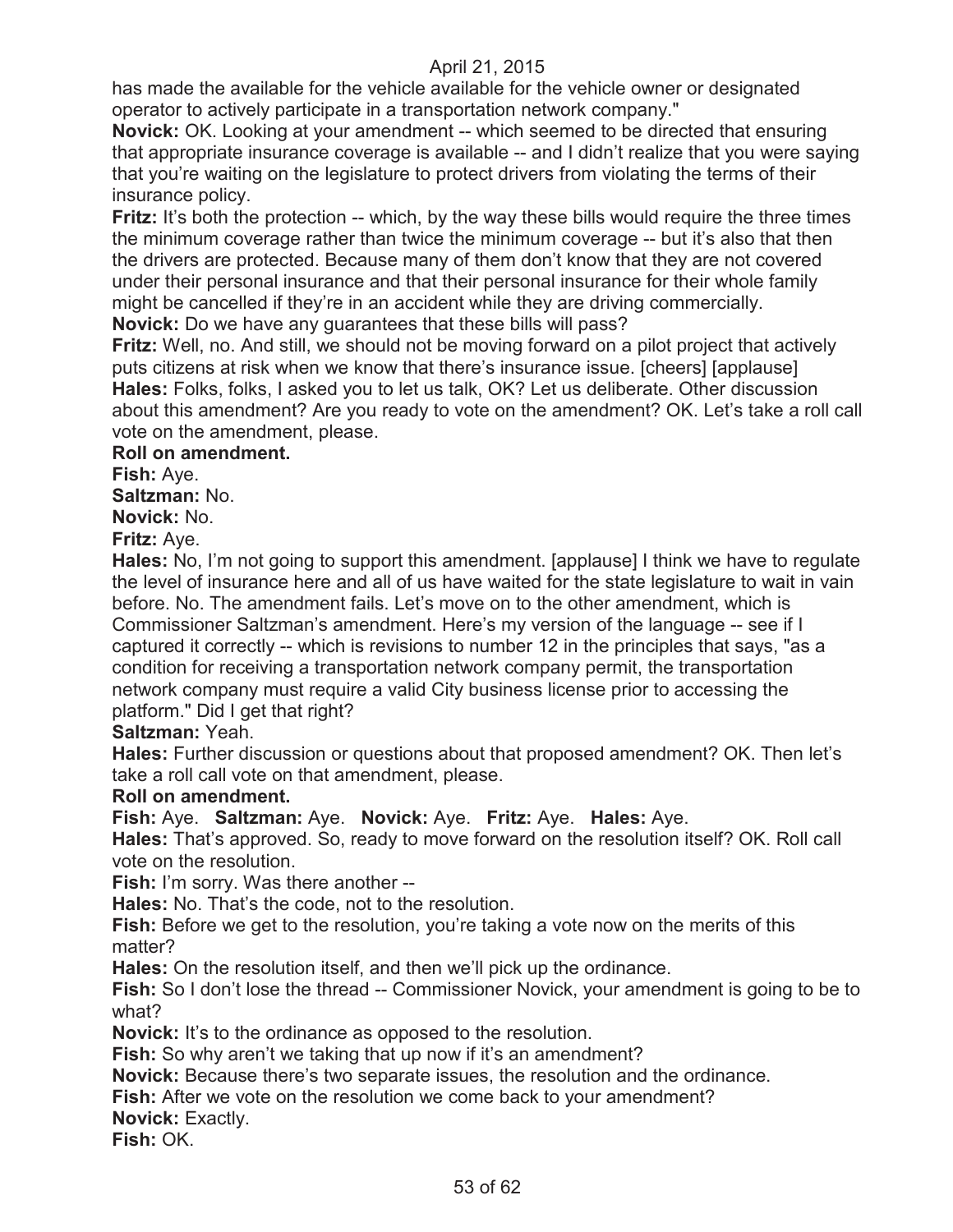**Hales:** Now let's take a roll call, please.

#### **Item 388 Roll.**

**Fish:** Well, I want to begin by thanking Mayor Hales and Commissioner Novick for managing a very complicated process under a -- shall we say -- challenging timeline. I have found the public process informative and productive, and it's helped shape my view of this issue. I also want to thank the citizen committee that worked diligently to forward thoughtful recommendations to the City Council.

Tonight, I'm going to focus largely on Uber for two reasons. If this matter was simply about Lyft, I would probably have a different view. And to my knowledge, Lyft has not operated illegally in our community. Now recently, my office has been flooded with emails, tweets, and phone calls from people joining the Uber chorus, and they include the Oregonian" editorial board, the Portland Business Alliance, the travel industry, tech companies, members of my family, and others. As my colleagues know, however, I have been a skeptic from the beginning.

Let me be clear about something. I am no apologist for the taxi industry, which I think would benefit from competition and which could use significant service improvements. And I say that as someone that -- because I no longer have a car -- uses taxis along with buses and MAX and other kinds of transportation. At the same time, I am not anti-ride share. But I don't like bullies. And I don't care for people in businesses that act like the rules don't apply to them.

A valet once told Winston Churchill he was very rude and he responded, "yes, but I am a great man." Unfortunately, that's Uber's business model. They operate illegally in cities around the globe while claiming they are great and innovative company. That, in fact, what is they did here in Portland. In fact, it's a metaphor for our economy as a whole -- the big and powerful play by one set of rules while everyone else plays by another set of rules. I was struck recently that a number of Wall Street firms that were bailed out taxpayers during the Great Recession reported record profits. At the same time, one of the families featured in American Winter right here in Oregon is facing the foreclosure of their home.

I've applied a number of filters to this process, and my decision-making has been guided by a set of values about a level playing field, about protecting low-income families and people with disabilities, about protecting health and safety of riders, and about ensuring compliance with our laws. Thanks to the Mayor and Commissioner Novick, we've seen measurable progress in all of these categories, progress that has frankly eluded cities across the country. In fact, by executive order, I'm asking a vote to handle all my negotiations in the future. Except for the insurance issue and some of the other regulatory pieces, I'm frankly less concerned when, not if, my 22-year-old daughter uses Uber.

But something still troubles me about companies that don't play by the rules, and here are some examples. Despite what we've heard throughout this process, Uber is currently operating illegally in cities across the globe. Operating in a way that puts the public at great risk because there's no regulatory framework.

Uber's user agreement is one of the most anti-consumer documents I've ever read. It disclaims liability and it shifts legal risks to drivers and passengers. That may be the new economy, but we don't have to embrace it. And they're using the best lawyers across the country to enforce the terms of their one-sided agreements.

Let's look at Americans with Disabilities Act, something that we celebrate as a community. Uber says that it doesn't apply to them. They dismiss it and say, "we're not a public accommodation and we're not a transportation service." And when the Justice Department got involved, they just added more lawyers. Really? Uber classifies their drivers as independent contractors. They're not owners and they're not employees. And for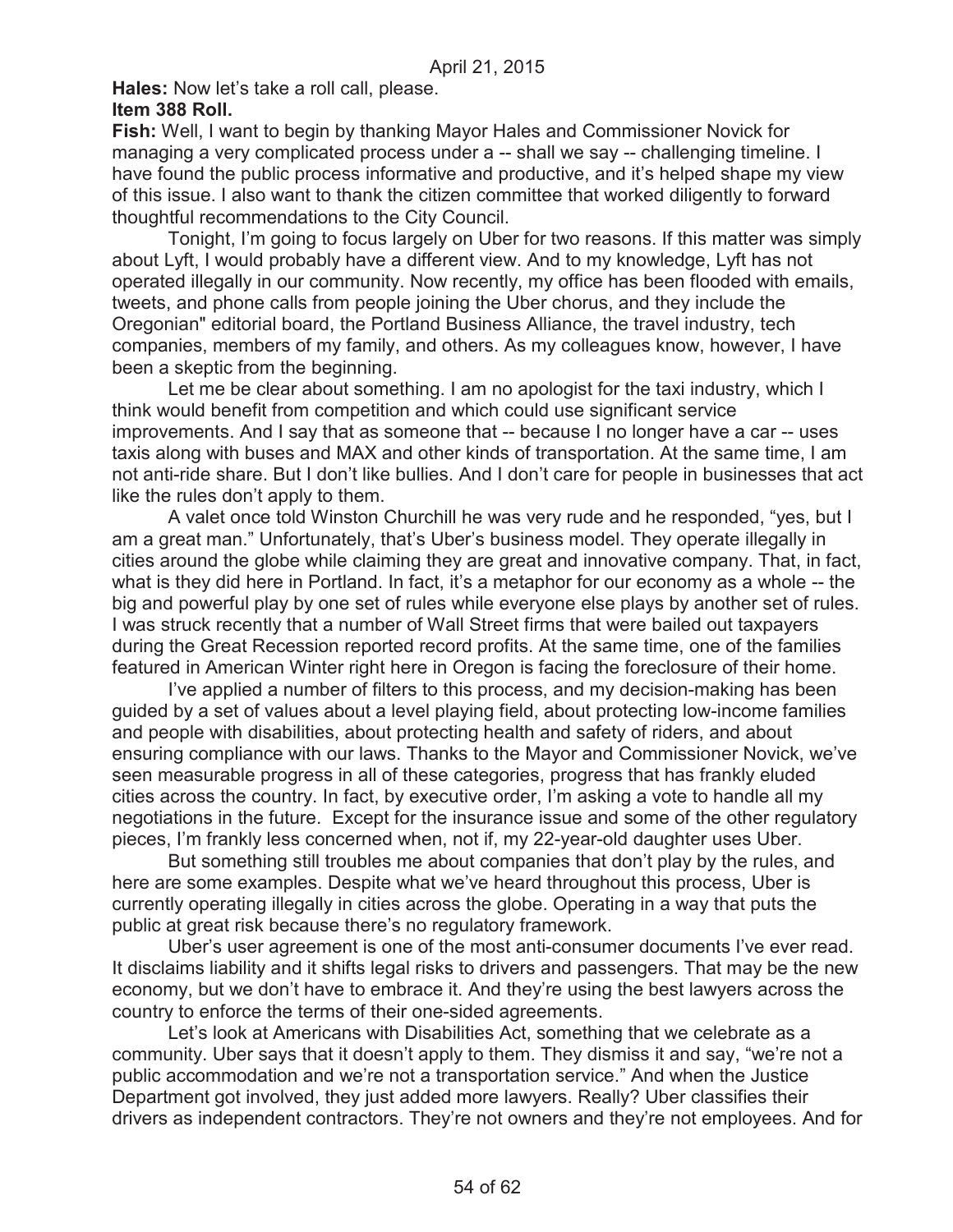those of us who care about maintaining wage standards, last I checked, it means they don't have any rights to organize and to fight for better wages and conditions.

Now, Uber has said the right things throughout this proceeding and there's an old adage: "Fool me once, shame on you. Fool me twice, shame on me." Well, that adage applies to another so-called innovator in our community -- part of the sharing economy - that's called Airbnb. They're another Silicon Valley juggernaut making money hand over fist, and even after we worked with them to establish regulations for operating legally in our city and the Mayor welcomed them on reasonable terms, 95% -- by the last estimates -- of hosts are still not complying with our laws, so we can't guarantee that guests are safe. Airbnb says all the right things, but they still grant access to their platform to hosts who refuse to follow community standards. Uber, I might add, is belatedly saying all the right things. In fact, they're being lauded now for taking a kinder, gentler approach in Portland. At the end of the day for me it's deeds, not words, that matter, and their track record speaks loudly about their corporate ethics.

On the basis of the record before us, I'm not ready to green light an experiment in deregulation where things could go horribly wrong for consumers. Until Uber and other companies like them demonstrate they are willing to change their ways, and operate by reasonable rules, I'm not ready to welcome them to Portland. I believe that -- [applause] -- **Hales:** Folks – please --

**Fish:** Please. I believe in the concept of trust, but verify. It will take more than an army of publicists and strategists, political consultants, and a loud social media campaign to trust me -- excuse me -- to convince me to trust Uber. They will have to earn my trust over the next 120 days. I respectfully vote no. [applause]

**Saltzman:** This has been something -- I guess to the extent that there's choosing sides, I guess I don't really have a dog in this fight. I think that this is a reasonable undertaking to have this 120-day period to allow ride sharing to find it -- either prove itself or fail. And I do worry about impacts. In fact, if I had to choose a side, I'd probably side more with taxicab companies and drivers, just because you've got a lot more color and character than I've seen so far, and I've always found that to be the case.

So, I have a lot of empathy for the taxicab industry, but I also appreciate the points Commissioner Novick and Mayor Hales have made about the case for heavy regulation in the light of sort of the changing economy, the changing preferences of Portlanders for how they want to get around from point A to point B. There's a lot more choices now, and people want those choices. And I believe while I do have concerns about -- nobody has answered -- nobody has assured me this won't be a race to the bottom in terms of wages for drivers, and I think but that's something we are going to have to find out in the ensuing 120 days. And I guess -- I feel that we're on pretty solid ground as a City, that we have legal authority to permit and govern the operation -- just as we do with cab companies -- of TNCs. So, the extent the fear the genie can't be put back in the bottle, I think we're on pretty solid ground if, in fact, that turns out to be the direction we need to head into.

But I don't know that answer, and that's why I am prepared to support undertaking this 120-day experiment that Commissioner Novick and Mayor Hales have worked hard on, and I think it's something that we'll see, and I will certainly not be shy in speaking up if I feel that there are things that need to be corrected as we learn through this 120-day period of experimentation --

**\*\*\*\*\*:** How much does it cost to pay the Mayor --

**Saltzman:** -- I vote aye.

**Hales:** Hey, folks, cut it out.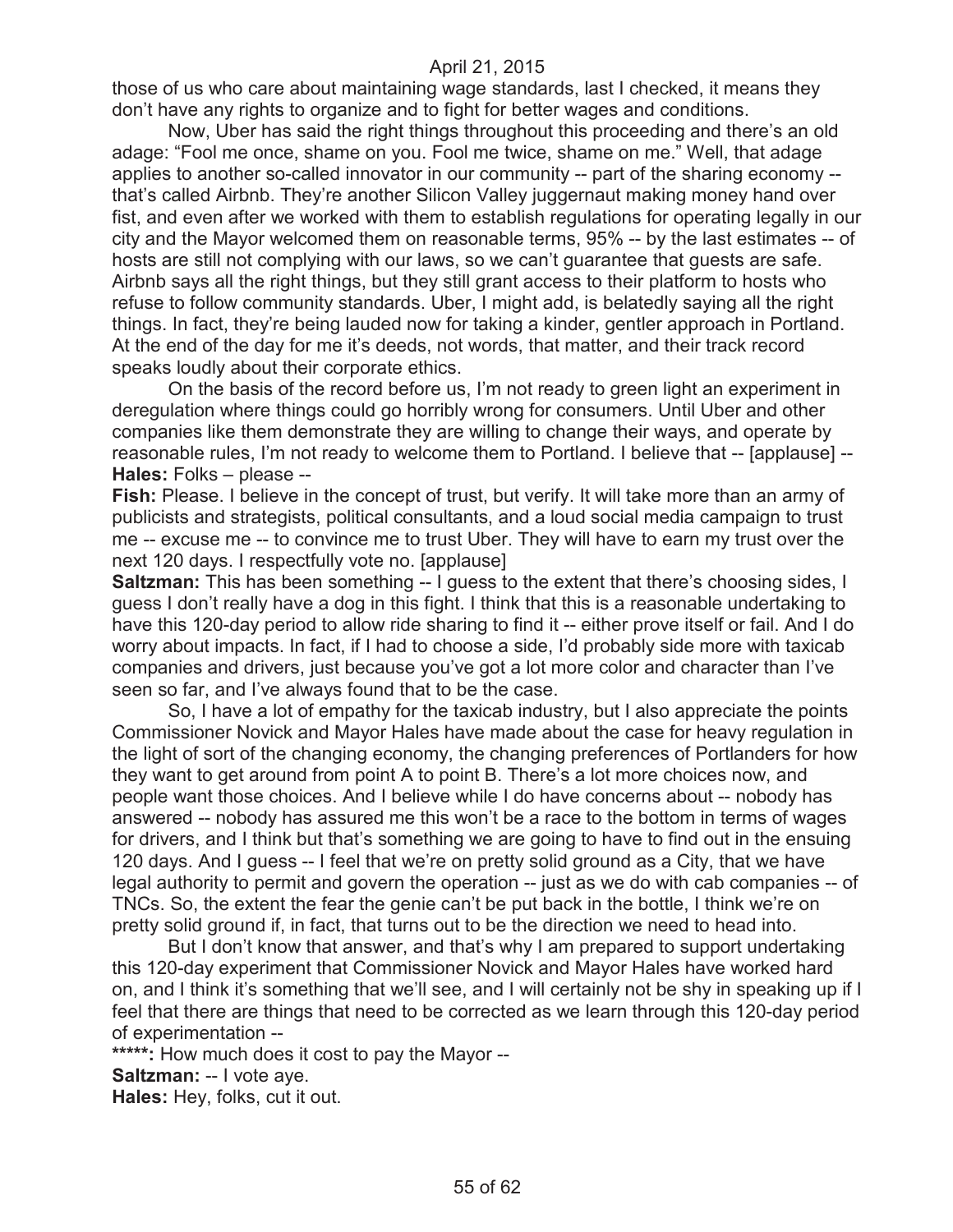**Novick:** I'm an old-fashioned guy. Like Commissioner Fritz, I am unlikely to ever take one of these so-called "ride sharing" rides. Heck, I still haven't gotten over the adoption of the designated hitter by the American League in 1973.

I don't like Uber. I appreciate that they've been behaving themselves, but until they fire the guy who said he wanted to create a slush fund to blackmail journalists, I'm going to keep on saying I don't like Uber. But we are not voting today on whether we like Uber, we're voting on whether to allow a particular business model to operate, which is a different question. If Uber or Lyft or anybody else or any taxi companies break the law, then I have no problem going after them and enforce the law, just like I had no problem going after Uber in December and fining them, and they paid the fines.

I know that people have concerns about letting this business model in, but there's a couple of points that I think people need to know. As to background checks, we asked Police Chief Larry O'Dea if he was satisfied with a third party background check procedures and he said he was. Now, no background check is going to prevent any bad thing from ever happening. Uber drivers have done bad things. Taxi drivers have done bad things. If you Google "taxi drivers assault," you will find examples of taxi drivers assaulting people in Winnipeg, in Denver, in Nashville, in London -- that's what comes up in the first page. That doesn't mean that we should ban taxis, it just means we can't prevent all bad things from happening.

I have to say that I was a bit skeptical myself when in December the Mayor was confident that we could come up with a way for the TNCs to operate in just a few months. I wasn't sure that we could satisfy my concerns in that period of time, but we've had tremendous work from the task force that we appointed. We've had tremendous work from staff. We've been informed by a lot of public discussion. So, I think that, to my surprise, we are ready to start an experiment which does provide for fair competition. And again, I do think of it as an experiment.

I think that government should occasionally move ahead and do something that it's not sure is going to work while reserving the right to modify it. We shouldn't take the attitude that whatever we adopt new rules, those are rules that exist forever. Heck, we adopted a tree code not that long ago, and I had conversations with Commissioner Fritz recently that some of the rules in the tree code probably need to be changed. They aren't cast in stone. It could be at the end of 120 days, we will conclude that these temporary rules should not be cast in stone.

Again, I very much appreciate the work of the task force. I very much appreciate the testimony of everybody pro and con in this experiment who testified. I think that as the Mayor said, we've done something unique in Portland. We didn't roll over when Uber came to town illegally, we fought back and then we insisted --

**\*\*\*\*\*:** [indistinguishable]

**Hales:** Hey -- people --

**Novick:** That we follow a long line of regulations before they're allowed to operate. And what I'm especially proud of is that we are insisting that the TNCs meet a standard of service for people with disabilities.

So, I recognize that people have a lot of concerns. People have a lot of concerns about any kind of change in anything. And Commissioner Fish has talked about how people who made investments in the current model might feel disadvantaged by a change to the model. Well, unfortunately, whenever government changes any type of regulation, then there will be some people who feel unfairly treated. It usually happens the other way, that you adopt new regulation that is apply to people in the future that didn't apply to people in the past. And the people, for example, who cut down their trees before the tree code was in vogue, they sort of have an advantage over people who now that the tree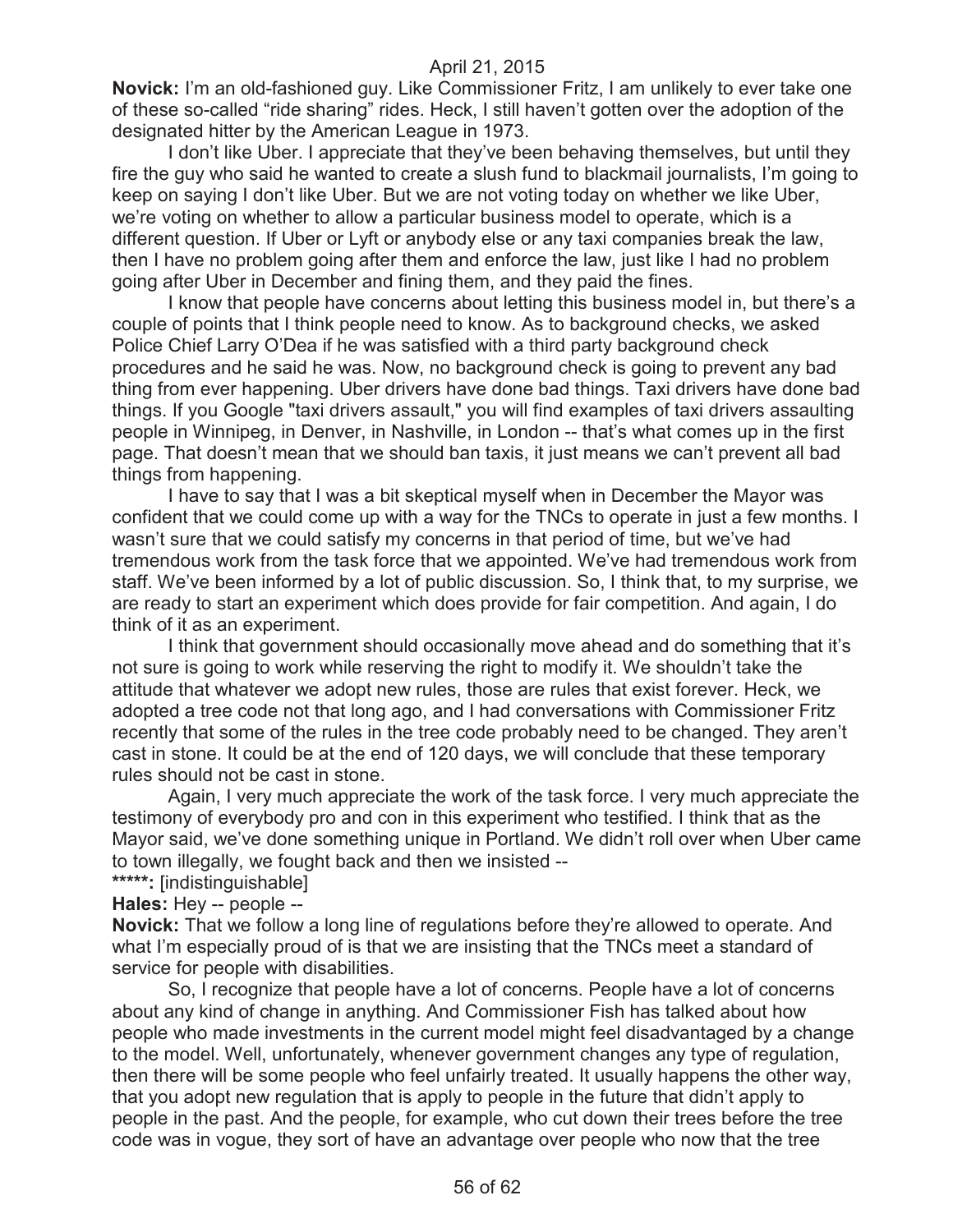code is in place can't cut down their trees. There's always going to be some sort of time inequity. But we are doing our level best here to ensure level playing fields, I think that we've succeeded. We will see how this goes over the next few months, and I vote aye. [applause] [boos]

**Hales:** Folks, please let the Council vote. We've listened for 12 hours, it's time for us to make our decision.

**Fritz:** First, I apologize for the 30-plus people do who didn't get to speak tonight. That's not our usual way of doing things, and I would have stayed here for much longer because I appreciated what each of the people who did speak had to say. You gave us your own personal stories, pro or con, for both sides and that was very helpful to me.

The resolution before us is getting closer to the level playing field that has been aimed for, and I commend Commissioner Novick not only in sticking through this process but in getting to a majority of the Council supporting it. I believe we're closer, but we're not there yet.

We have indeed retained some of the essential components of our private for-hire standards -- for instance, 24/7 service, nondiscrimination policies, and the proposal is much better in accessing accessibility thanks to the task force, particularly Sue Stahl and the Commission on Disability looking at the Portland Equal Access Plan. Instead of a vehicle standard, it's a service standard, and I'm pleased that we're moving forward with that in this next phase and not waiting on that. So, thank you very much for doing that.

It's important to note we have authorized nearly 300 new permits in the past couple of months, and we were set to authorize a few more. I wonder why any taxi company would want to do this at this point with not the level playing field. But with folks who have been unhappy with cab service, help is or was on the way, whether or not the companies who have the authorization for those permits continue to buy the cars, get the permits for the drivers or not remains to be seen.

My main concern -- although I have several main concerns on this -- but the one that strikes closest to my heart is the lack of adequate insurance company coverage. It's irresponsible for us to open our citizens up to potentially losing their own and their families' coverage, and it's unconscionable to put drivers on the road with inadequate insurance policies that put the City and the public at risk.

Twenty-nine weeks ago tomorrow, my husband was killed in a car crash. And the commercial driver that was involved in the crash has yet to accept responsibility, and so I'm having to sue. The private driver who was on his way to work had relatively good coverage at \$300,000 per incident. Unfortunately, two people were killed and two people were injured in that crash, and so I have yet to receive a penny from that policy because it's a maximum of \$100,000 per person, and 400 into 300 doesn't go.

So, the proposal that's on the table of \$50,000 for a death is insulting. And that's what was a maximum of a crash of \$100,000 is completely inadequate. My friend Cary Fairchild had hospital bills of more than \$100,000 in the incident on September 24th. I am so sad for the inevitable issues that are going to come up like the child in San Francisco, where there's going to be arguments about whether the app was on, and there's going to be arguments about what time the crash happened, and where the cars were. And that's not acceptable at all.

We also don't note impact of this experimental period on the livelihood of full-time taxi drivers and on the families that they're supporting. And indeed, the part time drivers might not be any better off in the long term, because Uber drivers in Seattle were protesting last week about diminished wages they are seeing as a result of Uber's rateslashing practices. Uber sets the rates. So, there is the question of, are Uber drivers employees or are they independent contractors? If it turns out they are employees, then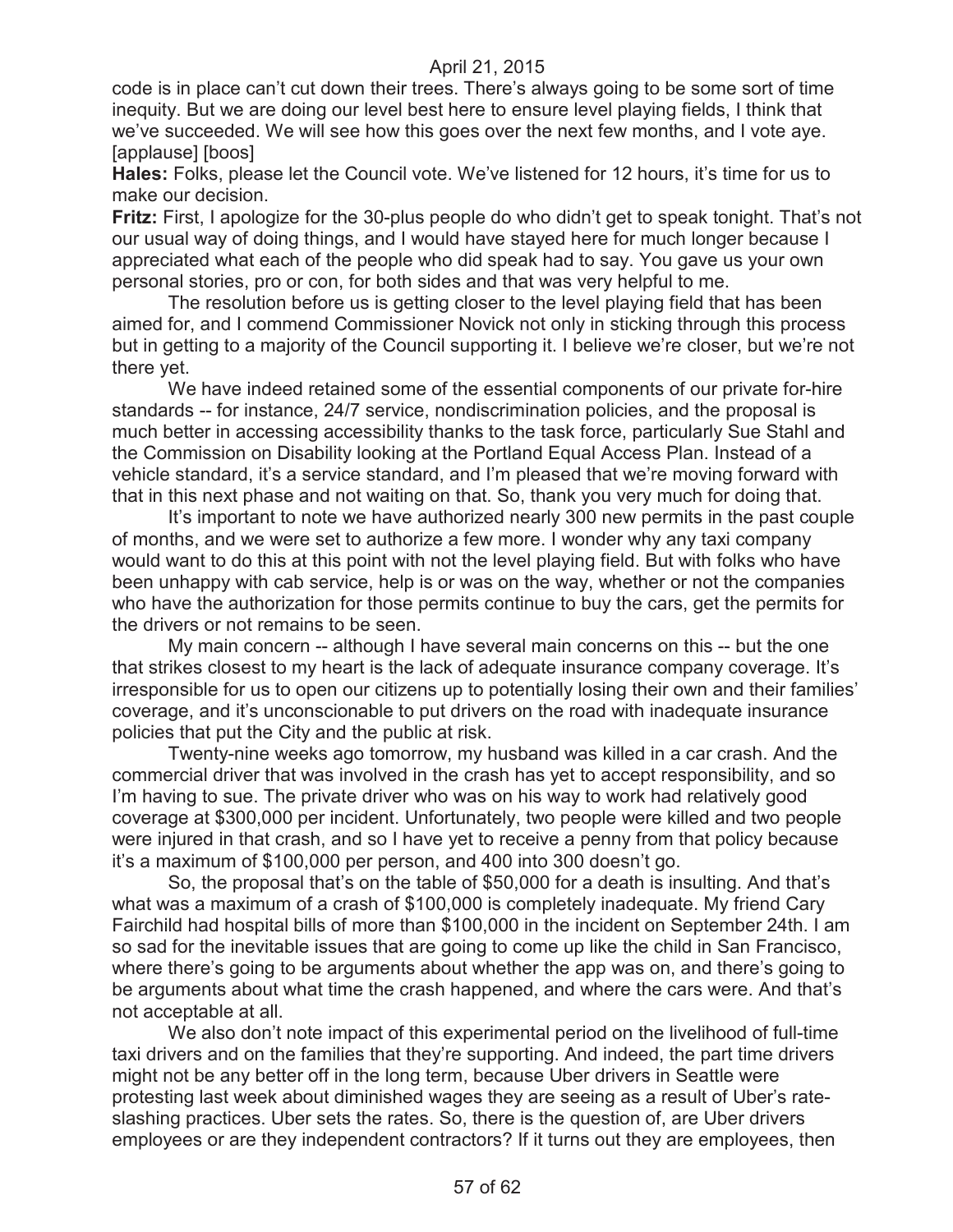they will be subject to Portland sick-time law, and I that hope Uber and Lyft are ready to implement that so that those drivers will at least receive some benefits even though they don't get many.

Taxi drivers and local business owners who rely on passenger fares to support their families are more important to me than out-of-state corporations. And frankly, they're more important to me than part-time drivers who don't depend on this way of earning a living. I won't compromise the safety of drivers, passengers, and other road users.

There's many more questions that need to be answered. For instance, the fiscal impacts of this. We don't know -- I mean, there's no projection of what the impact is of decreased funding from the taxi companies, and most business license -- although it's important to get the business licenses, and I very much appreciate Commissioner Saltzman's amendment -- business license taxes don't kick in until you earn \$50,000 in a year. So, the shifting of the work to many part-time drivers is going to mean less income for the City, and we should have figured out what that is.

I have never been more conscious of my role as the only woman on the Council than as part of this debate. The fear I've been taught since I was a little girl -- "do not get into cars with strangers." And I very much appreciated the Radio Cab driver, the female driver who talked about the dual cameras in her cab and the GPS and the instant radio call and the safeguards for the drivers and the passengers that we have in our current taxi system. So, you can bet your bottom dollar that I will continue to be a taxi customer, and I just hope that this deregulation doesn't mean that there won't be inadequate taxi coverage for people like me who are never going to get into a stranger's car.

I believe we're operating under a false sense of urgency and bowing to the pressure of a particular company -- and indeed, as will be seen in the next discussion under the ordinance -- we could be doing in a more rational and reasoned and thoughtful way that would allow the state insurance to catch up before we implement it, and we're not doing that. By supporting this resolution, I would be endorsing a proposal that is riddled with ambiguity, inequity, and assumptions without the real information that we need to move forward, so unfortunately, I have to vote no.

**Hales:** First, this is a change that none of us wanted. The cab companies didn't want it, I didn't want it, and frankly, I certainly didn't see it coming in the last year or so. It's a change that, like a lot of change that's all around us right now, is coming pretty fast. If you look around our city and you see how much change is happening just to the landscape, you can see why it's hard to change. And I remember when cell phones weren't this size but they were about this size. This thing is going to be a museum piece pretty soon itself. So, this change is very fast and the question is, can government keep up to it? And that's what we are attempting to do here.

Now first of all, this isn't a referendum on cab companies' popularity or unpopularity, and it's not a referendum on Uber or Lyft or anyone else's popularity. It's a government trying to regulate in a different world. I have actually nothing but good experience with the cab companies in Portland. I've used them for years, and I used them long before I had any kind of title in front of my name and I always got courteous service and excellent service, and I appreciate them very much. My father drove a cab.

I have no particular love for any of the transportation network companies. In fact, I was in Commissioner Novick's office when an executive of one of those companies called us and told us that they were going to begin operating illegally and he told them that we would throw the book at them, or something to that effect. And we did. And as he said, they ceased operations and paid their fines. And my first conversation with Uber was, "we'll discuss a process by which we think about our regulations after you stop breaking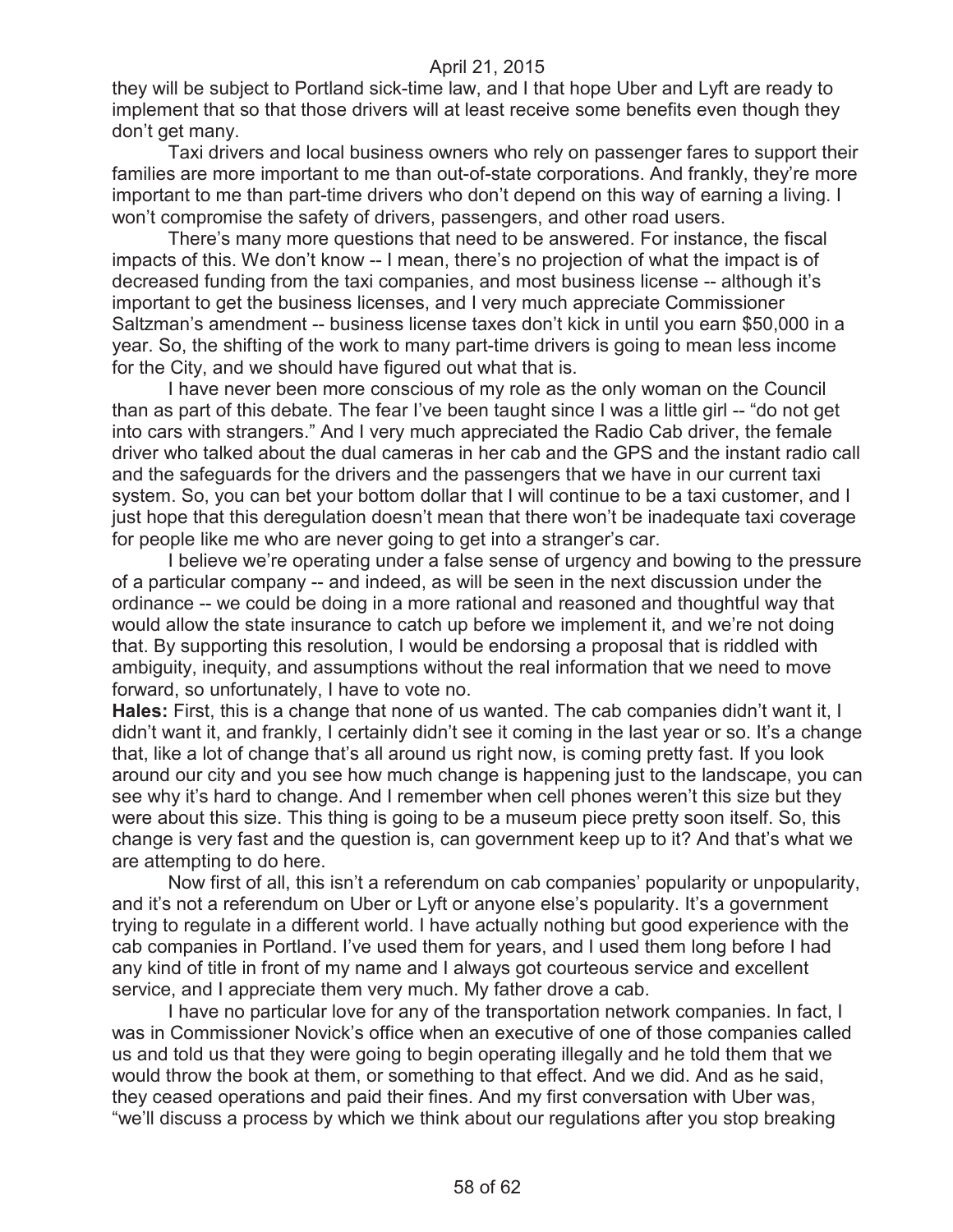the law." And that's the way it should be. And they did stop breaking the law and we worked on our regulations.

We write regulations because not everyone will follow the rules, and we write regulations for the future we want with an eye on bad behavior in the past. And that's what this effort has tried to do. We regulate developers even though some people would build a house that would never endanger anyone or always be a credit to the neighborhood, and we regulate restaurants even though most cooks would try really hard to serve healthy food that's safe for people. So, we have to regulate this industry, both cabs and this new thing of transportation network companies.

I think that what this task force came up with and with our staff who have worked so hard -- Bryan, Josh, Ken, Mike -- thank you for an enormous amount of work on a very sophisticated proposal.

Two things that I really want to note again. One, cities around the world are dealing with this challenge of, do they surrender and just let it happen? Do they try to hold the door closed and keep it out permanently? Or do they write regulations that attempt to fit this new thing into the structure of what government does? And again, that's what we've tried to do here. It's not perfect. But in this case, the perfect is the enemy of the good. We could try something, and we could try this. Because it's a good beginning. Should we change it when we find out that things don't work? Sure, just like we've done with the building code thousands of times. So, I'm not sure that we're getting it right the first time, but I think we could start.

The second thing I want to reiterate is that we love Portland. And we focus on Portland and we think we're the center of the world. But if you could call up the map on your phone and go up to a little higher altitude, you'd see that we're surrounded by Vancouver and Camas and Washougal and Gresham and Happy Valley and West Linn and Lake Oswego and Tualatin, Wilsonville, Tigard, Beaverton, Forest Grove, Hillsboro, and Banks -- all of which are incorporated cities in which these TNCs operate with no regulation whatsoever. I think we're doing a lot better than that.

I think what we're doing is regulating this responsibly in a first attempt. It probably isn't perfect, but I think it is good and we should try it and we should watch very carefully the fortunes and livelihoods of our cab companies because they're an important part of our local transportation system and all of us care about that and we care about the drivers. And so we've got to watch this carefully to try to do as little harm in this change as possible.

But to wait for the perfect -- or worse yet, wait for the legislature -- means that we are simply be passed by just like that whole circle of cities that I just described to you who've been passed by and who are now waiting for us to do something. So, we're going to try it, and then we are going to adjust it, and then we're going to make it work. And I am proud that Portland is being a leader here and that we're sticking our neck out. It's what we should do. We could remember everyone, particularly the most vulnerable of all, and particularly think about what this is going to do for the disabled, because TNCs have agreed to nothing like anywhere in the world for how it deals with disabled riders. So, I think we are making progress here. I'm ready to make more but for now, we have to remember -- above all, try something. Aye. [cheers][applause] [boos] Now, let's move to the ordinance, and Commissioner Novick.

**Novick:** Mayor, I would actually like to ask Mr. Mcgair to come back up and help me phrase my amendment. So Ken, what I'm trying to figure out here is whether we can temporarily waive the renewal fees so that people get sort of a new permit for the duration of the pilot. So, if it comes up for renewal during the pilot, they get an automatic -- they get a no-fee renewal until at least the end of the pilot.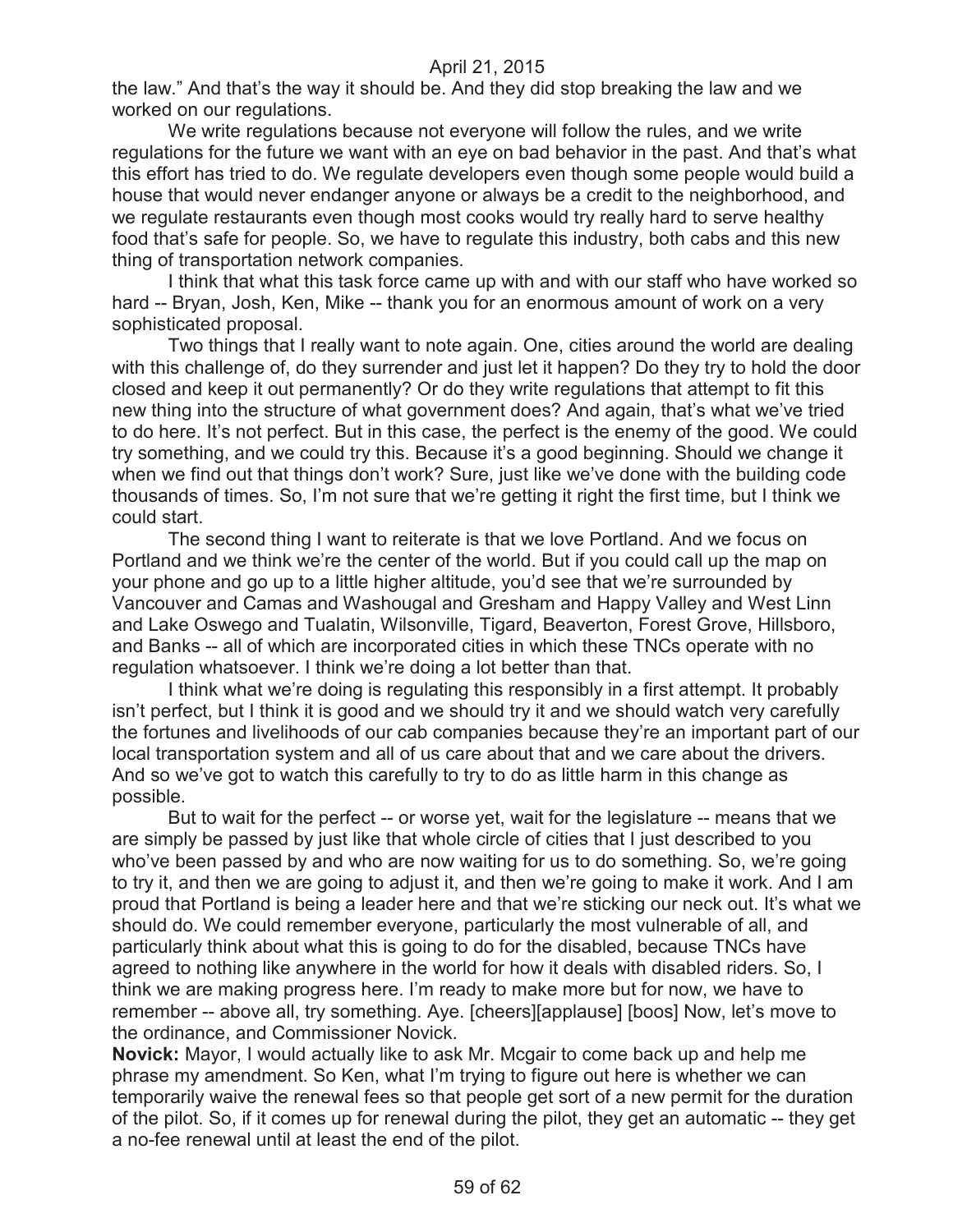**Mcgair:** We could do that in the code. I don't know off the top of my head where it goes, Commissioner. What I would suggest doing -- perhaps the simplest way is to simply strike the fee out of the fee table. We're going to have to revisit everything at the end of the 120 days potentially anyway, and we could at that point put the renewal fee back into the fee table, if that works.

**Hales:** Mike, do you want to come up, too? I thought we might want to bring PBOT staff up.

**Mcgair:** That would essentially take the fee out of the fee table. We're talking -- depending on how the pilot program works -- of making permanent code changes to address TNCs in chapter 16.40, and we could put the fee back in at that point in time.

**Novick:** Michael, what do you think of that?

**Jacobs:** I would concur with that approach. That would be amending 16.40.590, which is the fee table.

**Hales:** Folks, if you're having conversations, please go outside so we can keep working. Go ahead, Michael, sorry.

**Jacobs:** So that would be amending 16.40.590, which is the fee table, and it would be the taxi driver renewal fee of \$100.

**Novick:** So we would strike that?

**Jacobs:** Yes. At least during the duration --

**Novick:** Right.

**Fish:** Second.

**Fritz:** I don't have that --

**Hales:** That is where? I'm sorry, what's the code section again?

**Jacobs:** It's not included in the ordinance.

**Mcgair:** It's not included -- we hadn't previously amended 590, the fee table, so that's not included as part of your exhibit. But it's .590. It's in the table, it's the driver renewal fee. **Hales:** So we can do that here procedurally?

**\*\*\*\*\*:** Yes.

**Hales:** The motion is to remove -- to delete that driver fee table from section 590? **Mcgair:** Just the renewal fee, I believe.

**Jacobs:** The renewal fee and I would probably say waive it for the 120-day period. **Hales:** I'd prefer that than taking the table off the ordinance. I'd prefer we include a provision that says this renewal fee is waived for the duration of the pilot project.

**Fritz:** Is it a renewal fee or is it charged on the first permit as well?

**Jacobs:** I believe we're talking about the renewal fee. There is a straight charge for the initial permit.

**Fritz:** Right, but we're not going to be -- [speaking simultaneously]

**Hales:** So the question is if they're a new taxi drivers being permitted during this time period, you would want them to have the same opportunity for a no fee --

**Fritz:** Right. We're trying to level the playing field, then nobody should have to --

**Hales:** I hear you, I tend to agree with that.

**Mcgair:** We could do that.

**Jacobs:** We could waive both fees.

**Hales:** That is alright with you, Commissioner Novick? That makes sense to you? **Novick:** Yes.

**Hales:** For the duration of the pilot project, we will not charge renewal fees or new driver fees either for TNC drivers or taxi drivers. Is that right?

**Fish:** Second.

**Hales:** That's a motion and a second to amend the code to make these changes. **Fish:** Amend the ordinance.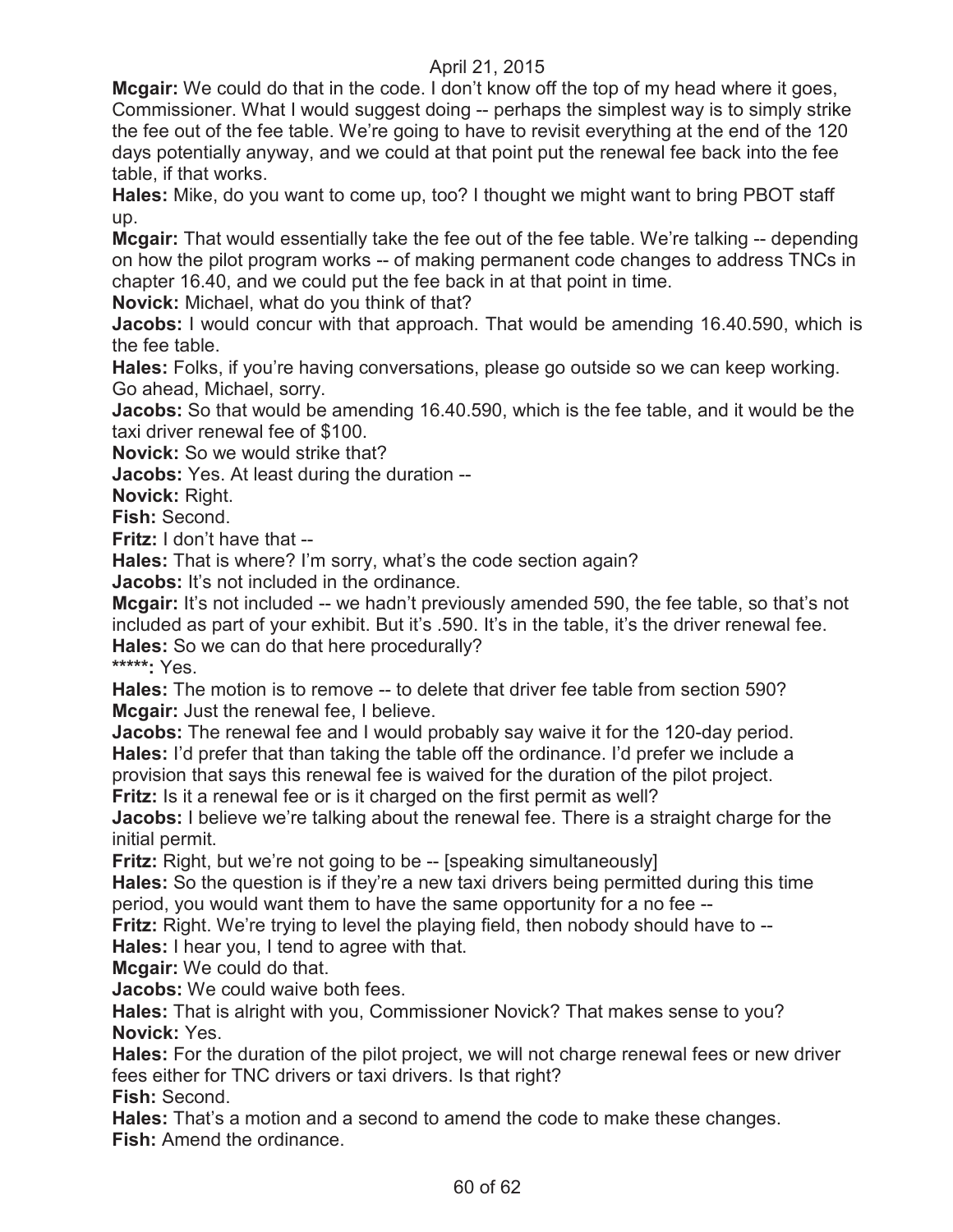**Hales:** Well, we're actually amending the code, adding that amendment to the ordinance. **Fish:** Right.

**Hales:** I think we got it.

**Fish:** We got it.

**Hales:** Further questions about the proposed amendment? Let's take a roll call vote on that amendment to the ordinance.

## **Roll on amendment.**

**Fish:** Aye. **Saltzman:** Aye. **Novick:** Aye. **Fritz:** Aye. **Hales:** Aye.

**Fish:** Mayor, before we go to vote on the ordinance, I just want to clarify something. It is the intent of the sponsor that the ordinance is a companion to the resolution? **Novick:** Yes.

**Fish:** And it is the intent of the sponsor that by adopting the ordinance, we ensure that some of the rules that you have proposed equally apply to both entities? **Novick:** Exactly.

**Fish:** Mayor Hales -- the benefit of our audience -- the resolution has just been adopted which means the Council -- a majority of the Council -- has said we are going forward with 120-day period. The ordinance now conforms the law to make it -- to ensure to that the extent there's a level playing field, rules are equally applied to both parties. **Hales:** That's right.

**Fish:** I intend to support the ordinance even though I opposed the resolution because I do not think it is appropriate -- since it has an emergency clause -- to punish the taxi companies now that the Council has said we're moving forward with this. I want to make sure it's as level a playing field as possible. So, I will vote in favor of the ordinance even though I opposed the resolution.

**Fritz:** I'm not going to vote in favor of the ordinance.

**Hales:** OK. Well, if Commissioner Fritz does not intend to vote for the ordinance, then that means that it will not pass tonight because it has the emergency clause on it. So, procedurally, that means we would either vote and reconsider or remove the acknowledge clause now. Would you support its removal?

**Fritz:** Sure.

**Hales:** OK. I hear a motion from Commissioner Fritz to remove the emergency clause. Is there a second?

**Novick:** Second -- a reluctant second.

**Hales:** Any questions about the impact of that?

**Fish:** My understanding -- and I appreciate the right of all my colleagues to take principled positions, but I think this one has the perverse effect of punishing a class of people who didn't support the resolution to begin with. I would be reluctant to support this since it delays by 30 days the implementation of one set of rules which were designed to be companion rules to the administrative rules. And I would -- aside from whatever principle objection someone has, I'd need to understand why we would put one class of transportation providers at a disadvantage to others now that the resolution has passed. **Hales:** Yeah, virtually all of the effect of this ordinance is on the taxicab companies trying to conform them to the less-regulated environment of the 120-day pilot project.

**Fish:** Well, Mayor, counsel has advised me that it is exclusively directed to taxi companies --

**Hales:** Exclusively, OK.

**Fish:** And it is modifying the code. Again, I didn't support the resolution, but I think it would be grossly unfair at this point to set up two sets of rules with a 30-day delay for one set of rules when the intent of the ordinance, as read I it, is to level the playing field. **Hales:** Understood. Commissioner Novick?